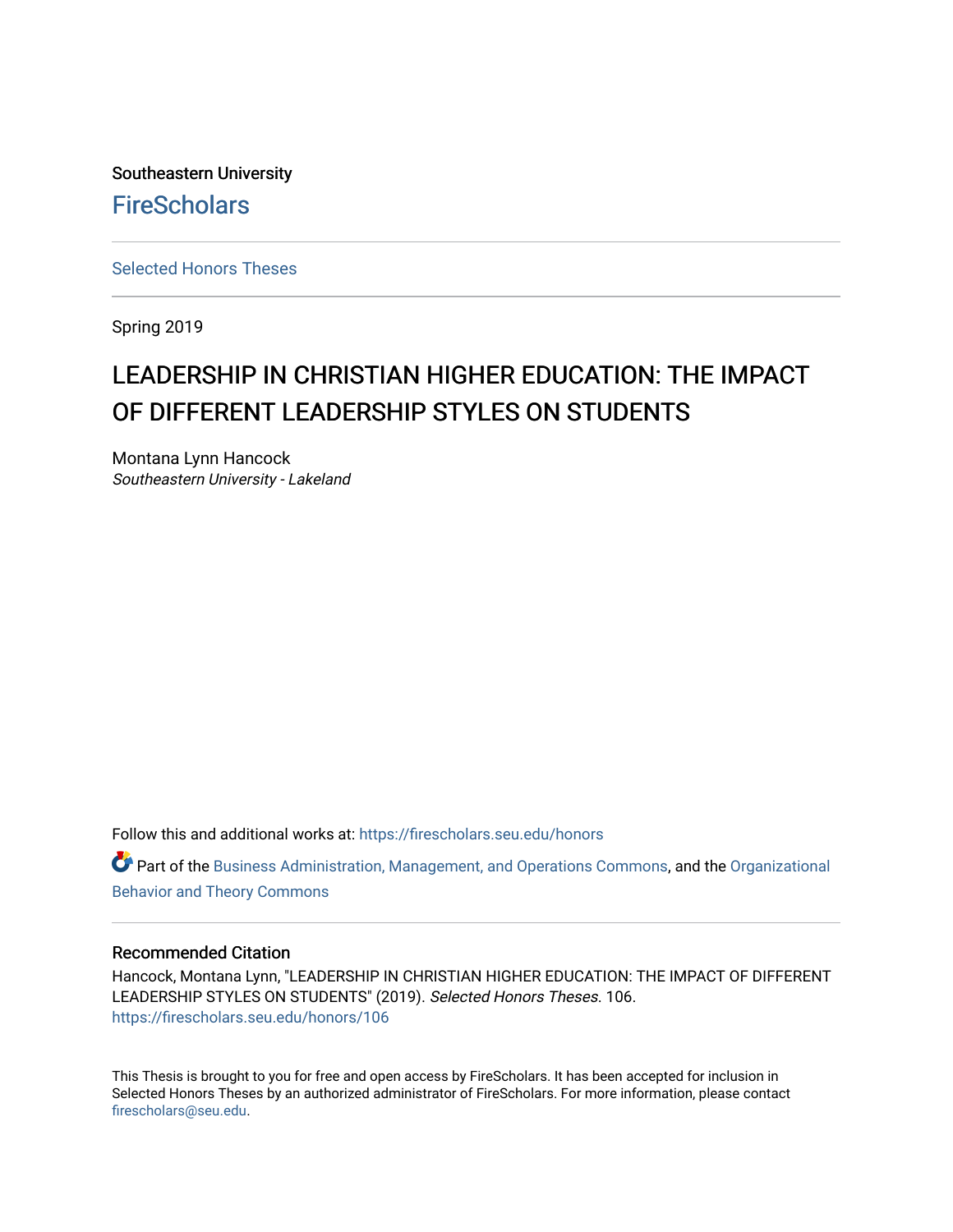### LEADERSHIP IN CHRISTIAN HIGHER EDUCATION: THE IMPACT OF DIFFERENT LEADERSHIP STYLES ON STUDENTS

by

Montana Lynn Hancock

Submitted to the School of Honors Committee

in partial fulfillment

of the requirements for University Honors Scholars

Southeastern University

2019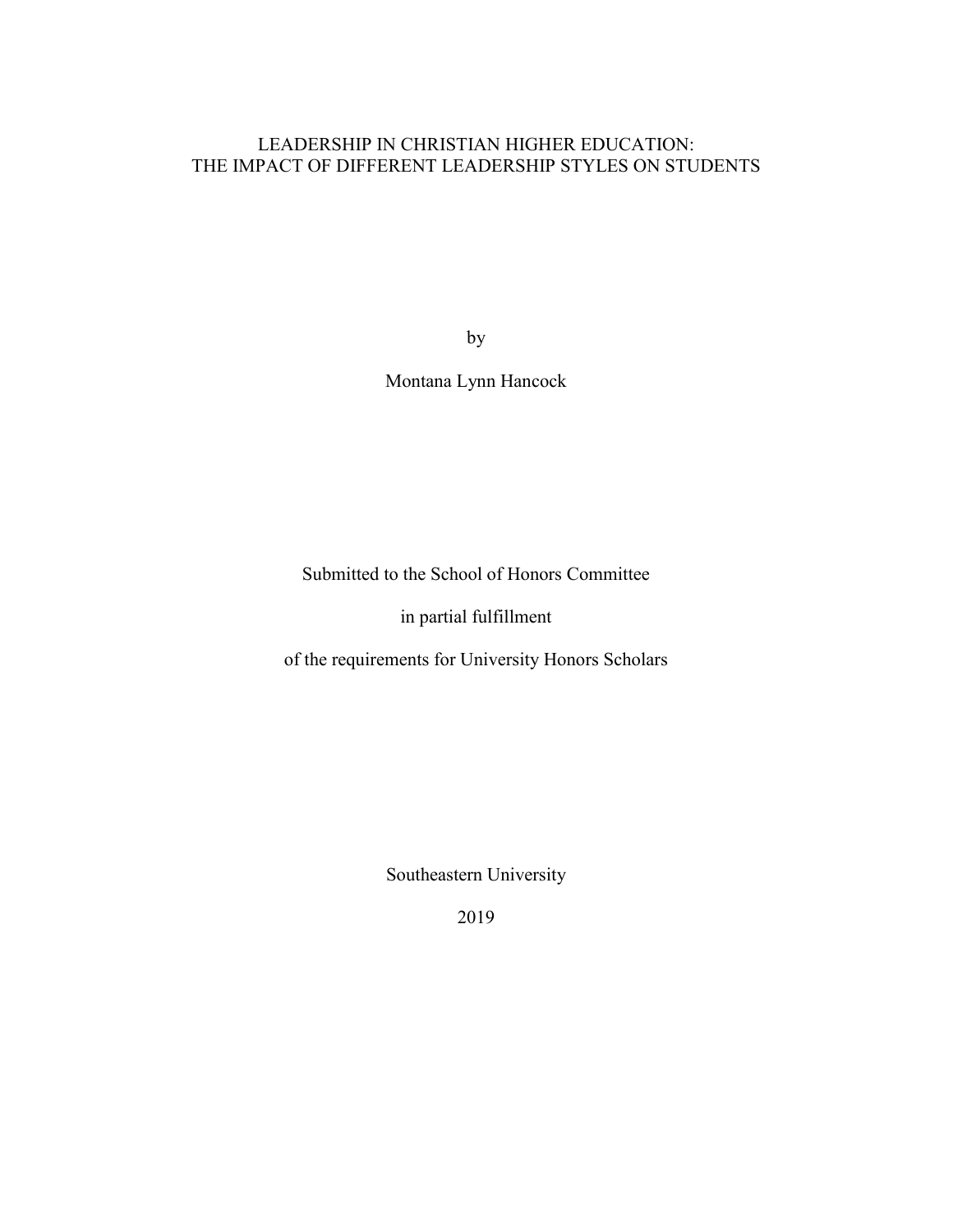© Copyright by Montana Lynn Hancock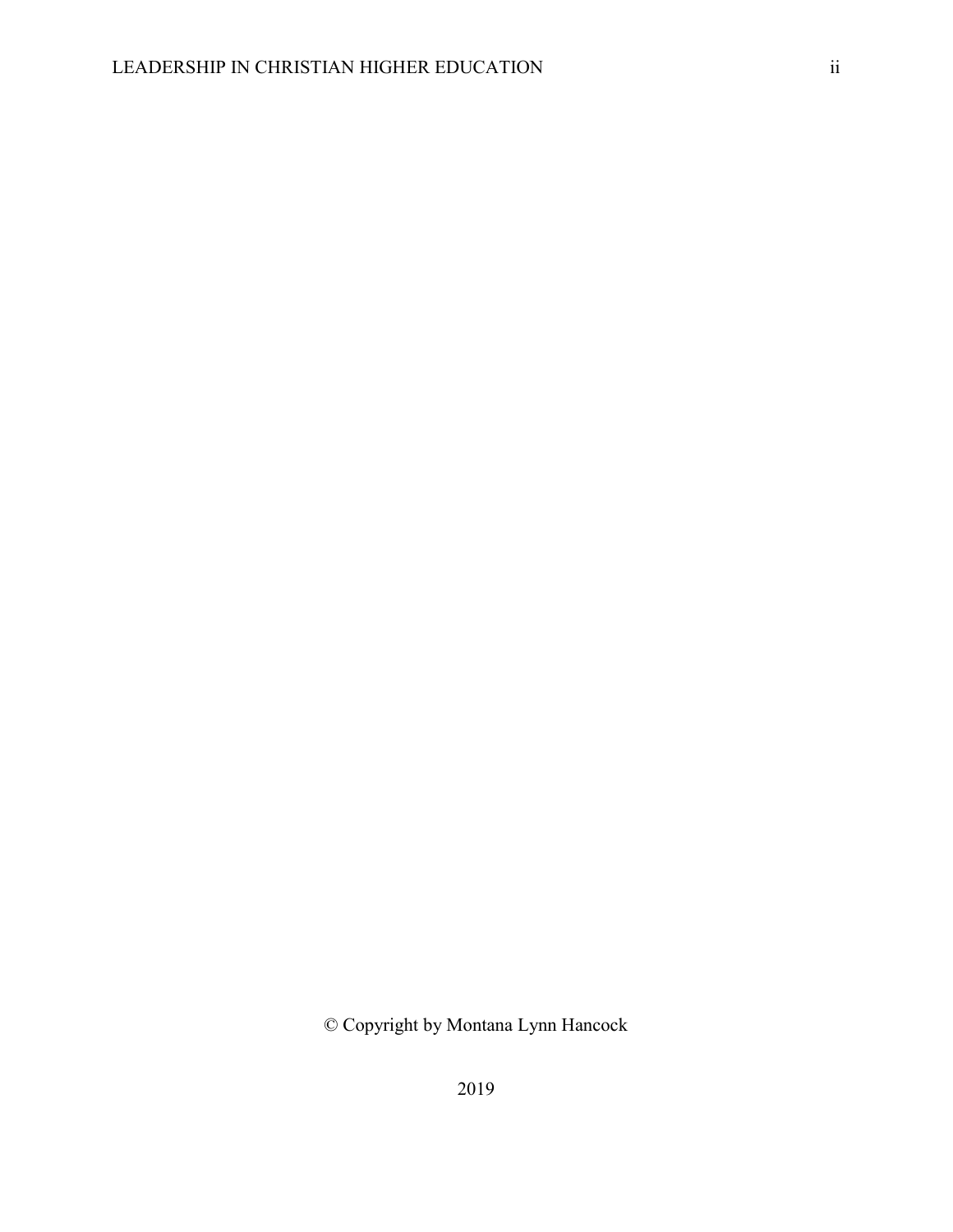#### Acknowledgments

I want to take this opportunity to first and foremost thank God for being my strength and encouragement in the writing of this thesis. I would also like to express my sincere gratitude to my advisor, Dr. Émile Hawkins Sr., for the continuous support of my thesis, and for his patience, motivation, enthusiasm, and immense knowledge. Additionally, I would like to express my gratitude to the Honors Program and Dr. Miller for enabling me to earn the best education that I possibly could have earned at Southeastern University. Furthermore, I want to thank my family and friends for always being supportive of my education and always encouraging me along the way. Lastly, I want to thank my parents and grandma for their constant love, encouragement, and support throughout my life.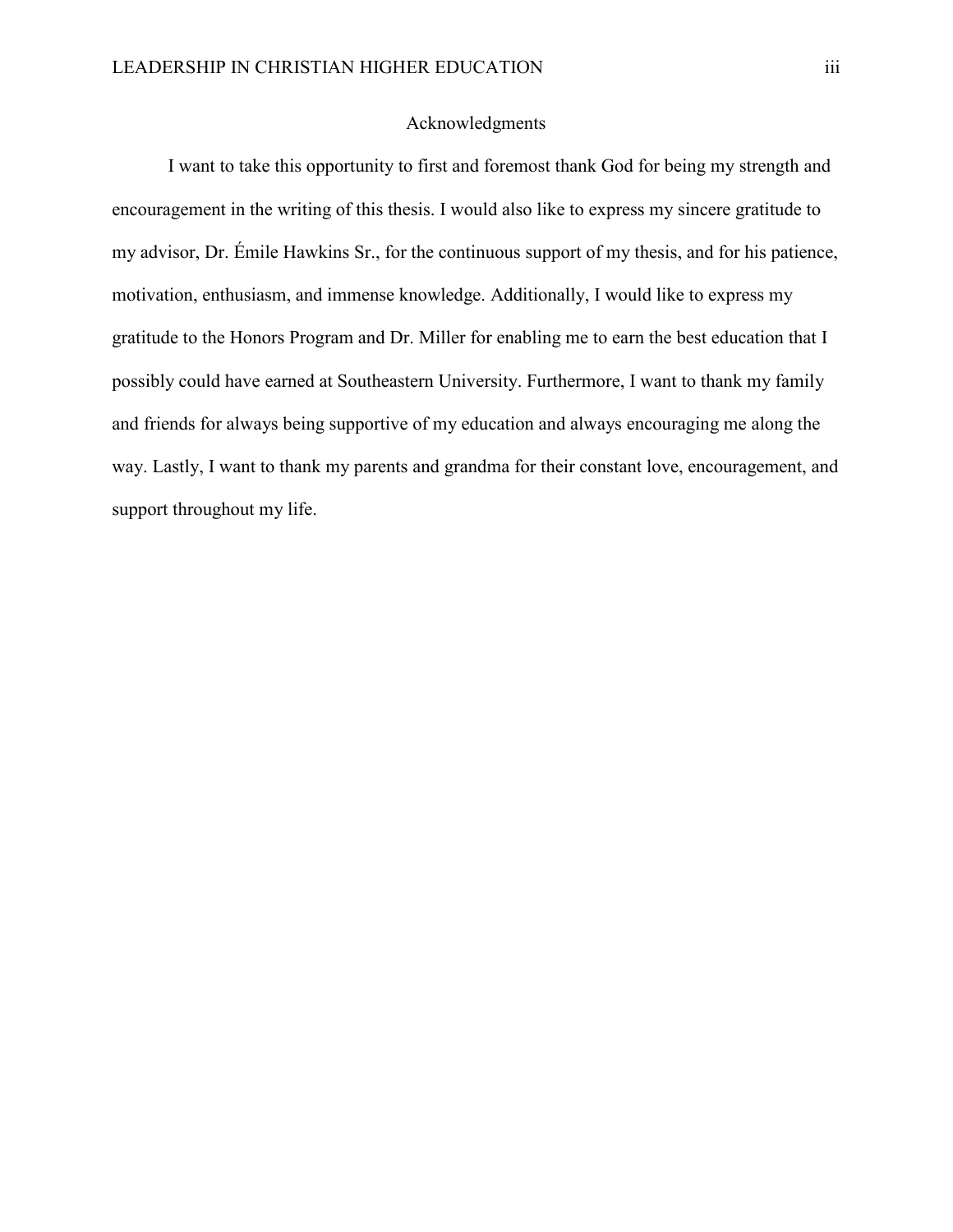#### Abstract

This is an expanded literature review of leadership in Christian higher education institutions, and how leaders and their leadership style, servant, transformational, transactional, and passiveavoidant, impact developmental factors of students such as academic excellence, professional development, ethical and moral development, faith, and spiritual development. This paper is looking directly at the components of colleges and universities that are members of the Council for Christian Colleges & Universities (CCCU). The expanded literature review analyzed research previously conducted and determined that transformational leadership is the most impactful leadership style on the developmental factors of students that were looked at include academic excellence, professional development, ethical and moral development, faith, and spiritual development. Servant leadership can have this same impact; conversely, minimum research has been conducted on servant leadership in the educational environment.

*KEYWORDS*: Christian higher education, leadership styles, developmental factors, servant leadership, transformational leadership, transactional leadership, passive-avoidant leadership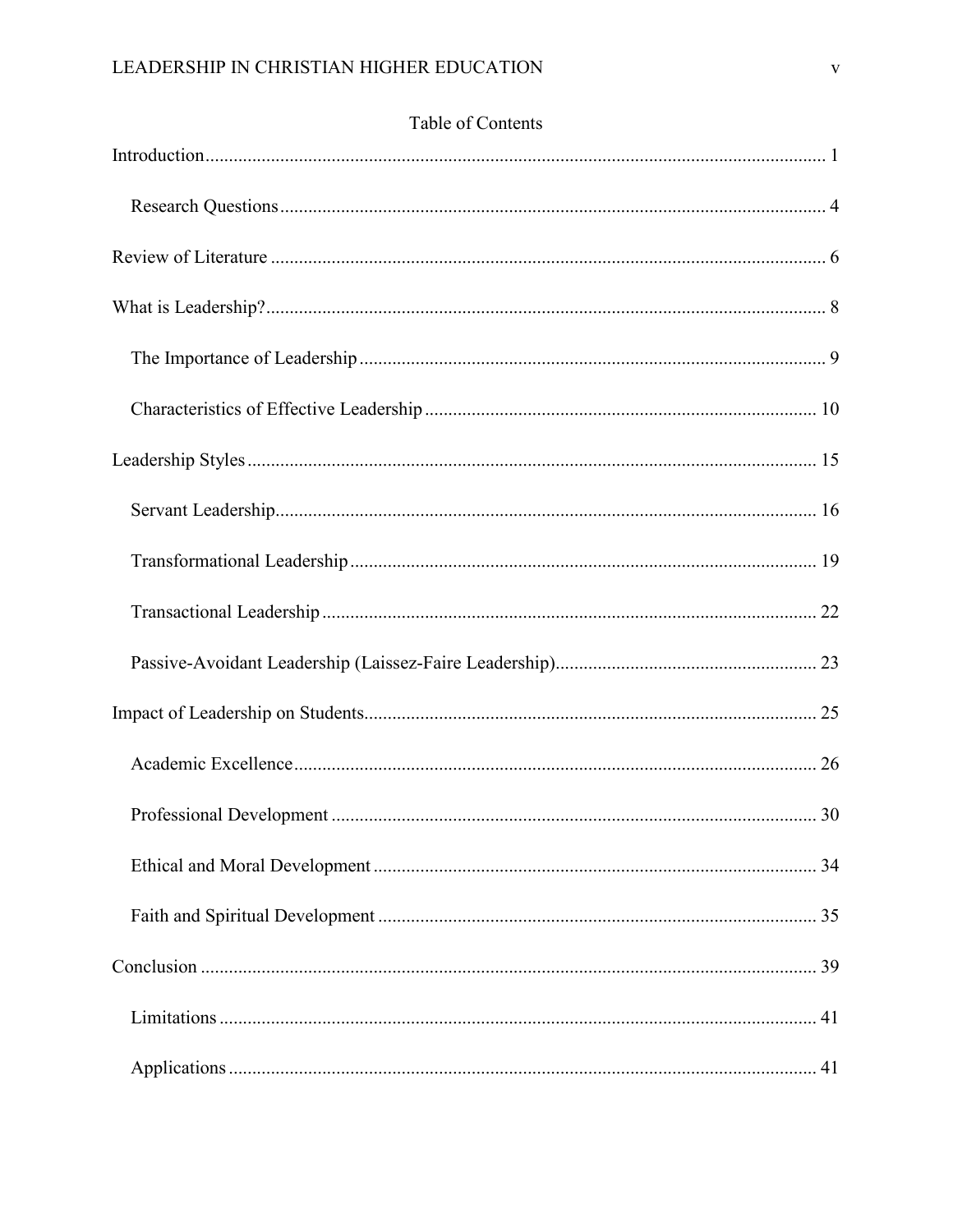| References. |  |
|-------------|--|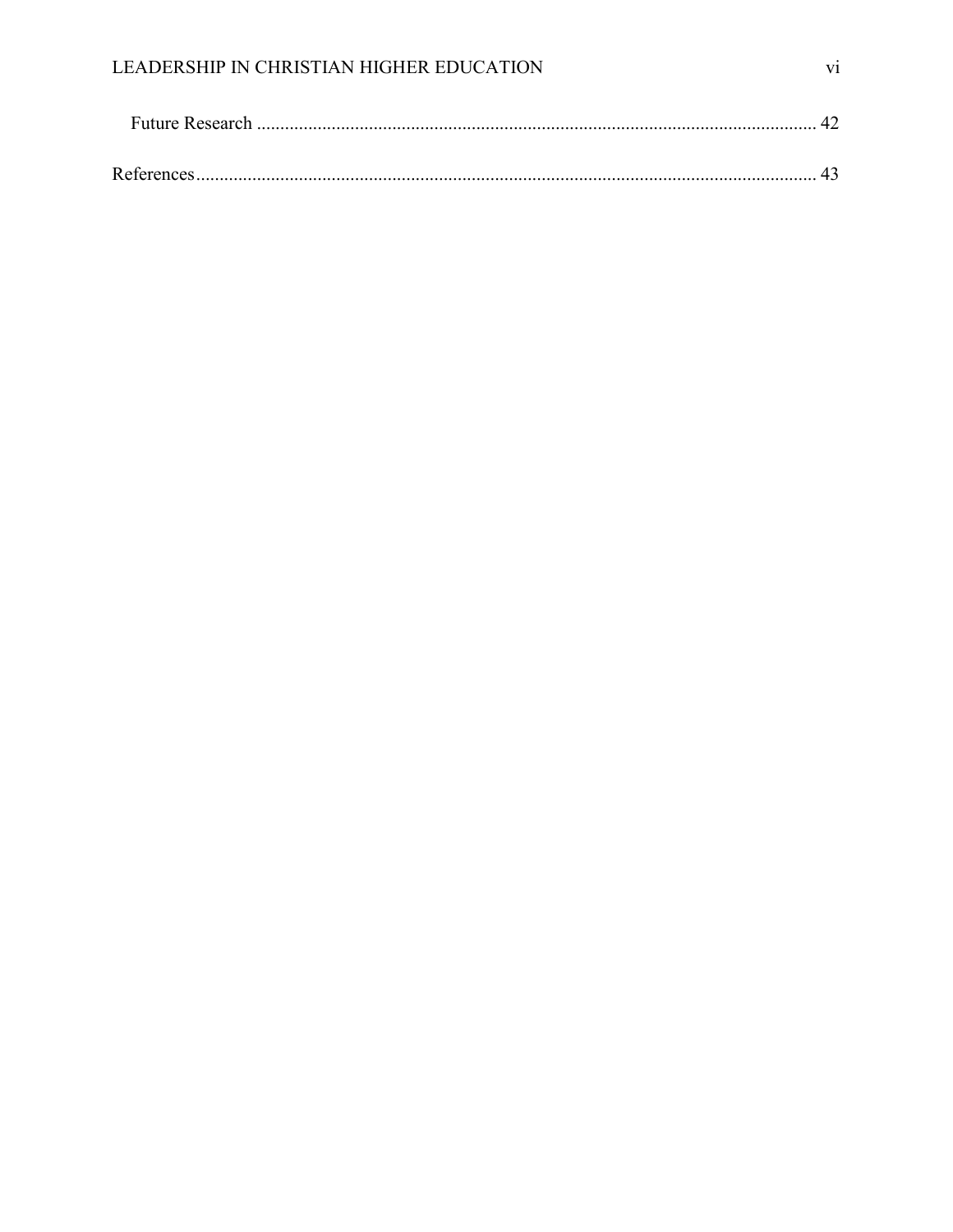# LEADERSHIP IN CHRISTIAN HIGHER EDUCATION: THE IMPACT OF DIFFERENT LEADERSHIP STYLES ON STUDENTS **Introduction**

<span id="page-7-0"></span>Students attending a Christian higher education institution are not only "strengthening their faith, [but] students [also] can strengthen their relationships with those who are the same age, share the same experiences and share their values" ("Christian Colleges: Gain an Education and Deepen Your Faith," 2016). The college enrollment within a private college in 1965 was 1.95 million, and in 2016 has increased to 5.26 enrolled (NCES, n.d.). Over the past 50 years, the students' desire to obtain a degree has grown substantially, and students believe that a college education is an investment and more important now than ever (NCES, n.d). According to Welch College (2017), attending a Christian college allows students to receive a Bible-based education, serve the greater community, and strengthen their faith. Within an environment, leadership is the act of influencing to which John Maxwell notes leadership as "the law of influence," and Richard Daft also determined that influence "is the effect a person's actions have on the attitudes, values, beliefs, or actions of others" (Daft, 2008, p. 362; Maxwell, 2007b, p. 13). The level of influence leaders has on followers can be dependent on the leadership style they choose to lead with and can affect multiple different factors of a follower. Research of the impact that leadership styles have on specific developmental factors of students has significantly been conducted within the realm of education; however, the impact of leadership styles upon students has not been widely researched within Christian higher education institutions.

The Council for Christian Colleges and Universities (CCCU) is an association of over 180 Christian institutions around the world, and their mission is to "advance the cause of Christcentered higher education and to help our institutions transform lives by faithfully relating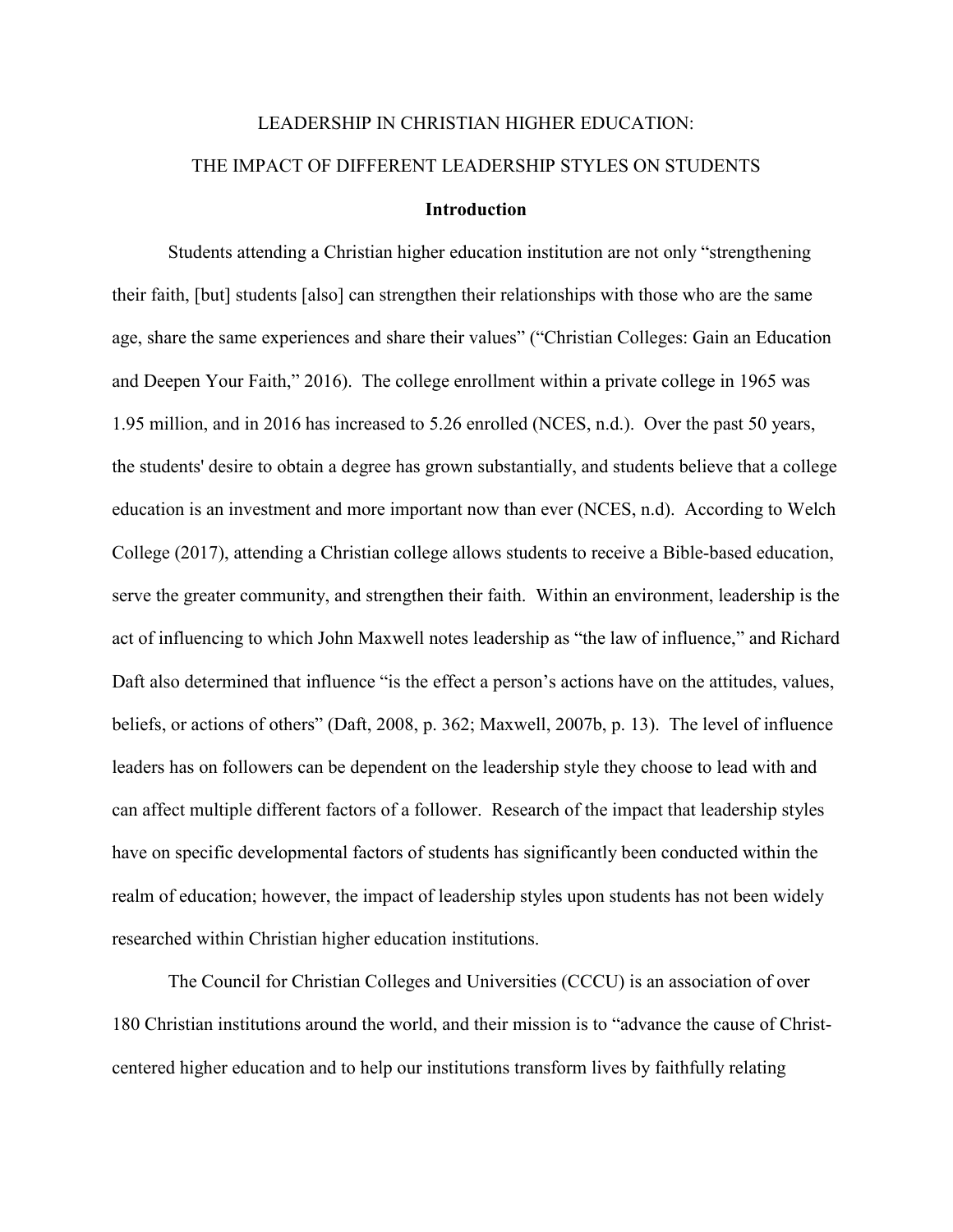scholarship and service to biblical truth" (CCCU, 2018, p. 1). Southeastern University, a private Christian liberal arts university, is a member of the CCCU association, and has a goal that is aligned with the mission of CCCU, and that is to "equip[ ] students to discover and develop their divine design to serve Christ and the world through Spirit-empowered life, learning, and leadership" (Southeastern University, n.d.-b). Leaders within CCCU institutions usually have a common goal aligned with the mission of the school. The CCCU's programming is built on the pillars and characteristics of public advocacy, professional development, experiential education, academic excellence, and Christian mission (CCCU, 2018, p. 2). So, leaders within these institutions have the ability to impact these characteristics of the students.

The concept of leadership is defined as "a process whereby an individual influences a group of individuals to achieve a common goal" (Northouse, 2016, p. 6). The common goal of the leaders, both staff and faculty, at Southeastern University is surrounded by impacting and a student's level of spirituality, academics, and leadership (Southeastern University, 2018). Christian education is known to have an impact on students that is different from the impact of a secular higher education institution and has become a topic of increasing interest over the past few years (Dreyer & Hermans, 2014; Leblanc & Slaughter, 2012; McMaster, 2013; Webb, 2009). Leaders can be responsible for an immense amount of this impact on the students and preparing them for their future. Many people, specifically "teachers, administrators, and parents," believe that obtaining a "Christian education has made and should make a difference in people's life" (McMaster, 2013, p. 68).

Beyond the common characteristics of leadership, there are specific behaviors that are associated with servant leadership, transformational leadership, transactional leadership, and passive-avoidant leadership, which are all types of leadership prevalent within the educational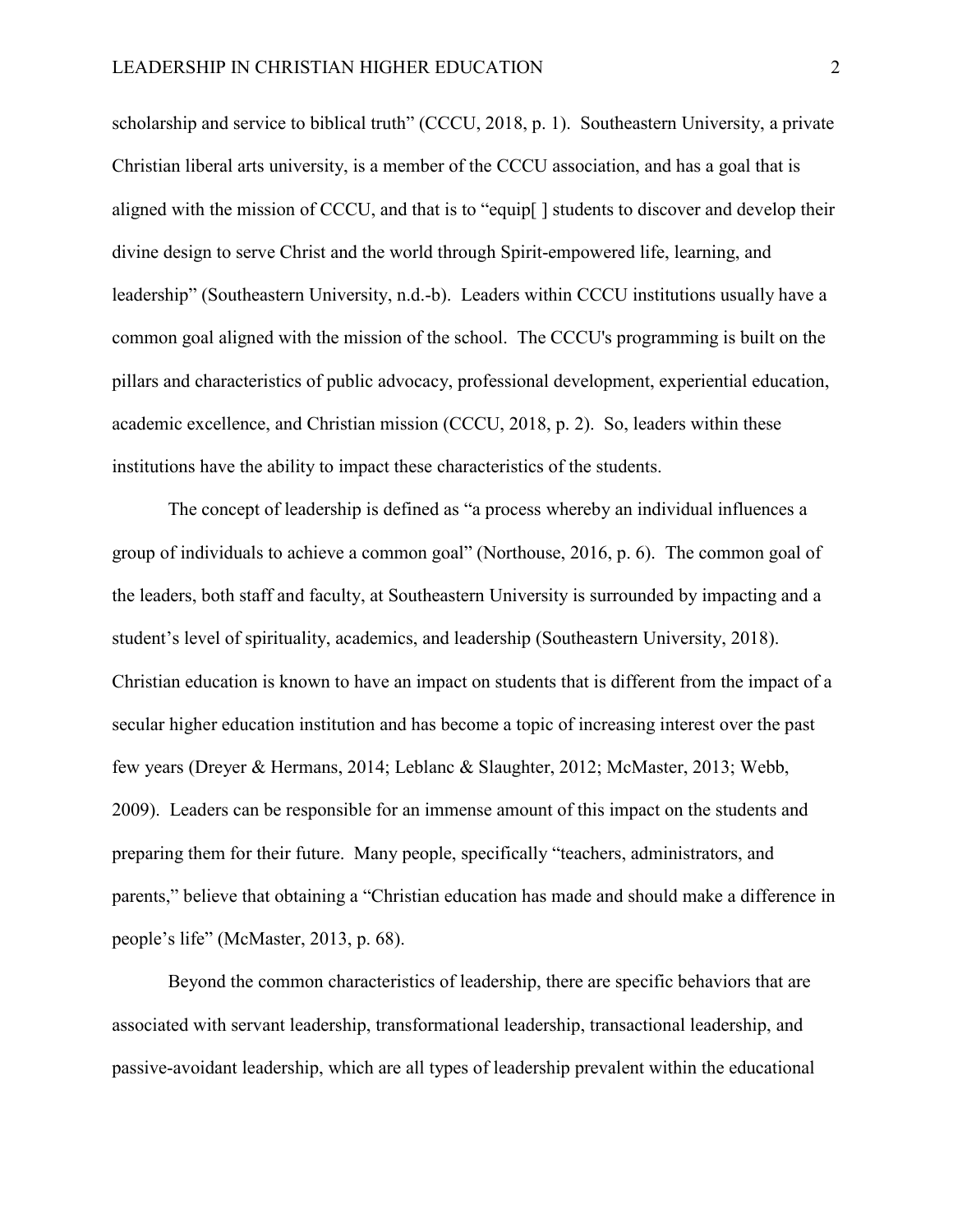environment. Servant leadership places emphasis on "increased service to others, a holistic approach to work, building a sense of community, and the sharing of power in decision making" (Spears & Lawrence, 2002, p. 4). Transformational leadership is "a process that changes and transforms people, [i]t is concerned with emotions, values, ethics, standards, and long-term goals" (Northouse, 2016, p. 161). Northouse (2016) generally describes transactional leadership as a leadership style that focuses on the exchange between followers and leaders because the leader does not focus on the individual needs or the personal development of their followers. Zacher and Johnson (2015) characterize a passive-avoidant leader, also known as laissez-faire leadership, as someone who is passive and avoids important leadership tasks.

Studies of these four leadership styles show that transformational leadership is the most effective leadership style, and passive-avoidant is the least effective leadership style (Chaudry  $\&$ Javed, 2012; Hamstra, et al., 2014; Islam, et al., 2012; Kuuhnert & Lewis, 1987; Leithwood & Jantzi, 2006; Moonjoo, 2017; Sosik & Baivin, 2012; Weichun, et al., 2012; Yanfei, Yangliu, & Yu, 2018; Zacher & Johnson, 2015). Numerous studies have been conducted on the influence of different leadership styles on students (Bolkan & Goodboy, 2010; Yanfei, Yangliu, & Yu, 2018). Studies have also looked at the connection between spiritual character traits and leadership styles (Dreyer & Hermans, 2014). Research also has been conducted on what characteristics define good leadership in higher education (Hempsall, 2014). However, the majority of studies are performed within the secular education environment and not specifically within the Christian educational environment.

The title of this thesis work is "Leadership in Christian Higher Education: The Impact of Different Leadership Styles on Students." The purpose of this study is to explore the impact that leaders and their different leadership styles, specifically within CCCU institutions, have on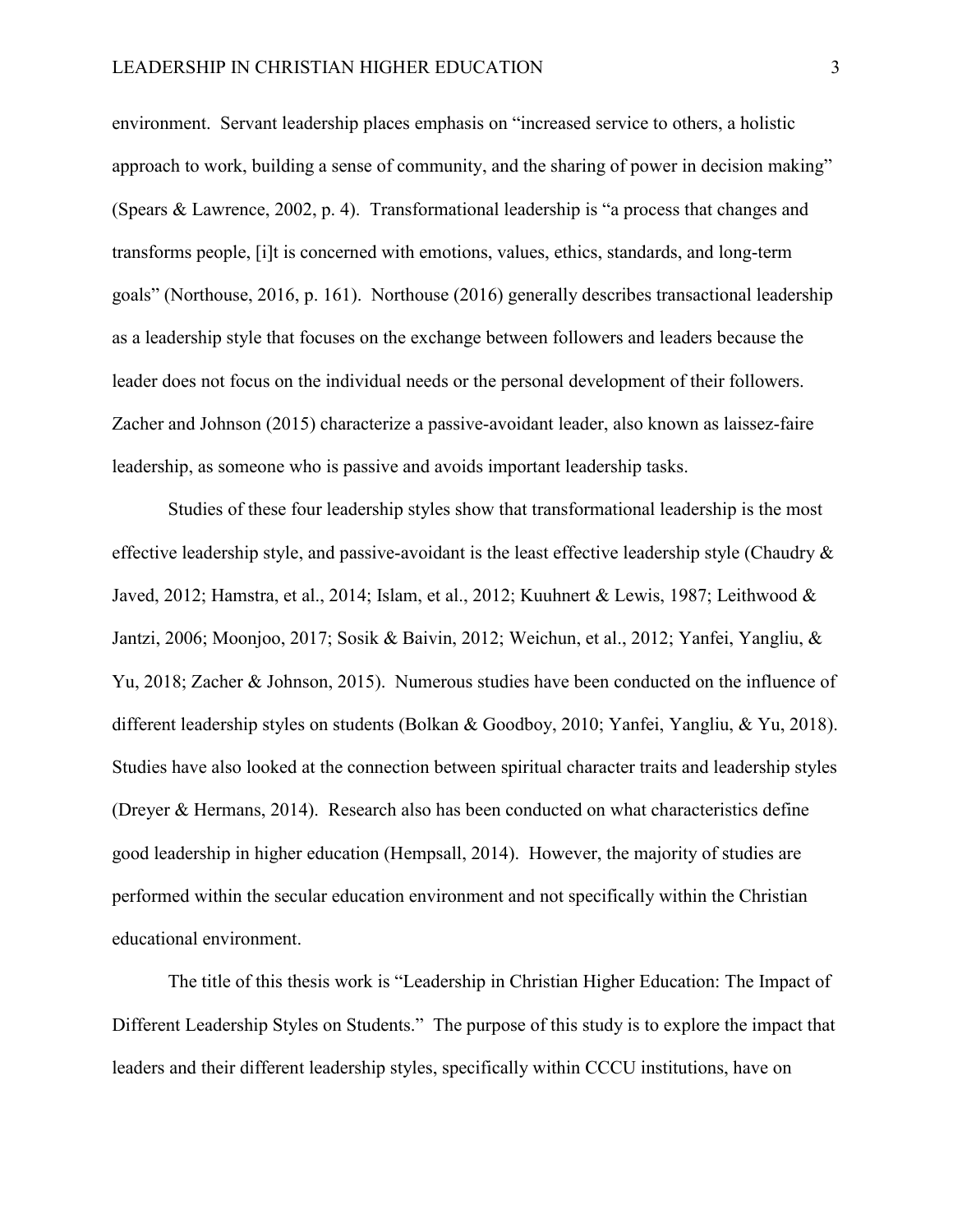students. CCCU institutions are built on the characteristics of public advocacy, professional development, academic excellence, and Christian mission (CCCU, 2018. p. 2). This expanded literature review will look at these characteristics as development factors of students and will be categorized as academic excellence and achievement goals, professional development, ethical and moral development, and faith and spiritual development. This review will also attempt to make a connection and examine the relationship between the leaders and their specific leadership styles with the developmental factors of the students. The leadership styles of those leaders will be categorized as servant, transformational, transaction, or passive-avoidant. This study will also confirm the view that Christian schools are known to be environments that "intentionally work to bring coherence to a student's moral and ethical development" (McMaster, 2013, p. 69). Finally, this study will attempt to fill the lack of research and information concerning the impact of leadership within Christian higher education institutions.

#### <span id="page-10-0"></span>**Research Questions**

These four research questions will be answered throughout this expanded literature review:

- 1. While leadership is defined as "influence," what are some of the attributes of leadership?
- 2. What are some of the characteristics of the following leadership styles: servant, transformation, transactional, and passive-avoidant?
- 3. In education, specifically within a Christian higher education environment, how do leaders and their different leadership styles impact these developmental factors of students: academic excellence, professional development, ethical and moral development, and faith and spiritual development?
- 4. What leadership style(s) have the greatest level of impact on students, specifically within a Christian higher education environment?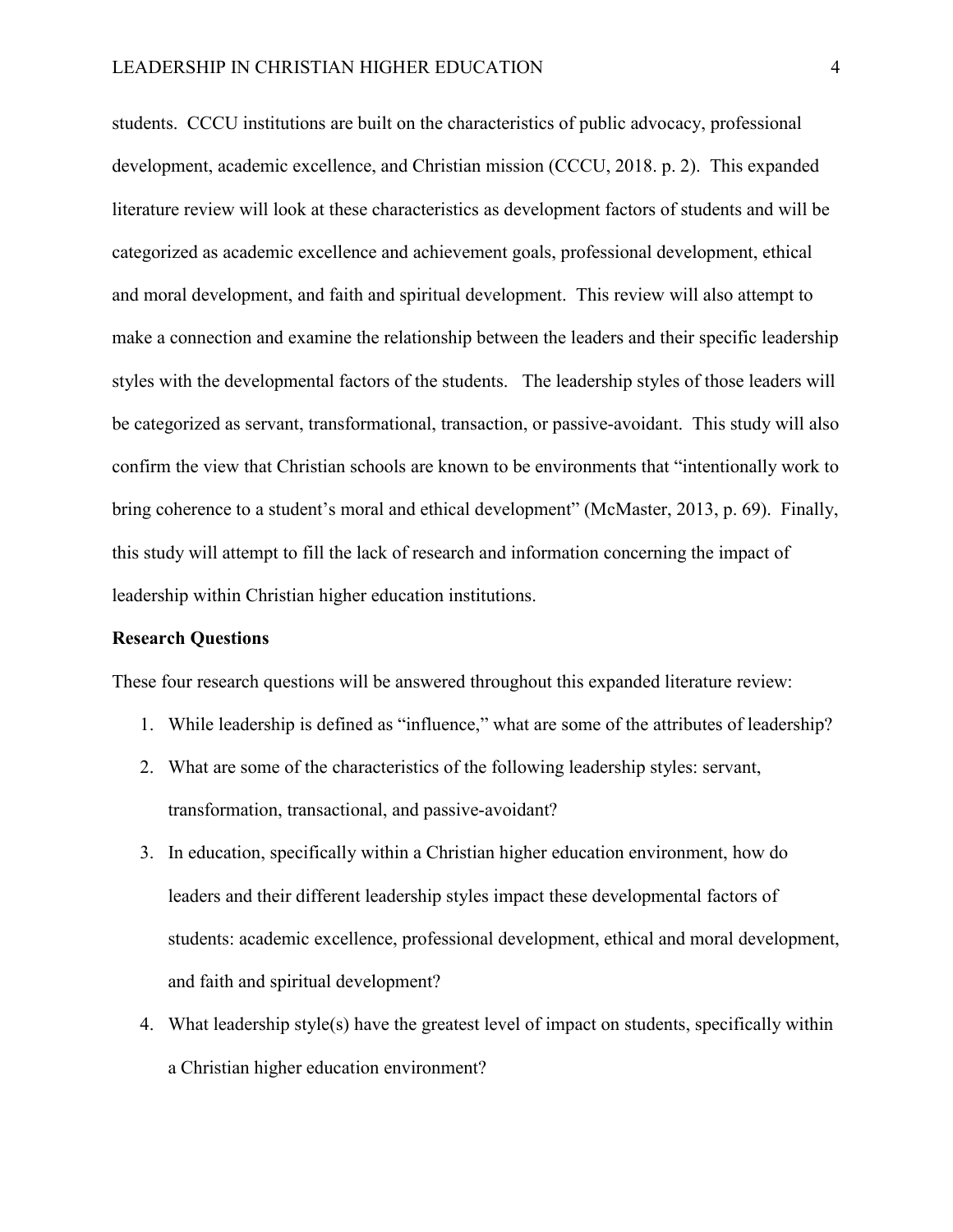It is desired that the completion of this thesis will contribute to the field of leadership within Christian colleges and universities. Also, throughout the duration of conducting an expanded literature review, it is desired to fill the lack of research between the relationship of leadership styles and developmental factors of students in CCCU institutions. It is also desired that CCCU institutions as an educational environment that benefits the students and development of academics, professionalism, ethical, moral, faith, and spirituality. Generally, this expanded literature review will be examining the benefits, impacts, and outcomes of a Christian higher education institution.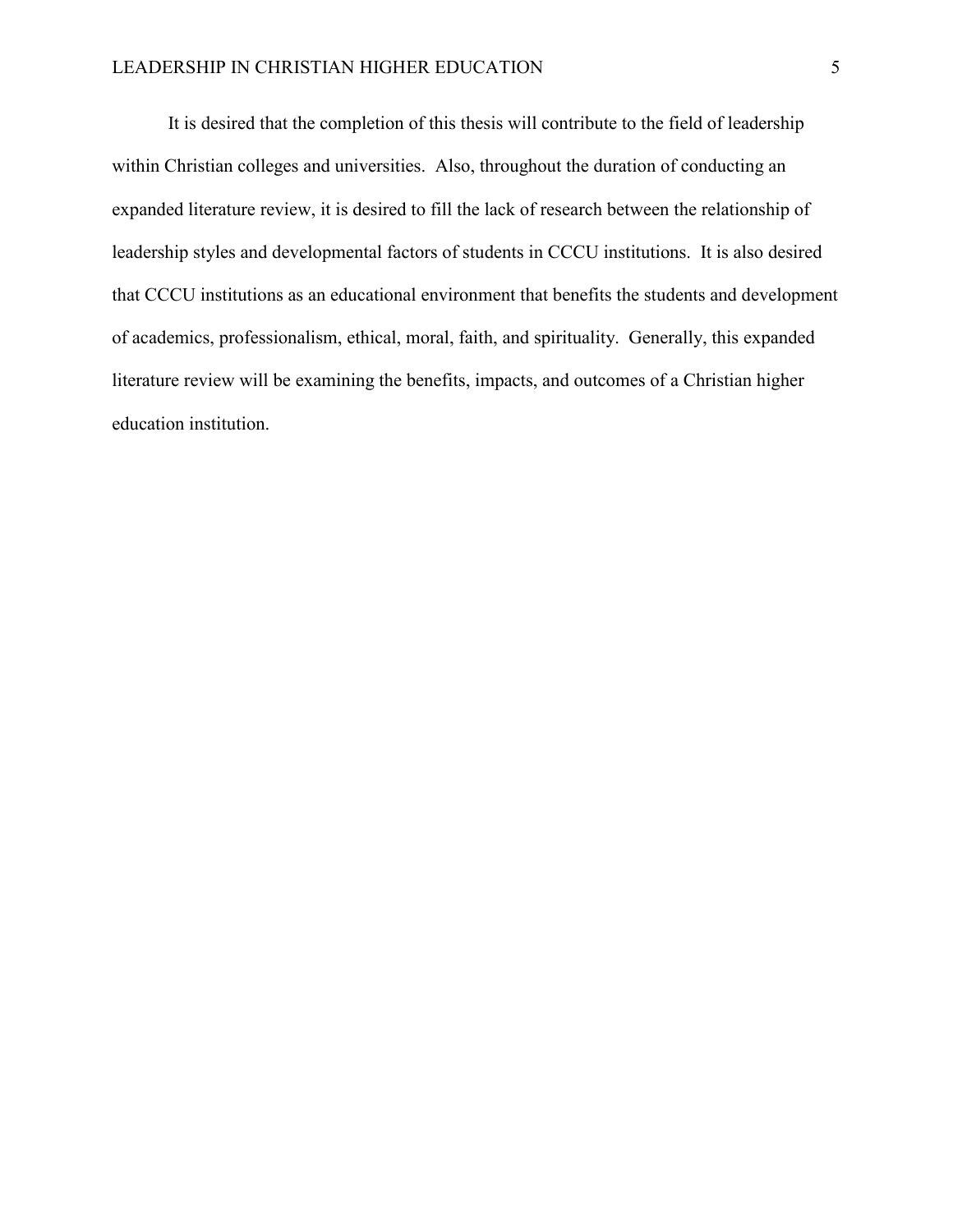#### **Review of Literature**

<span id="page-12-0"></span>Higher education institutions, specifically CCCU institutions enable students to have an impact that affects society, the economy, the community and directly impacts the student (CCCU, 2018). Leadership is present within many different environments including businesses, politics, and education, and has attracted many researchers and produced a large amount of literature in the realm of leadership in higher education. Primary and secondary sources have been identified, and these sources generally pertain to the development of leadership and different leadership styles, and how those leadership styles affect people within education or an organization. A review of previous literature will be the primary source for this thesis, and the information from this thesis will come from existing research in the form of both qualitative and quantitative data. The use of secondary resources will allow a deeper understanding of interpretation and analysis of research from primary sources that have already been conducted.

For the purpose of this research, the expanded literature review will be broken into four main categories, which then will be subsequently categorized even further to identify the specific characteristics, theories and concepts, and impact of leadership. In order to determine the impact that leadership styles within Christian higher education have on students, first I will describe what leadership is and why it is important. Then, four specific leadership styles will be evaluated; these styles include servant leadership, transformational leadership, transactional leadership, and passive-avoidant leadership. I will then discuss these four different leadership styles and what specific characteristics and attributes make a person a particular type of leader. Thirdly, I will look at the relationship between the leader and the follower by the impact leadership has on developmental factors of the students based on implications drawn from previous research. The developmental factors that will be examined will consist of academic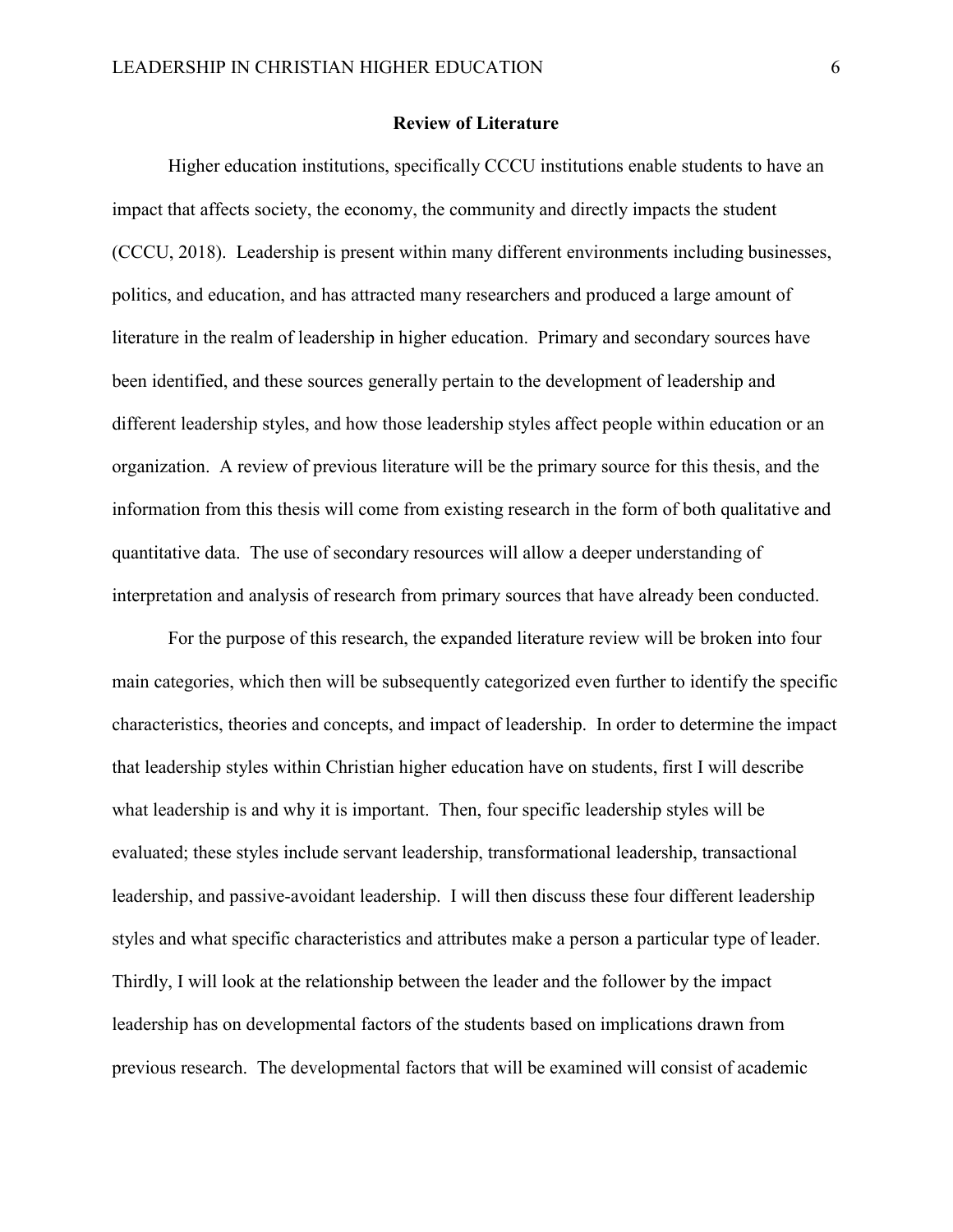excellence, professional development, ethical and moral development, faith, and spiritual development. Lastly, I will explore the overall benefits of a Christian educational environment, which will also include which leadership style(s) have the greatest level of influence on students.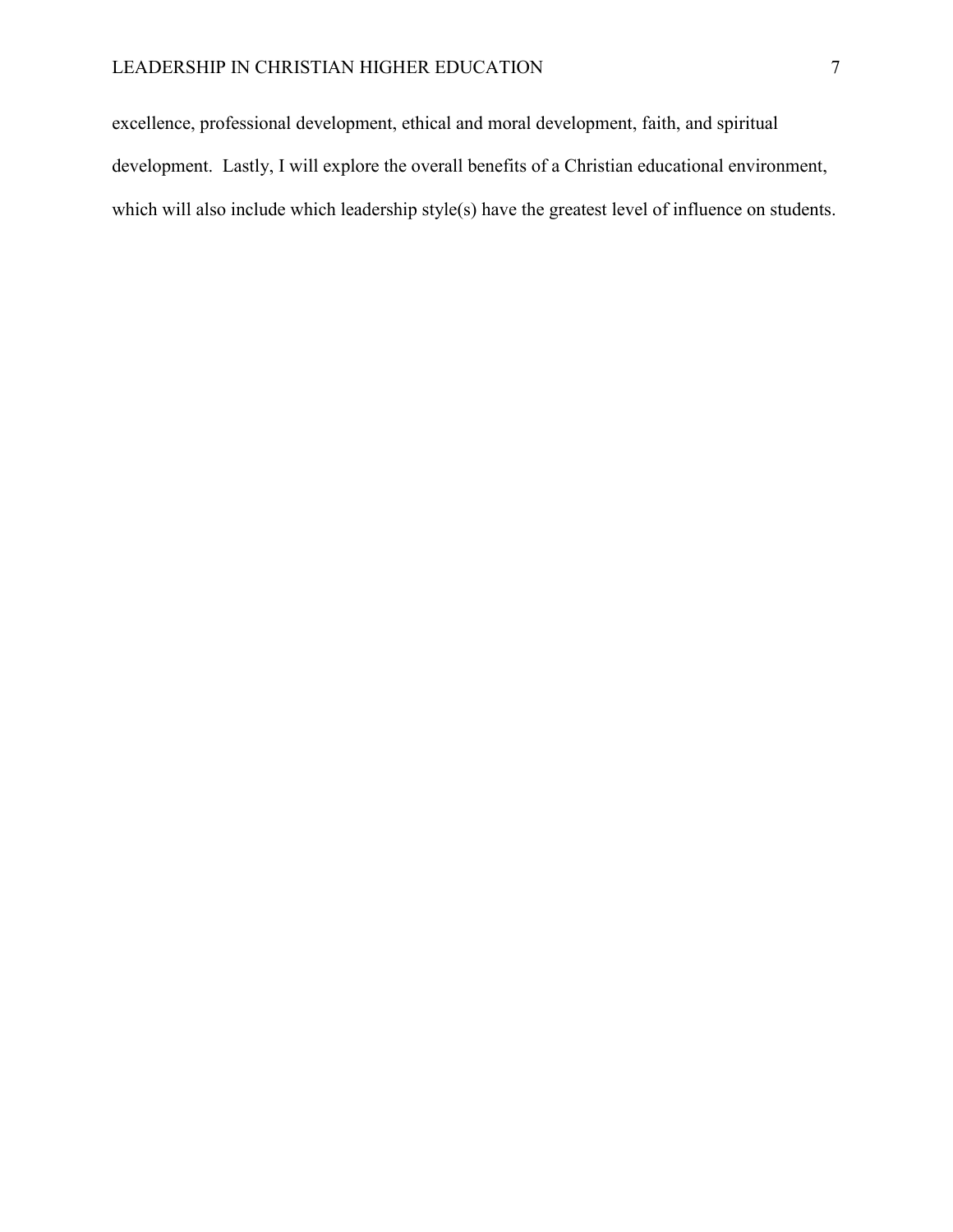#### **What is Leadership?**

<span id="page-14-0"></span>The concept and knowledge of leadership have been around since the beginning of ancient times among early Greek philosophers, and research involving leadership theories and concepts have been prevalent for many decades. The concept of leadership has accumulated many different definitions and can be based on the researcher's particular perspective. Stogdill researched 124 studies and surveys to identify common characteristics of leadership qualities. Bass and Stogdill (1974) determined that "there are almost as many definitions of leadership as there are persons who have attempted to define the concept" (p. 11). Stogdill and Bass (1974) concluded that a leader is someone that has characteristics that are relevant to the characteristics, goals, and activities of the followers that they are leading (p. 76).

Northouse (2016), a well-known researcher, defines leadership as "a process whereby an individual influences a group of individual to achieve a common goal" (p. 5). Northouse (2016) analyzed many scholarly studies on different leadership approaches and theories. According to Tannenbaum, Westchler, & Massarik (2013) leadership is defined as "interpersonal influence, exercised in the situation and directed, through the communication process, toward the attainment of a specified goal or goals" (p. 24). Maxwell (2007b) states that "the true measure of leadership is influence—nothing more, nothing less." (p. 31). A common theme among Stogdill (1974), Northouse (2016), Tannenbaum, Westchler, & Massarik (2013), and Maxwell's (2007b) definitions of leadership is the act of influencing others toward a common goal; influence is defined as "the capacity to have an effect on the character development, or behavior of someone or something, or the effect itself" (Influence, n.d.). Therefore, leaders within an organizational or academic environment have the ability to influence and impact multiple different factors within employees and students.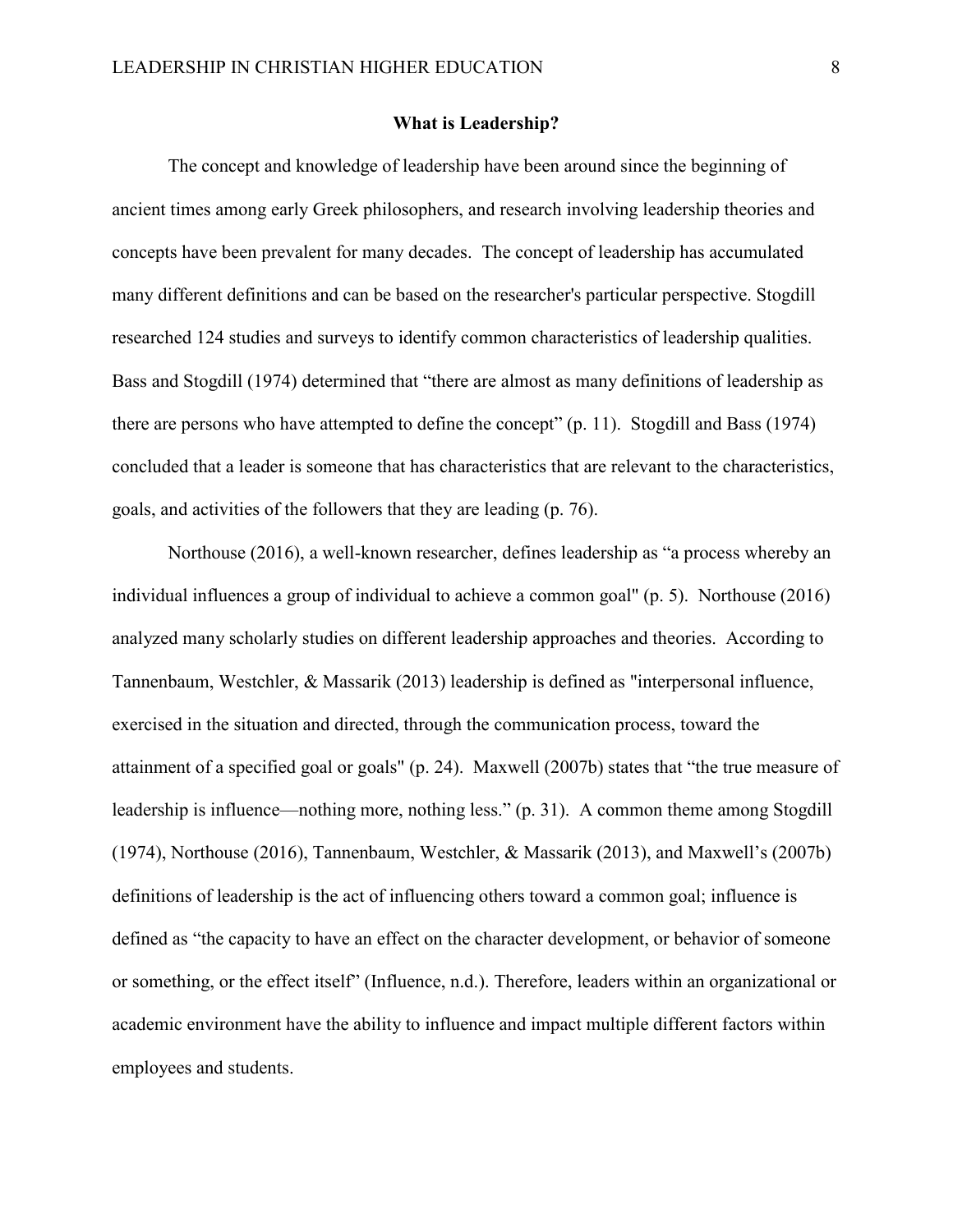#### <span id="page-15-0"></span>**The Importance of Leadership**

Leadership is oftened viewed as the act of influence by many researchers, and this common theme is comprehended through the research of Northouse (2016), Tannenbaum, Westchler, & Massarik (2013), Maxwell (2007b), and Daft (2008). The theme of leadership occurs within every organization, and Maxwell (1995a) states that "the strength of any organization is a direct result of the strengths of its leaders. Weak leaders equal weak organizations. Strong leaders equal strong organizations. Everything rises and falls on leadership" (pp. 5-6). The leaders tremendously influence everything within an organization, and for an organization to survive, "appropriate impact of leadership on the employee must be followed" (Igbaekemen & Odivwri, 2015, p. 6).

The same impact of leaders can also be directly seen within education; Crippen (2010b) states that "once you assume the mantle of teacher, you become a leader in your classroom and then in your school and learning community" (p. 27). Leadership within the educational environment can determine the success of the school and the success of the student. The environment for both an employee and a student can determine the overall success and achievement. Jankowski (2017) made connections between instruction and student outcomes through research and showed that:

Student academic achievement, supported by effective teaching practices, is a strong predictor of graduation. How students are engaged as well as the relationship between student engagement and grades earned, impacts student persistence, retention, and graduation. Instruction sits at the intersection of each and serve as a positive or negative means to reinforce student opportunities. (p. iv)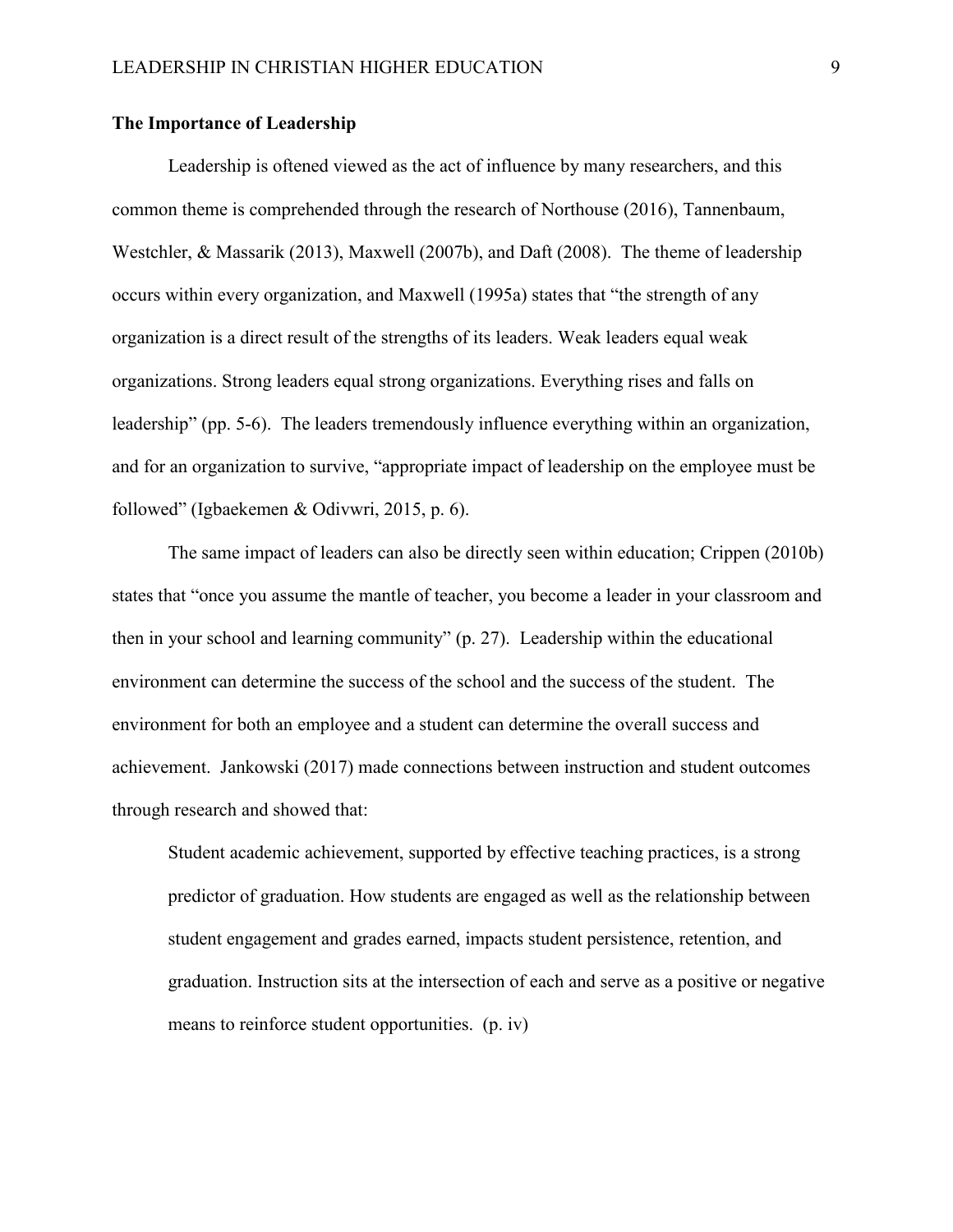So, through this research, it shows that a high-level of priority should be placed on leadership within not only organizations but also higher education. Leaders have the ability to improve students' level of academic achievement, engagement, graduation, persistence, retention, and opportunities for students (Jankowski, 2017, p. iv).

#### <span id="page-16-0"></span>**Characteristics of Effective Leadership**

Conversely, there are common characteristics that leaders display, and Hempsall (2014) identified what characteristics define good leadership in higher education. The study was conducted by selecting nine sites across the United States, United Kingdom, and Australia, and then within the nine sites, semi-structured interviews were conducted (Hempsall, 2014). Hempsall (2014) looked for common themes based on previous research conducted by Fletcher, Fullan and Scott, Middlehurst, and Sinclair. Through this study, the characteristics of a good leader within higher education were identified as: being knowledgeable of the needs of the workers/students, have a clear vision of the higher education institution, and the need to put attention on the head, hand, and heart of leadership when preparing leaders (Hempsall, 2014). This study revealed that there are common characteristics among leadership, and then there are specific characteristics that identify what type of leadership style a person uses.

Parrish (2015) also identified a common characteristic of leadership as being the relevance of emotional intelligence for effective leadership in higher education. The traits of emotional intelligence that are significant to a leader in academics are: "empathy, inspiring others, and responsibly managing oneself" (Parrish, 2015, p. 829). The studies conducted by Hempsall (2014) and Parrish (2015) show that to be an effective leader in a higher education context one must have the desire to be a leader and to inspire others, clear vision of the higher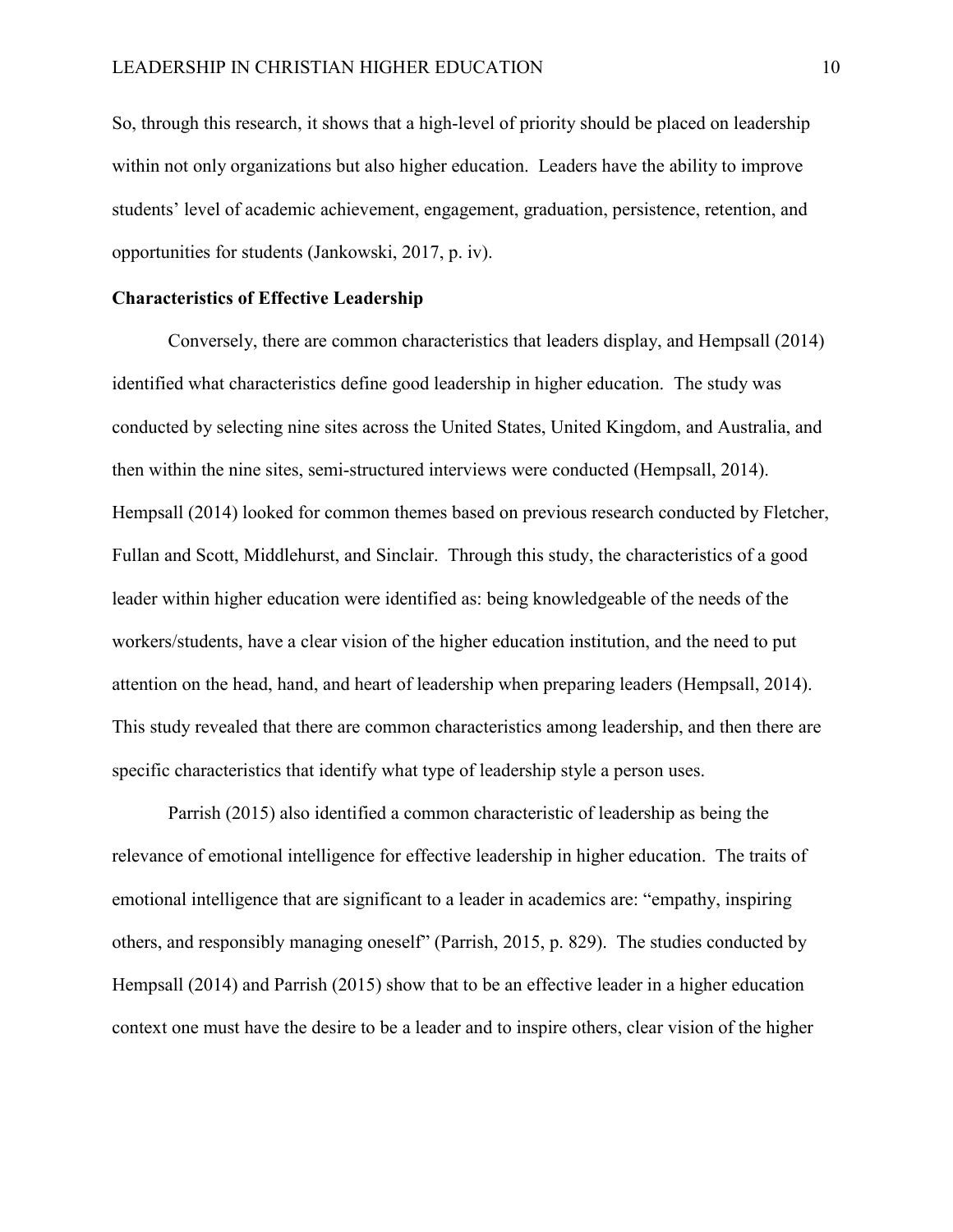education institution, and also the leader needs to have emotional intelligence (Hempsall, 2014; Parrish, 2015).

**Emotional intelligence.** Emotional intelligence is "the use of the components of mind associated with emotion as opposed to purely rational thought in the application of intelligence," and it also can be seen as being "an ability or set of abilities which determines ones effectiveness in dealing with emotion" (McClellan, Levitt, & DiClementi, 2017, pp. 197-198). Emotional intelligence has been connected to the behaviors of transformational leadership (McClellan, Levitt, & DiClementi, 2017, p. 198). Emotional intelligence has been identified to be related to these aspects of leadership: leadership emergence, leadership behavior, and leadership effectiveness (McClellan, Levitt, & DiClementi, 2017, p. 201). Through a literature review, McClellan, Levitt, and DiClementi (2017) identified that as a leader focuses on interpersonal and intrapersonal components of emotional intelligence, then it will improve a leader's ability to manage negative emotions (p. 202). The authors also identified that leaders who focus on emotional intelligence not only can improve the management of negative emotions, but also promote a positive emotional and organizational climate (McClellan, Levitt, & DiClementi, 2017, p. 208).

Furthermore, Thompson (2018) recently conducted a study on creating and addressing elements that are central to the leadership within higher education from the viewpoint and experiences of the President of the Central States Communication Association. Thompson (2018) drew from his experiences as president and examined the opportunities for relationships, identity, and leadership. Academics have the ability to create families among the classrooms where students can "work and grow through interaction," and leaders are the ones that can facilitate those interactions (Thompson, 2018, p. 455). Thompson (2018) also examined the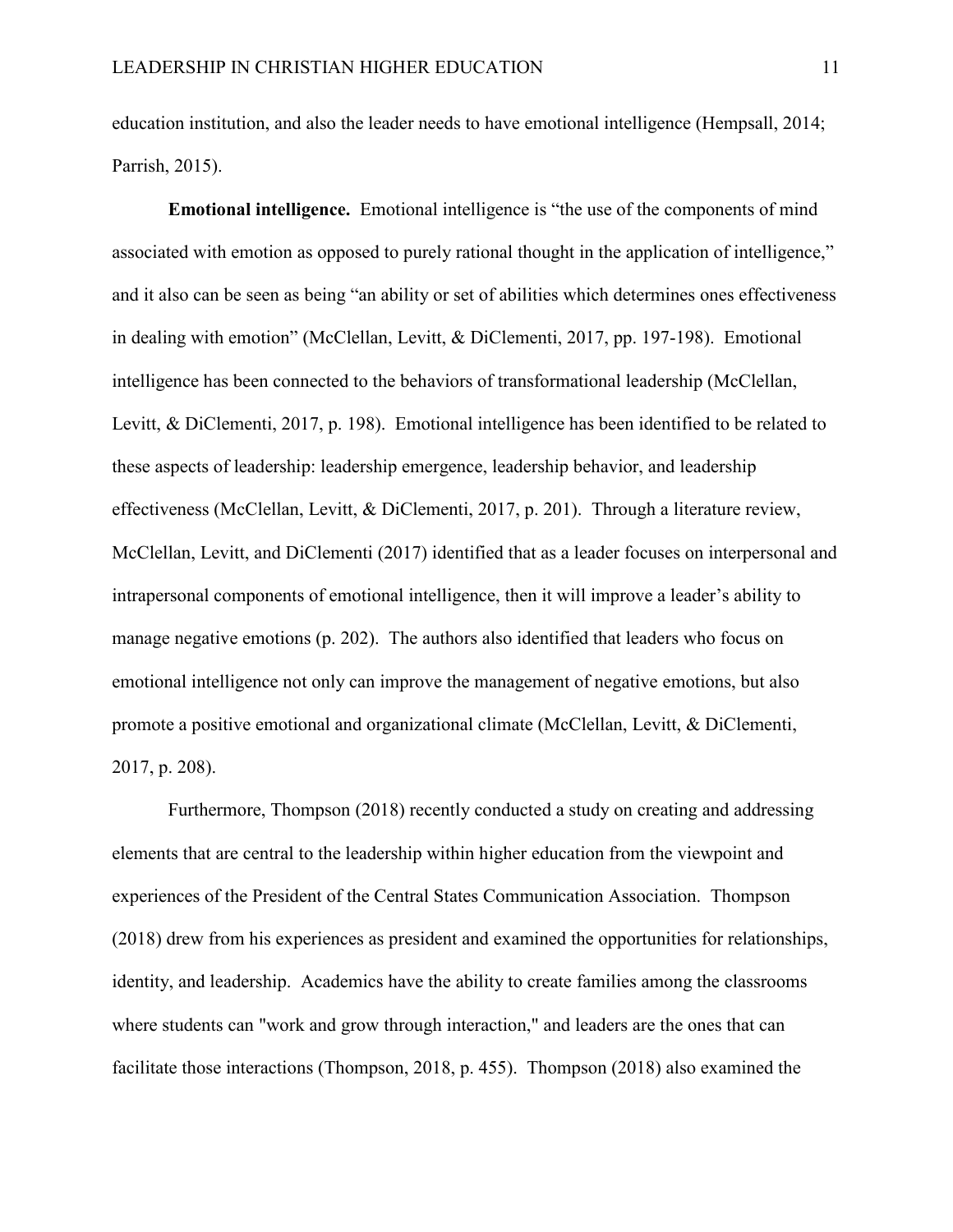opportunity of developing an identity, which is "created by both the individual and those with whom they interact" (p. 455). Leaders within the higher education environment can facilitate the growth of identity by strategically interacting with students. Lastly, Thompson (2018) examined the opportunity for leadership; being under the leadership of someone has the ability to grow one's level of "efficiency, decision making, an ethic of care, innovation, or delegation" (p. 456). Overall, a leader within a higher education environment can impact a student through relationships, identity, and growth of the student's leadership ability.

Additionally, research conducted by Igbaekemen and Odivwri (2015) shows that an effective leader within an organization is the result of these specific characteristics: dedication, communication, human relations, crises manager, effective decision, endurance, administrative skills, decision making, and expert opinion (p. 4). Dedication can be seen as the quality of getting work done efficiently and is committed to getting that work done by self-sacrifice (Igbaekemen & Odivwri, 2015, p. 3). Communication is the quality that is seen as being able to enable followers to do what is desired of the demand (Igbaekemen & Odivwri, 2015, p. 3). The quality of human relations is based on the human relations theory, which states that "jobs should be designed and work scheduled to ensure that jobs provide workers with meaningful work sense of responsibility as well as opportunity to participate in decisions affecting their job" (Igbaekemen & Odivwri, 2015, p. 4). The leadership quality of effective decision making is that the when it comes to a leader making a decision they collect as much information as possible and determine the cost and utility of each alternative decision, and then systematically chooses the most effective costs (Igbaekemen & Odivwri, 2015, p. 4). Endurance is the leadership quality of having empathy for followers by understanding their problems and helping identify a solution, and they do not get discouraged or frustrated easily (Igbaekemen & Odivwri, 2015, p. 4). Lastly,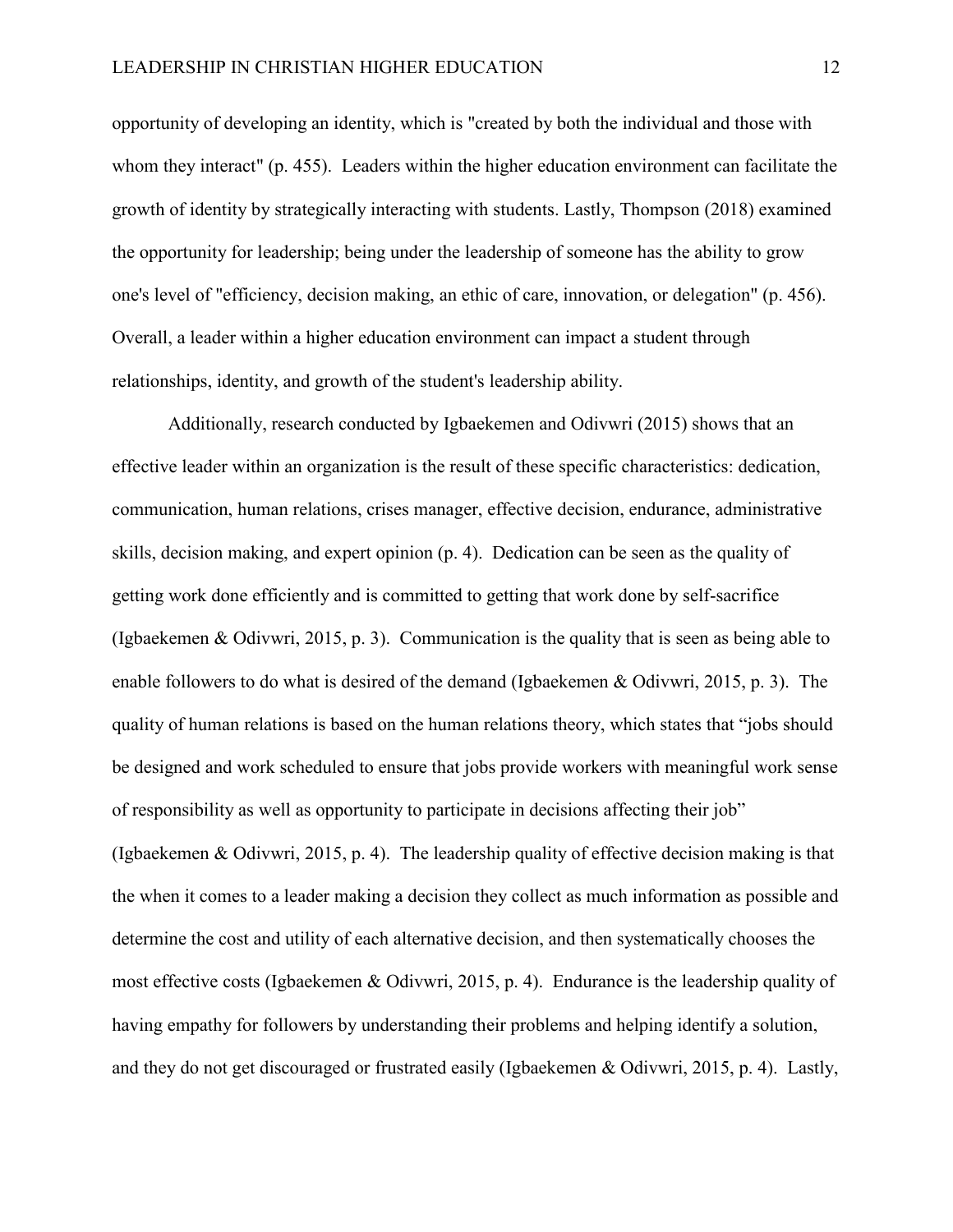the quality of expert opinion is the leader's ability to have the knowledge needed for their organization to achieve success (Igbaekemen & Odivwri, 2015, p. 4). Therefore, according to Igbaekemen and Odivwri (2015), all of these qualities combined would result in an effective leader.

Throughout the research that has been conducted on characteristics of effective leadership within both an organization and education it has been determined that leaders who are knowledgeable of the needs, have a clear vision, places attention on the development of the leader themselves, the emotional intelligence, building relationships, facilitating identity, and developing leaders within the environment are characteristics of effective leaders (Hempsall, 2014; Igbaekemen & Odivwri, 2015; Parrish, 2015; Thompson 2018). Also, according to Igbaekemen and Odivwri (2015) throughout the many different variations of leadership definitions, there are these three essential implications:

- "Leadership is a process engaged in by certain individual leaders" (Igbaekemen  $\&$ Odivwri, 2015, p. 1).
- "It involves other people in form of subordinates who by their willingness are influenced by the leader," so "subordinates formalize the leader's authority by making leadership process possible" (Igbaekemen & Odivwri, 2015, p. 1).
- "The aim of leadership is accomplishment of goal and objectives, a pointer that the leaders attempt at influencing the subordinate are directional and therefore aim at level of achievement" (Igbaekemen & Odivwri, 2015, p. 1).

The environment of higher education is vastly changing, and the challenges are requiring "innovation, risk taking, and continuous learning; challenges that the skill sets and traditional strategies of the past are sufficient to address" (Mrig & Sanaghan, 2017, p. 3). So looking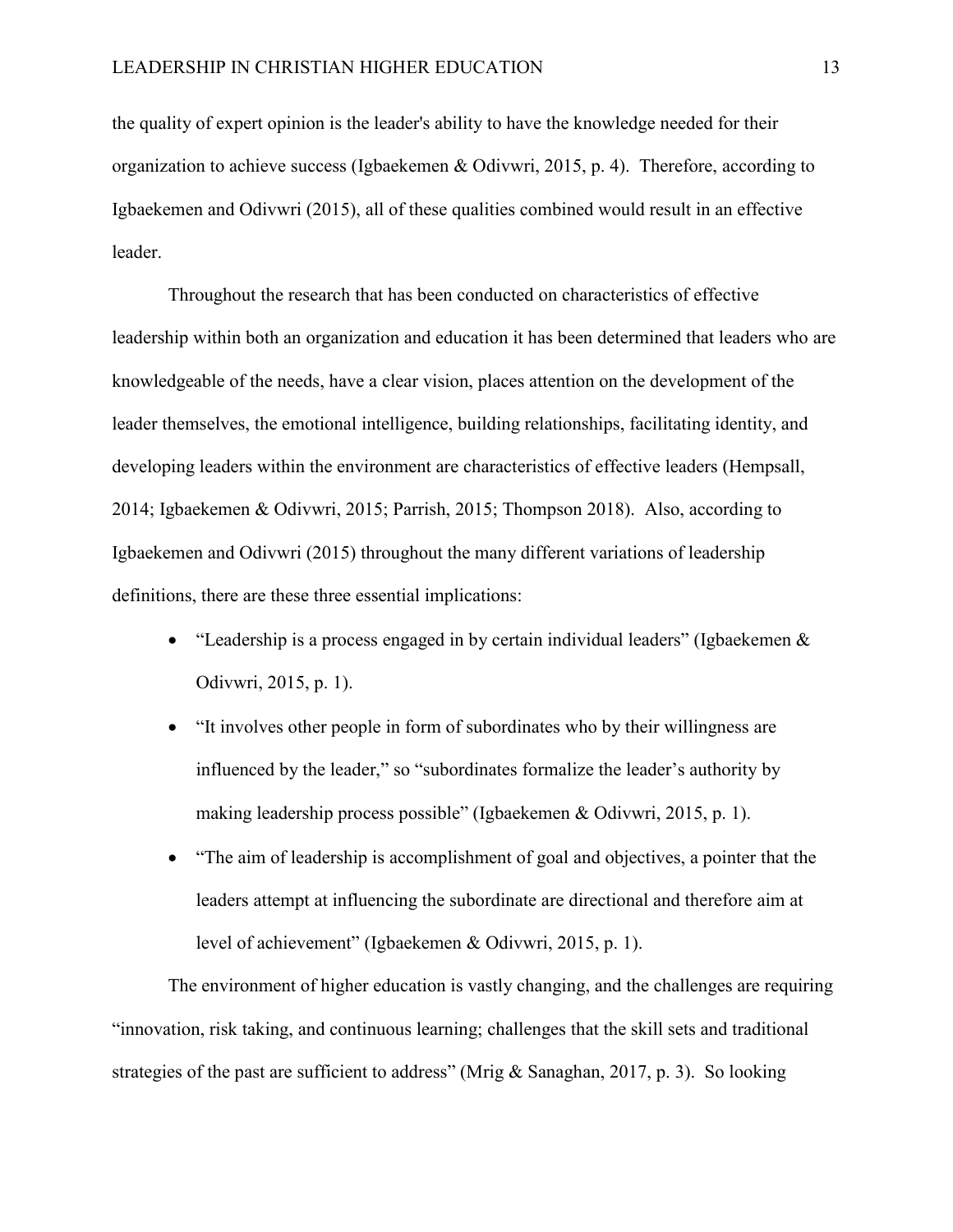beyond the common core characteristics of leadership—character, competence, compassion, and integrity—the new challenges in higher education requires leaders to be "completely trustworthy, and be willing to put others' interest about their own" (Mrig & Sanaghan, 2017, p. 8). Leaders can be seen as anyone who develops these core qualities of leadership and impact individuals, so for example within Christian colleges and universities leaders can be considered as professors, pastors, advisors, mentors, and presidents. However, the specific characteristics associated with different styles of leadership could help higher education institutions face challenges, as well as impact the success of the students.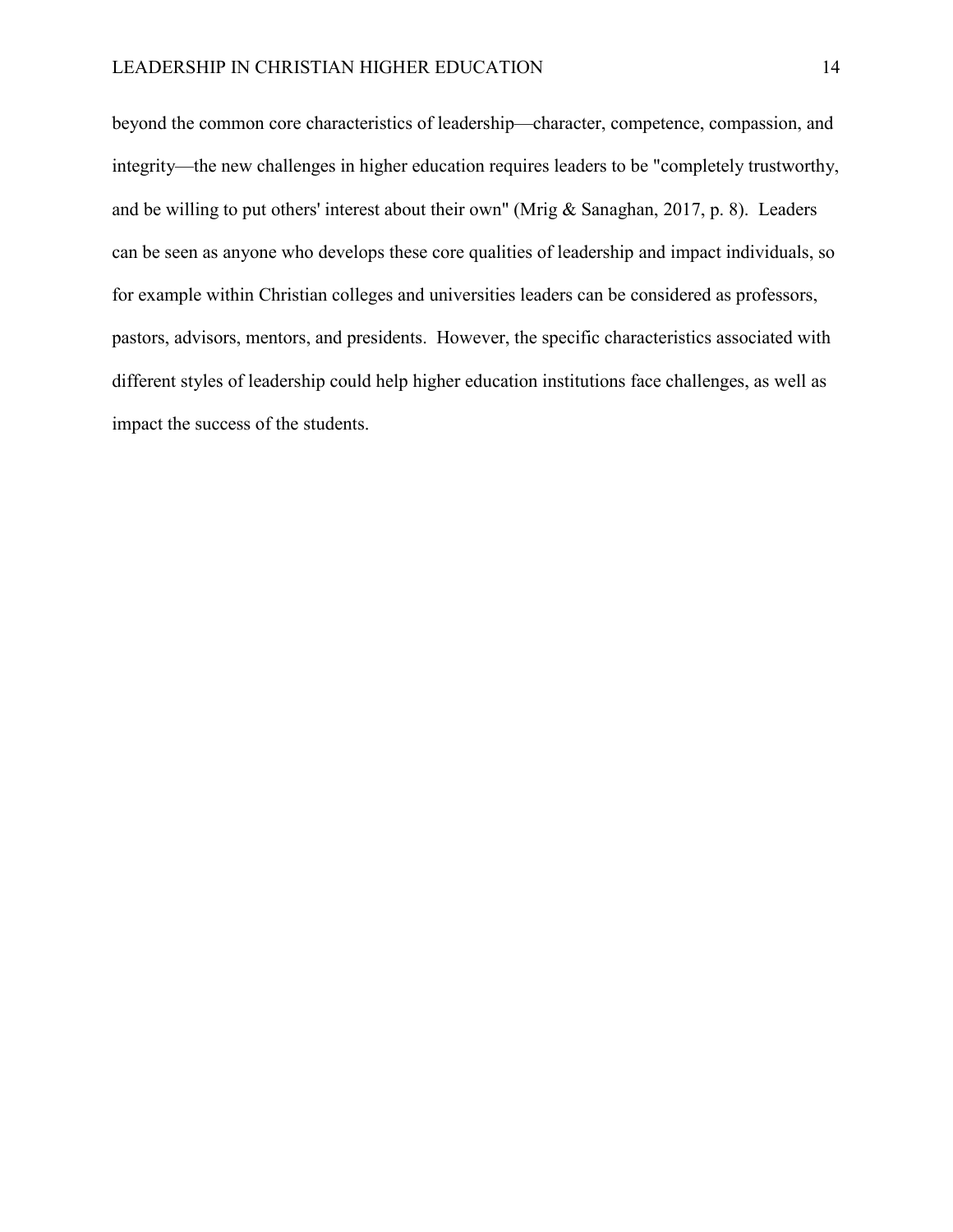#### **Leadership Styles**

<span id="page-21-0"></span>Researchers have found that certain characteristics correlate with certain leadership styles; those leadership styles can vary dependent on the situation and the needs of the people. Leadership should be situational, and the leader should "diagnose the needs of their people and then provide the appropriate leadership styles to meet those needs" ("How do we set up our leaders for true long-term success?," n.d. para. 1). However, 54% of leaders will not adjust their leadership style based upon the situation, and will only use one leadership style which potentially may not be meeting the needs of their people ("How do we set up our leaders for true long-term success?," n.d. para. 7). It is important for a leader to be aware of the situation and environment they are in and to analyze the needs of their followers; this allows a leader to reach their followers by adapting the appropriate leadership style effectively. A leader examining the needs of a situation can be defined as using the situational approach, which is a theory that states, "different situations demand different kinds of leadership" (Northouse, 2016, p. 93). Therefore, leaders utilizing the situational approach can benefit the students because leaders are focusing on the needs of the particular students within each situation.

Beyond the common characteristics of leadership, there are specific behaviors that are associated with each of the four styles of leadership: servant, transformational, transactional, and passive-avoidant (also known as laissez-faire). Each of these leadership styles will be examined along with the characteristics, attitudes, and outcomes these leadership styles exhibit when being used in an educational environment or an organization.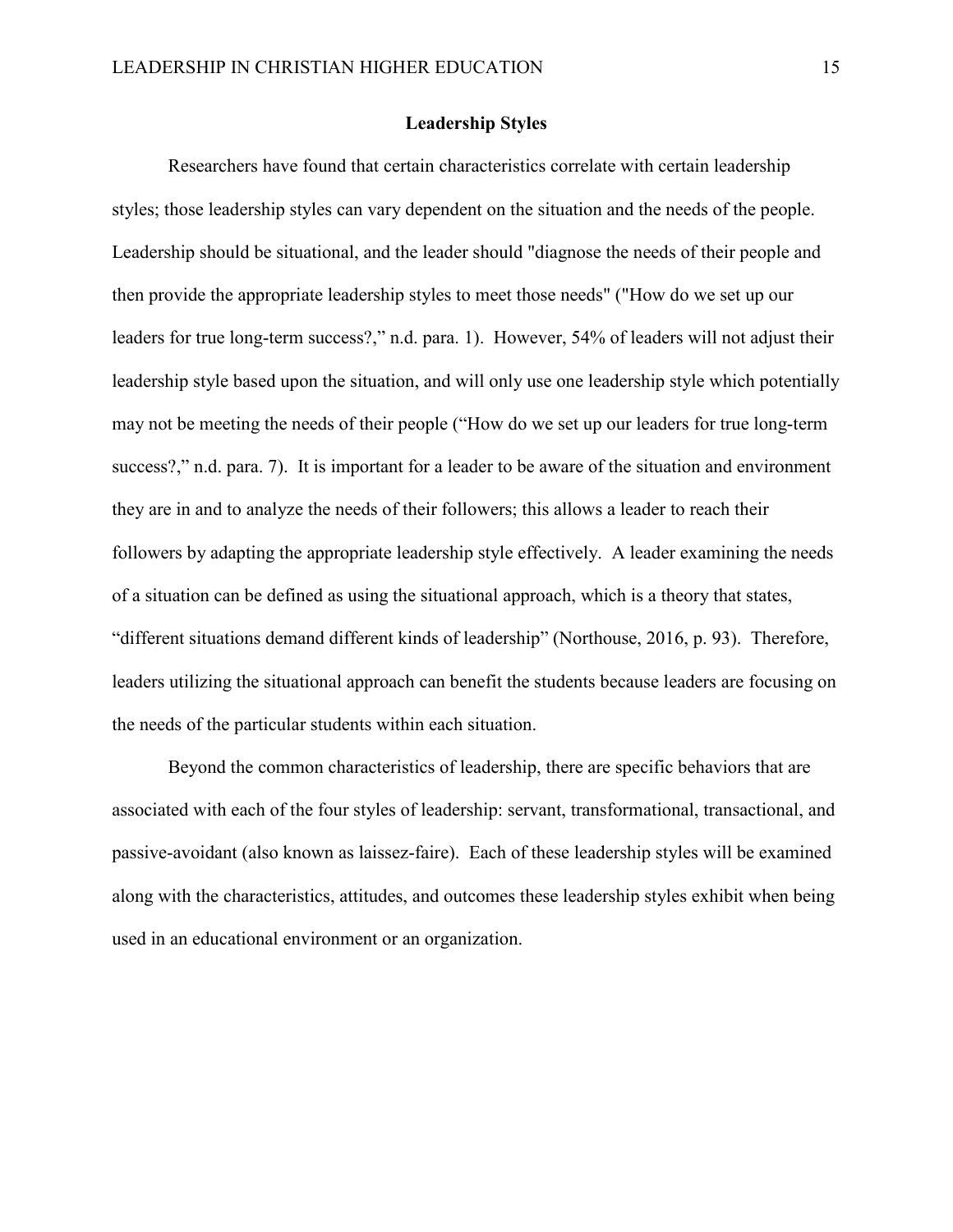#### <span id="page-22-0"></span>**Servant Leadership**

A servant leader is one who influences and serves others simultaneously, and this style of leadership is contradicting, yet contains a unique perspective of leadership. There is a lack of research on servant leadership due to the point of a *servant being a leader*, and it "may be difficult to act both as a leader and a servant at the same time – a leader who serves and a servant who leads" (Sendjaya & Sarros, 2002, p. 57). The servant leadership style is uncommon in most settings due to many leaders being focused on the short-term results of their organization, rather than the growth of their followers. The concept and definition of servant leadership were defined by Northouse (2016), and his writings and research have significantly impacted the practical and theoretical concept of servant leadership (Northouse, 2016, p. 226). Robert Greenleaf (1977) defines the frequently referenced definition of servant leadership as:

The servant-leader is servant first. It begins with the natural feeling that one wants to serve. Then conscious choice brings one to aspire to lead. The best test is: do those served grow as persons: do they, while being served, become healthier, wiser, freer, more autonomous, more likely themselves to become servants? (p. 27)

The ten specific characteristics of servant leadership that are key to the leader's development are listening, empathy, healing, awareness, persuasion, conceptualization, foresight, stewardship, commitment to the growth of people, and building community (Greenleaf, 1977, pp. 5-8).

Robert Greenleaf (1977) has observed the components and characteristics of servant leadership within Buddhism (p. 119). Some dominate values of Buddhism are "right knowledge, aspiration, speech, behavior, livelihood, effort, mindfulness, contemplation, control of one's mind, [and] kindness," which are aligned with these values of servant leadership: listening, empathy, healing, awareness, persuasion, conceptualization, foresight, and stewardship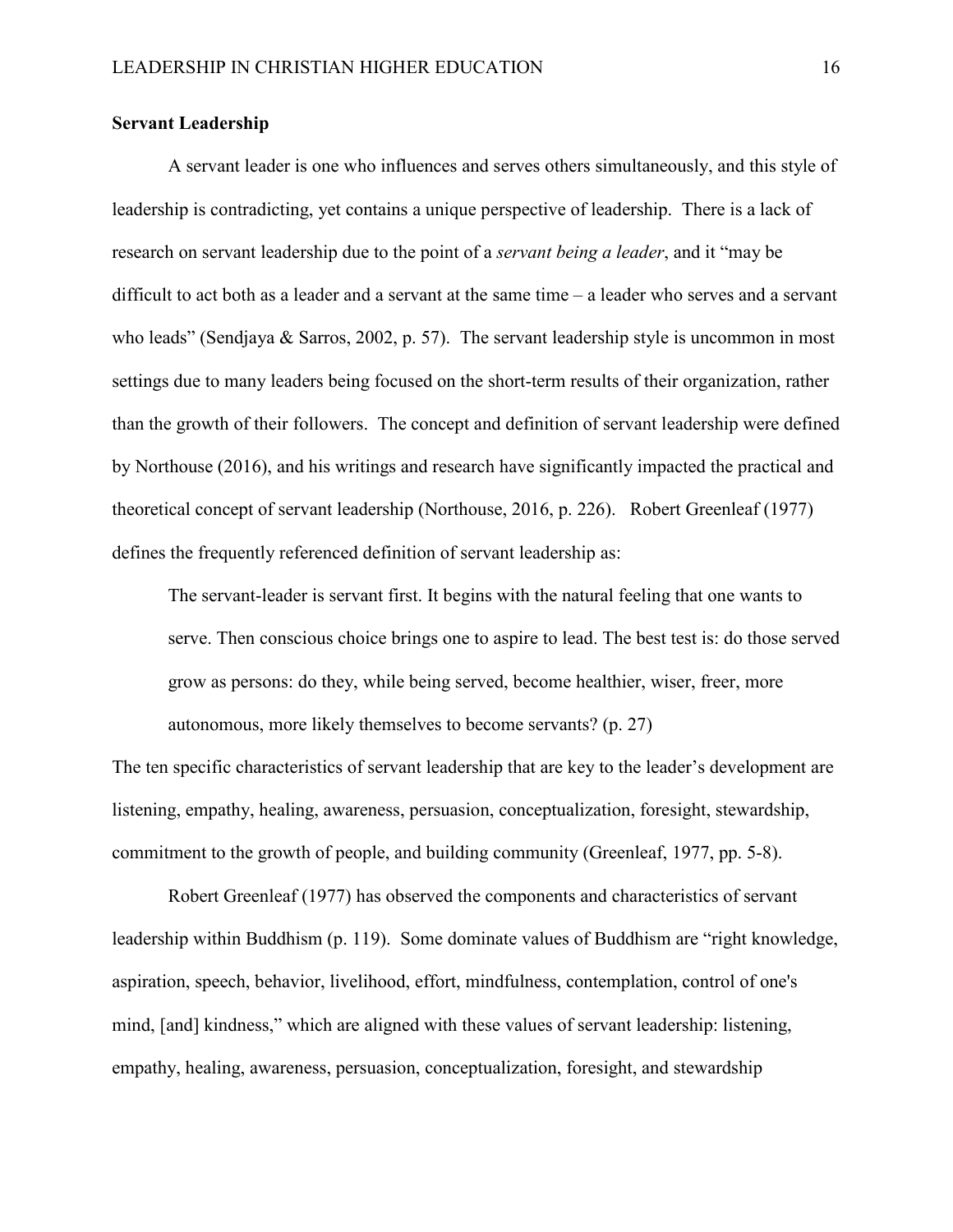(Greenleaf, 1977, pp. 5-7; Zentner, A., 2015, p. 1). Greenleaf (1977) and Zentner (2015) also identifies The Bible is alluding a prominent example of servant leadership within Christianity through this verse:

When he had washed their feet and put on his outer garments and resumed his place, he said to them, "Do you understand what I have done to you? You call me Teacher and Lord, and you are right, for so I am. If I then, your Lord and Teacher, have washed your feet, you also ought to wash one another's feet. For I have given you an example, that you also should do just as I have done to you." (John 13:12-15, English Standard Version)

The actions of Jesus was unexpected to His disciples, and the act of washing feet changed the meaning of leadership power, and "that is power as an enabling factor to choose to serve others" (Sendjaya & Sarros, 2002, p. 59). In addition to Buddhism and Christianity, Aeron Zentner (2015) conducted research that identified similarities between servant leadership and these religions: Confucianism, Islam, Jainism, Judaism, Shinto, Sikhism, Taoism, and Zoroastrais (p. 2). The research conducted by Greenleaf (1977) and Zentner (2015) shows that the concept of servant leadership is found within many different contexts of religions.

Servant leadership can occasionally be found within the workplace. However, the concept of servant leadership is a concept that is not commonly practiced within the workplace due to the "trends in the leadership environment, the scarcity of human qualities required, demands that the practice places on the practitioner, and the very nature of the practice itself" (Heskett, 2013, para. 2). Servant leadership is said to be a core company value of Fortune magazine's 100 Best Companies to Work for in America (Ruschman, 2002, p. 124). Within these organizations, leaders are defined as "leaders who lead with a servant's heart," and this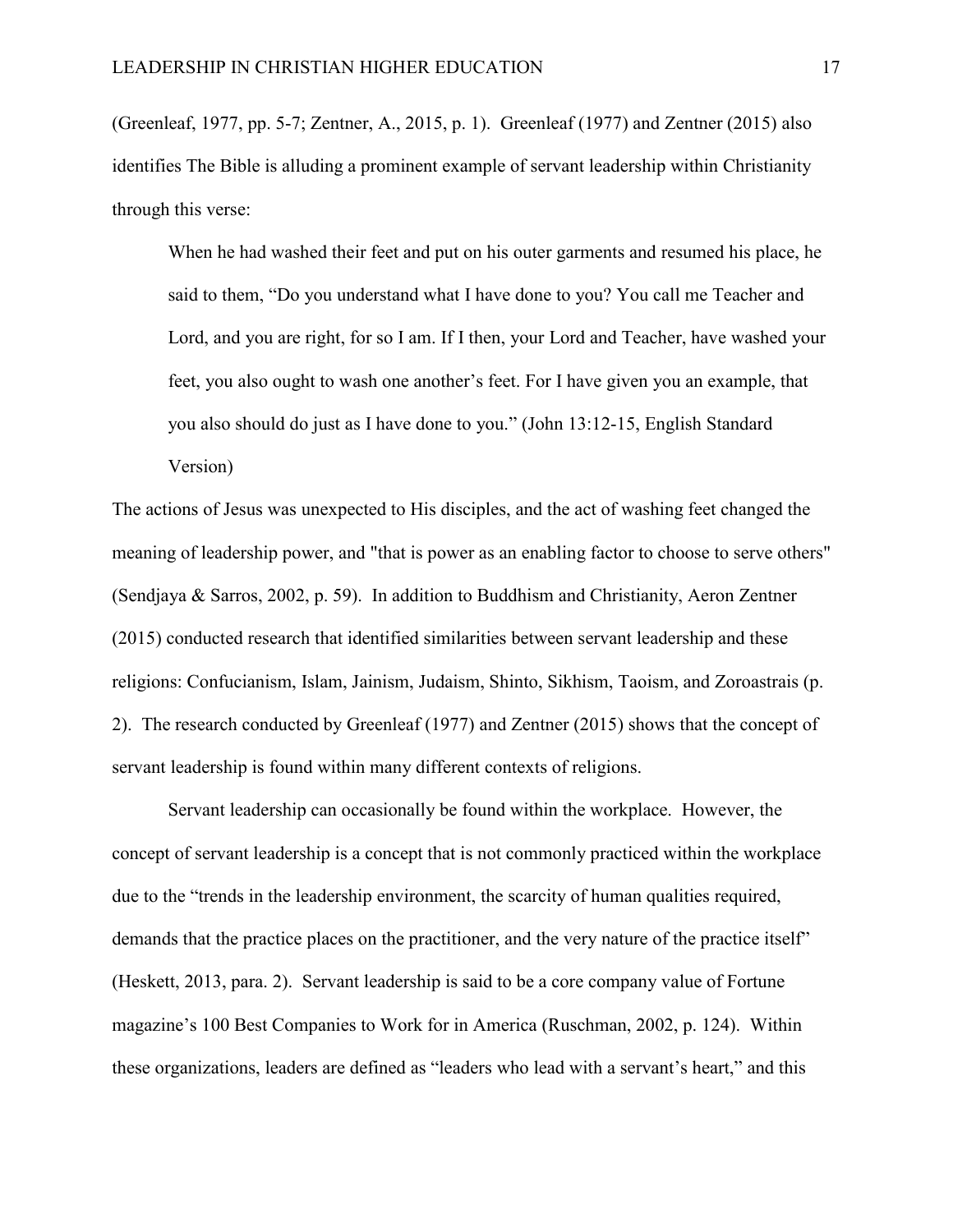leader is "the role model, the risk taker, the servant; not the person who promotes himself or herself, but the promoter of others" (Sendjaya & Sarros, 2002, p. 62). The description of leaders within these organizations align with Greenleaf's (1977) description of servant leaders and their abilities to make their followers while being served to "grow healthier, wiser, freer, more autonomous, and more likely themselves to become servants" (p. 1).

Hunter et al. (2012) also conducted research through a survey of 224 stores within a U.S. organization that examined the relationship between personality, servant leadership, and critical follower and, organizational outcomes. Through this study they were able to conclude that servant leadership within an organization enabled employees to be "more likely to assist each other with task-related and interpersonal matters," these leaders "encourage[d] their followers to stay engaged and committed to the organization," and overall instills a "climate for service" (Hunter et al., 2012, pp. 328-329). Ruschman (2002), Sendjaya & Sarros (2002), Hunter et al. (2012), and Greenleaf (1977) show that servant leadership within an organization has the ability to retain employees, grow individuals, achieve higher performance, and create an overall effective work environment.

Servant leadership is a leadership style that is prevalent in some organizations and has had a tremendous impact on the followers of those organization, and it has also been shown to be an effective leadership style in the educational context. Hays (2008) determined that the components of Greenleaf's (1977) definition of servant leadership within education made a "profound difference on the impact of learning and in the learning experience of both students and teachers" (p. 113). Hays (2008) concludes that the servant leadership style within education is highly desired and "permits and promotes learning to occur that may be virtually impossible to achieve through other means" (p. 130). The servant leadership style can increase the learning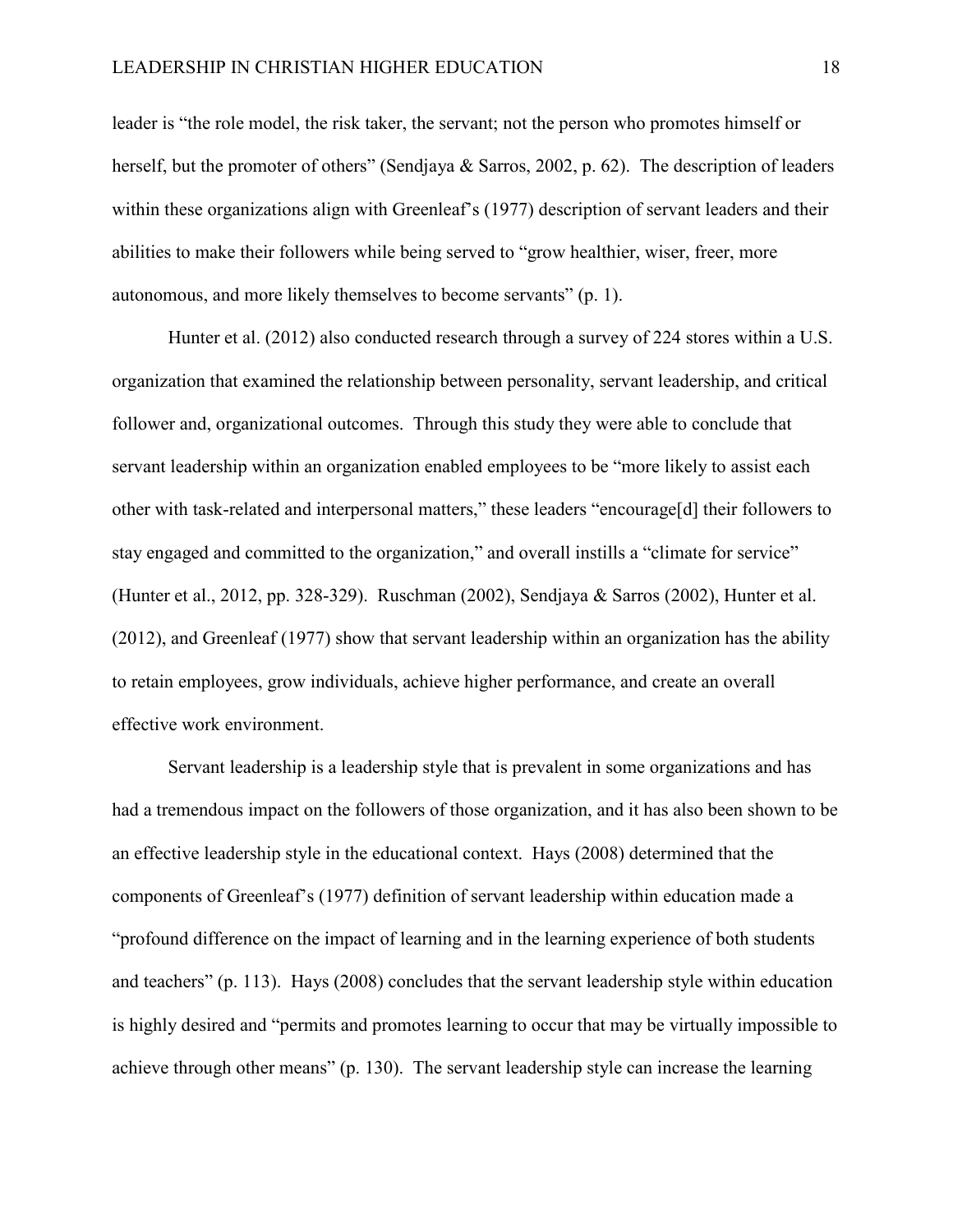experience for the students which will ultimately impact, encourage, and prepare the future leaders of the world, so it is essential to equip them with the knowledge and skills necessary.

Similar studies have been conducted by Crippen (2005a), Hannigan (2008), and Drury (2005) about the high level of student effectiveness by using the servant leadership style within education. Within an educational environment teacher not only can teach, but they also have the capability to enhance personal development among students; "teaching is all about making connections with people. It is about relationships and investment in others and their future and ours" (Crippen, 2010b, p. 27). Integrating the servant leadership model within colleges and universities can "create a strong foundation for moral literacy and caring learning communities among all post secondary faculty" (Crippen, 2010b, p. 27). Crippen (2010b) emphasizes how incorporating servant leadership within education will have the ability to enhance the learning environment as well as increase the serving and learning aspect which will contribute to the moral of students. Further insight on the direct impacts of servant leadership on students within higher education will be examined later in the expanded literature review.

#### <span id="page-25-0"></span>**Transformational Leadership**

Northouse (2016) defines transformation leadership as "the process whereby a person engages with others and creates a connection that raises the level of motivation and morality in both the leader and the follower" (p. 162). Also, Northouse (2016) determined these four components of transformational leadership: idealized influence, inspirational motivation, intellectual stimulation, and individualized consideration (p. 167). When these four factors of transformational leadership are instilled within an environment, then the effect will be "performance beyond expectation" (Northouse, 2016, p. 170).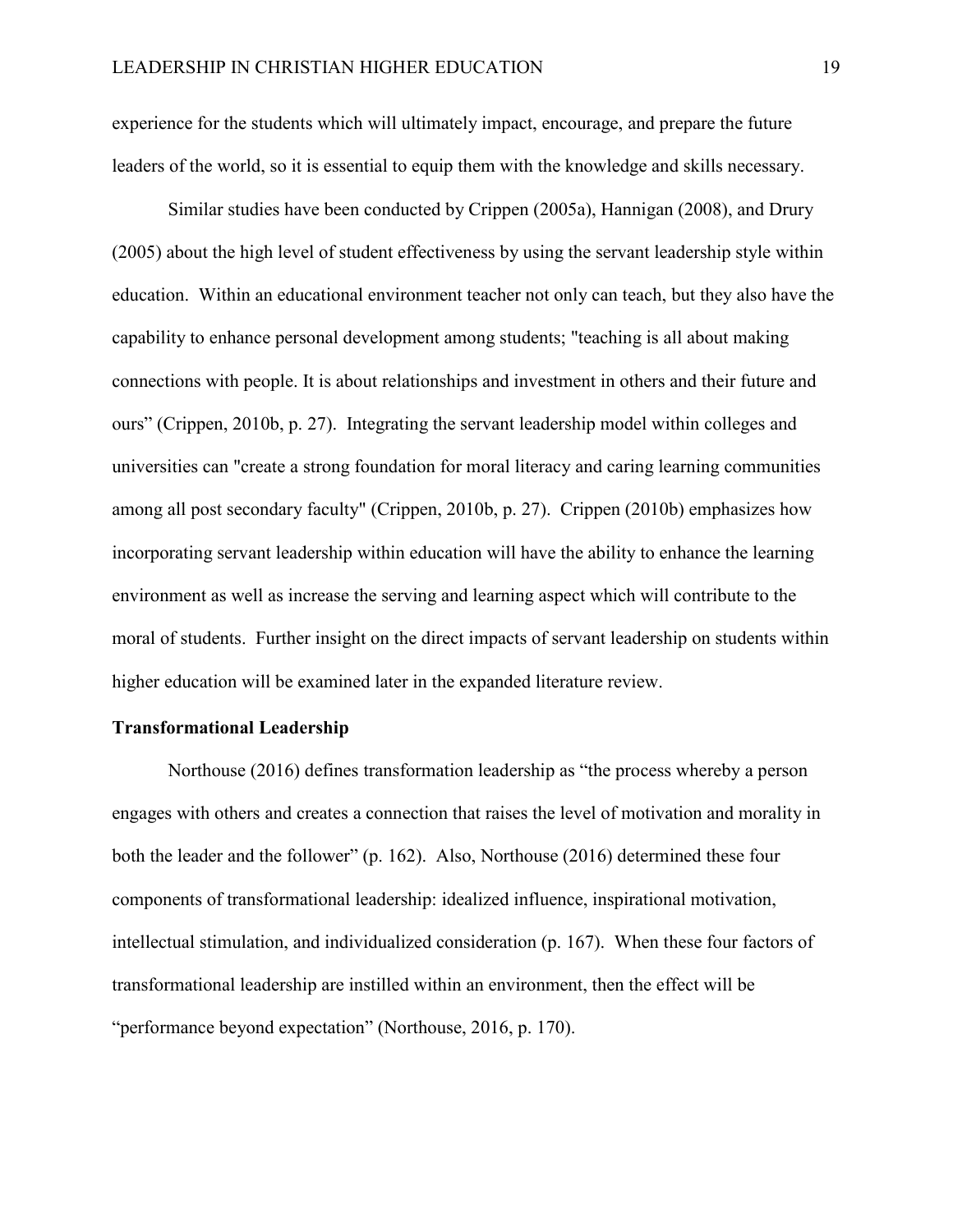Additionally, Rana, Malik, and Hussain (2016) collected research conducted by Bass and Avolio to identify characteristics of transformational leadership. Transformational leadership is characterized by idealized influence, similar to Northouse (2016), which is the influence the leader has on followers, inspirational motivation, which is a leader that shares the vision, encourages hard work, and defines goals (Rana et al., 2016). As mentioned earlier by Hempsall (2014) and Parrish (2015), an active leader in higher education must show empathy, the desire to lead, and have a clear vision of the institutions, and these three characteristics are repeated within Rana et al. (2016) characteristics of transformational leadership.

Webb (2009) examined leadership behaviors that are present within the presidents of Christian colleges and universities in North America by giving participants the Multifactor Leadership Questionnaire. From the results of this study, Webb (2009) argues that leaders that exemplify transformational leadership with attribute charisma and individual consideration enhance followers' satisfaction and motivate followers to work harder. Bass and Avolio (1993) have conducted an immense amount of research concerning the correlation of transformation and organizational culture, and an organization's culture "develops in large part from its leadership" (p. 112). The authors also determine that within a transformational culture there is a "sense of purpose and a feeling of family" (Bass, B. & Avolio, B., 1993, p. 116). Overall, the goal of a transformational leader is to empower and encourage their followers, and through the empowerment, the leader will nurture the followers to grow within both personal development and within an organization.

Also, transformational leadership in education impacts not only the students but also the teachers through motivation and classroom practices (Leithwood & Jantzi, 2006). Leithwood and Jantzi (2006) conducted research to measure transformational leadership and the impact on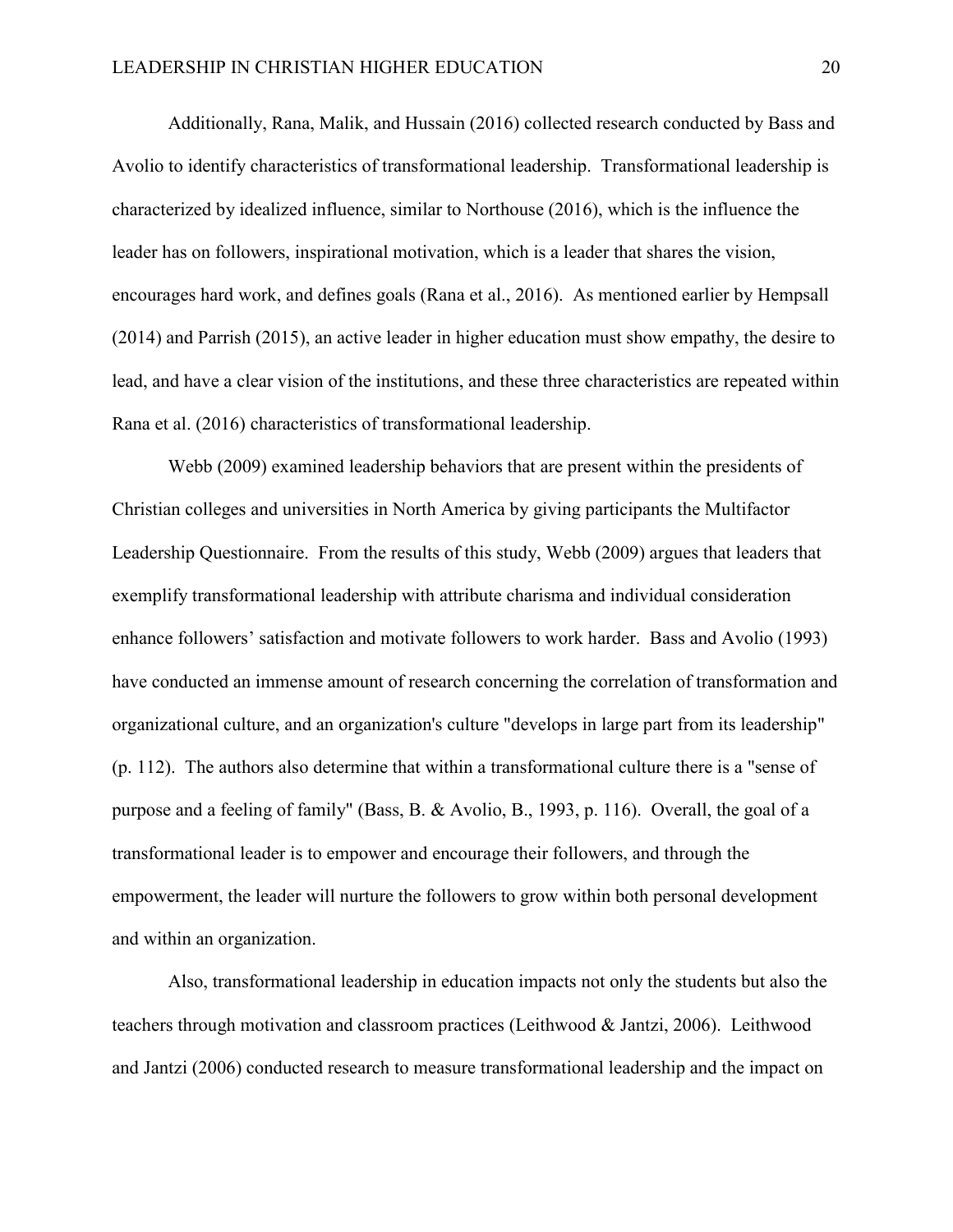teachers through motivation, capacities, and work settings. Through this study, the results showed that there is a significant impact of transformational leadership on teacher's classroom practices and motivation (Leithwood & Jantzi, 2006). Also, a study conducted by Al-Husseini and Elbeltagi (2016) compared transformational leadership in public and private higher education. The results of this study confirmed that transformational leadership initiates and stimulates followers' awareness and influence product and process innovation (Al-Husseini & Elbeltagi, 2016).

Similarly, Basham (2012) examined the characteristics of transformational leadership that are necessary for leaders within higher education. According to Basham (2012), transformational leaders encourage development, are value drive, adapts effectively to change and brings out the best in people (p. 344). Basham (2012) also indicated the need for leaders to adapt to the continually changing environment due to "the rapid growth of internet, increasing globalization of higher education, economic shifts in the demographics of society, and economic commerce" (p. 345). Leaders within an organization or an education environment need to be able to effectively and quickly adapt to change to meet the changing needs of followers, and this can be seen as placing a focus on individualized consideration. Overall, transformational leadership has an impact on both the students and the teachers through idealized influence, inspirational motivation, intellectual stimulation, and individualized consideration (Northouse, 2016; Rana et al., 2016; Hempsall, 2014; Parrish, 2015).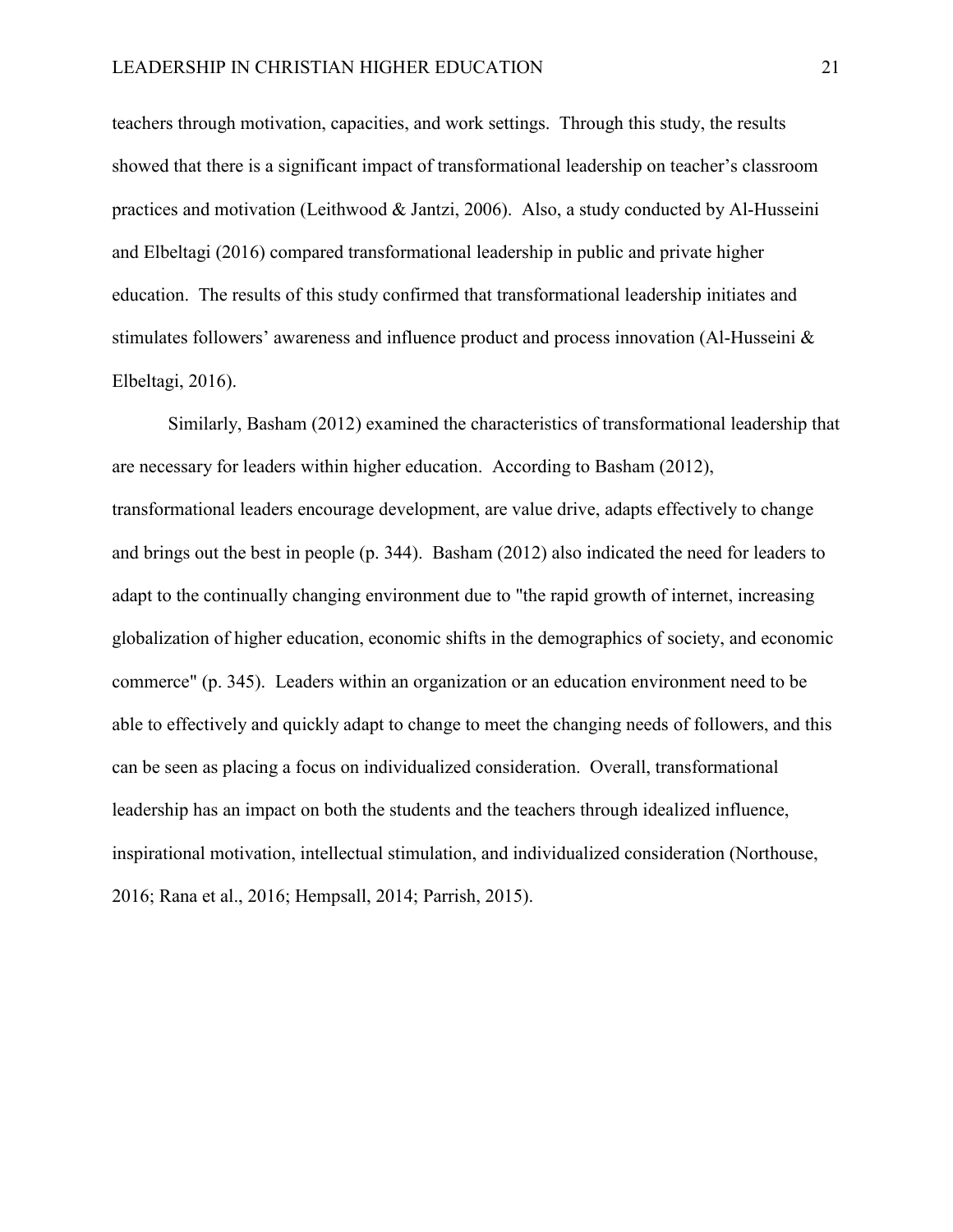#### <span id="page-28-0"></span>**Transactional Leadership**

Transactional leadership is primarily an exchange process, and Northouse (2016) states that transactional leaders "exchange things of value with followers to advance their own and their followers' agendas" (p. 171). These leaders follow the basic definition of leadership by influencing followers, but they are "influential because it is in the best interest of followers for them to do what the leaders want" (Kuhnert & Lewis, 1987, p. 649). The leadership of transactional differs from transformational due to transactional leaders not placing individualized consideration on the needs of their followers, and they do not focus on their personal development. Northouse (2016) determined two factors of transactional leadership being passive or active management-by-exception and contingent reward (p. 168).

Transactional leadership is commonly found in many organizations, and leaders make clear what is expected of their followers and what those individuals can expect in return for compliance with the leader's orders (Hamstra et al., 2014, p. 415). Transactional leaders may lack in relationship building due to priority being placed on achievements. Similar to Kuhnert and Lewis (1987) and Northouse (2016), research conducted by Sosik shows that transactional leadership is identified as a leader who monitors the follower's performance and takes any action that is necessary to correct the follower, so that they will change their behaviors, and the transactional leader also focuses on contingent rewards (Weichun et al., 2012, p. 192). This information was determined through a study conducted by Weichun, Sosik, and Baiyin (2012) that aimed to show the relationship between transactional leadership and followers' organizational identification. The results from Weichun et al. (2012) study showed that active transactional leadership positively relates to followers' organizational identification and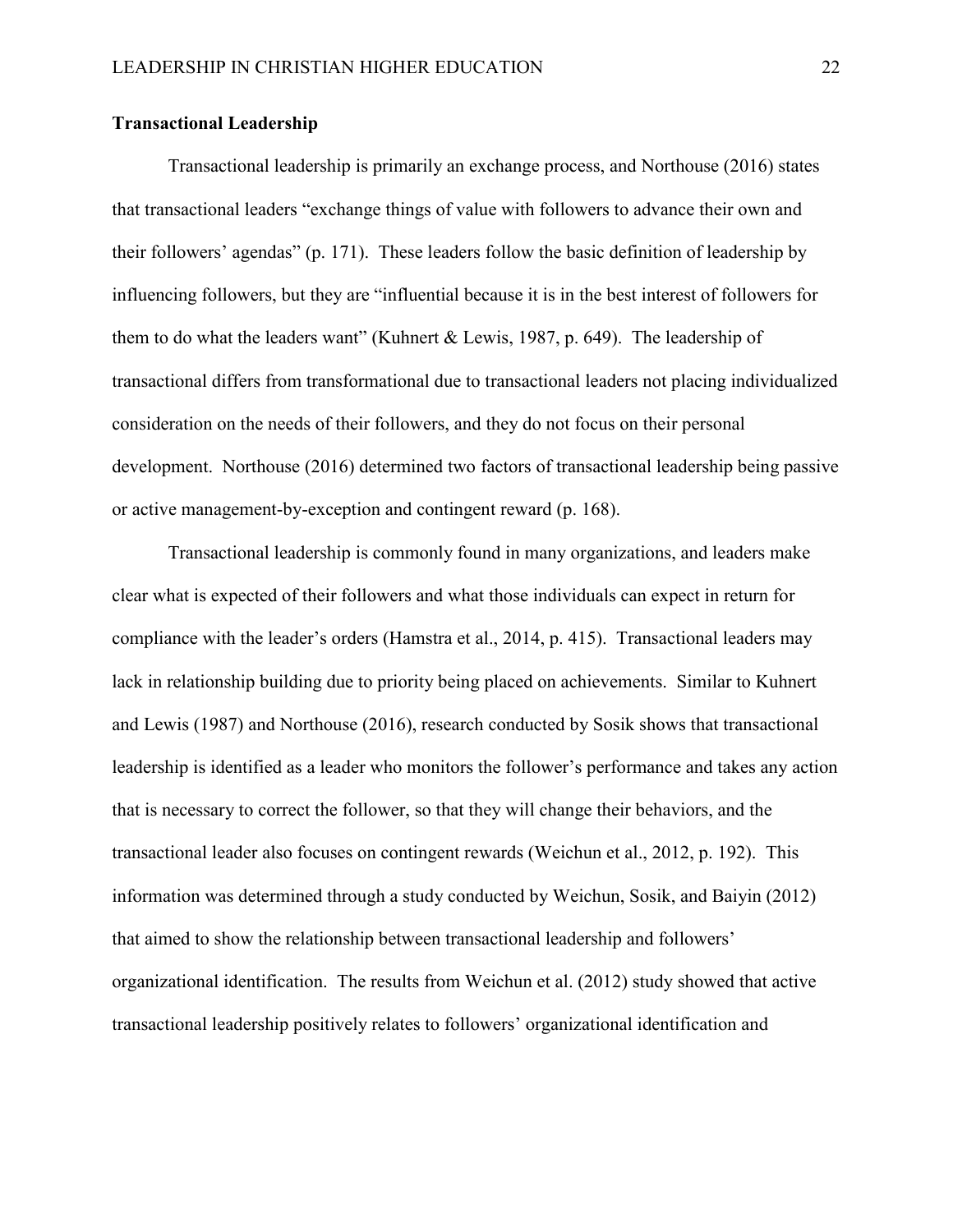psychological empowerment. However, they also argued that transactional leadership was not as effective as transformational leadership (Weichun et al., 2012).

Within the educational environment, transactional leadership is often found in a classroom and can be seen as the foundational leadership style that can then be perfected into "the art of transformational leadership" (Smith, 2016, p. 65). Transactional leaders give contingent rewards based on performance; an example of this within an educational environment would be the leader (teacher) giving an assignment and the student receiving a good or bad grade dependent on the level of performance the student exhibited. Research shows that within educational environments that had low levels of transformational leadership and high levels of transactional leadership there was a great level of difficulties for leaders to respond "with examples or comments in the category of intellectual stimulation" (Smith, 2016, p. 70). Consequently, the findings of Smith (2016) show that in an environment with more transactional leadership there was a low priority placed on the leadership development of staff which resulted in lack of involvement from the teachers, a negative view of the school, lack of problem-solving, and negative feelings towards the organizational structure. All of these effects from transactional leadership could potentially impact the students' levels of academic achievement negatively.

#### <span id="page-29-0"></span>**Passive-Avoidant Leadership (Laissez-Faire Leadership)**

Passive-avoidant leadership, also known as laissez-faire leadership, is defined as an approach that is "hands-off, let-things-ride," and this approach is connected to the characteristics of a leader that "abdicates responsibility, delays decisions, gives no feedback, and makes little effort to help followers satisfy their needs" (Northouse, 2016, p. 172). Through previous research conducted by Bass, passive-avoidant leadership is characterized by a leader that is avoiding important leadership tasks, being passive, being absent, and shows many characteristics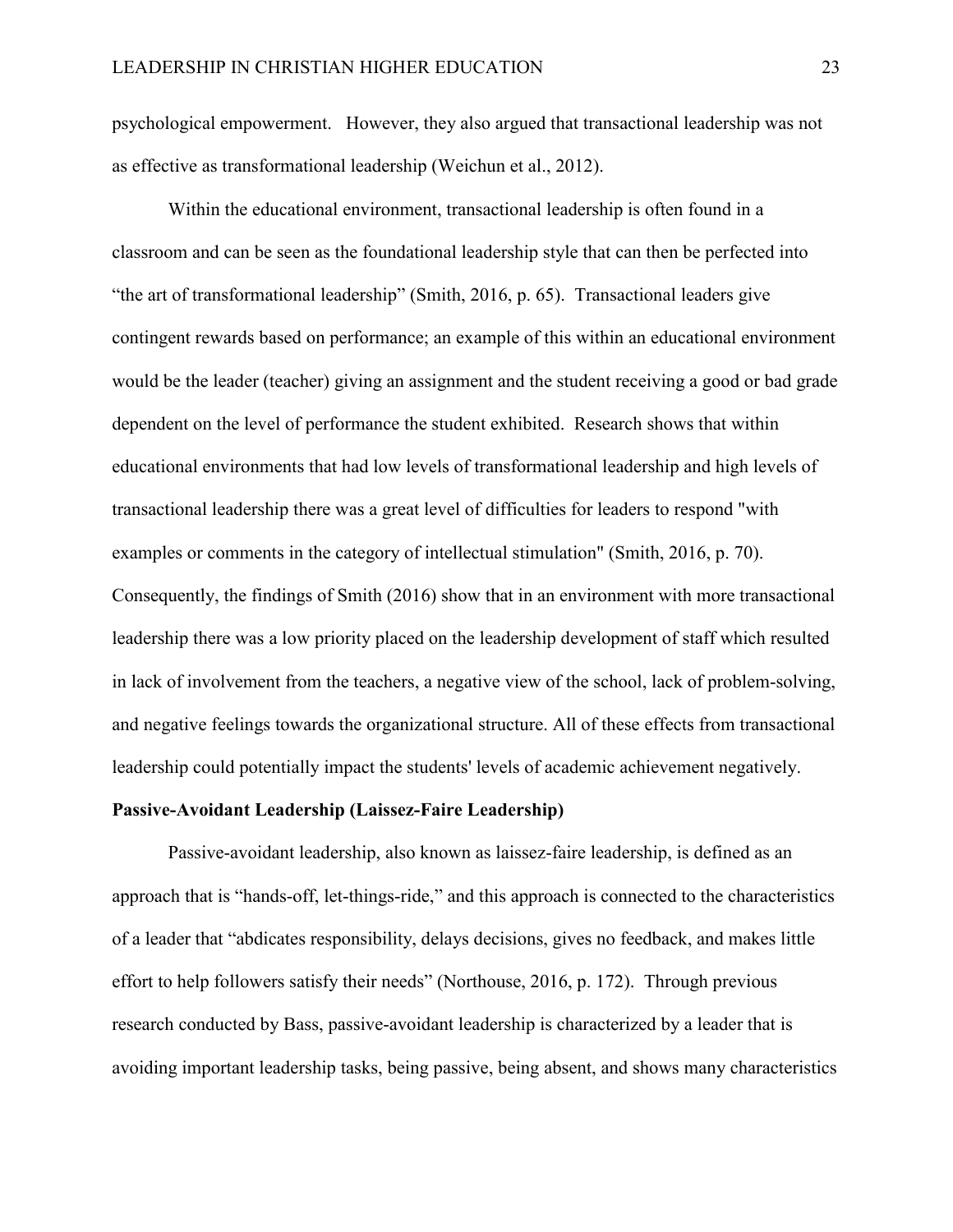of a laissez-faire leader (Zacher & Johnson, 2015). A leader that displays these characteristics are often found to be detached, not involved within the organization, and they do not focus on the needs of their followers.

In an organization, laissez-faire leadership is found to be "negatively related to outcomes such as effectiveness and satisfaction in organizations" (Northouse, 2016, p. 188). A leader who uses the laissez-faire leadership style can be seen as being detached and "uninvolved in the work of the unit" (Chaundhry & Javed, 2012, p. 259). Chaundhry and Javed (2012) conducted a study of 278 employees within a Pakistan organization, and their goal was to identify the leadership style that would have the highest increase in motivation among employees. This study resulted in determining that the motivational level of employees was low due to the laissez-faire leadership and there was no interference of management (Chaundhry & Javed, 2012, p. 264).

The research conducted by Chaundhry and Javed (2012) showing the negative impact of laissez-faire leadership on employees can be applied similarly to the educational environment. Zacher and Johnson (2015) examined the relationship between a professor and their student to identify the student's perception of the professor's leadership style. Zacher & Johnson (2015) concluded that passive-avoidant is the least effective leadership style. In many instances, passive-avoidant leadership can be seen to have little to no effect or an adverse effect on followers.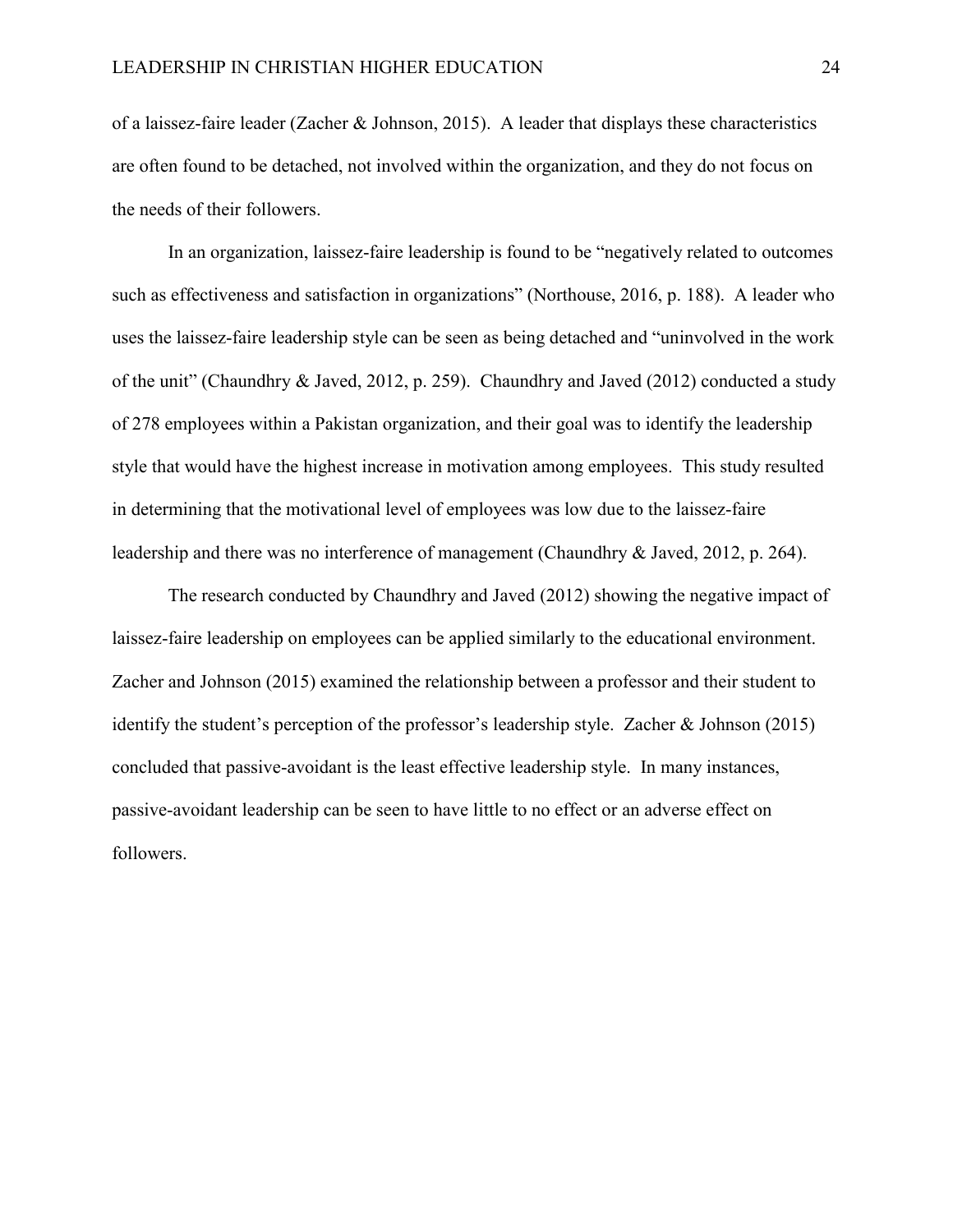#### **Impact of Leadership on Students**

<span id="page-31-0"></span>Leaders within the educational environment such as a professor, pastor, mentor, coach, or advisor have the ability to impact the students and make a difference within schools. The leadership style that is within an educational environment "has been found to have a direct effect on school, program and instruction, and student outcomes" (Smith, 2016, p. 74). With this direct effect of leadership style, there is a significant level of importance placed on the quality, knowledge, ability, and leadership skills of people viewed as leaders, specifically professors, at the postsecondary level (Hoffmann & Oreopoulos, 2009, p. 1). Research conducted by Hoffmann and Oreopoulos (2009) identifies that an instructor's influence on a student can "have a large cumulative impact" negatively or positively dependent on if the professor was consistently effective or ineffective (pp. 24-25).

Leadership impacts many aspects of education, specifically on the students that the professors are leading and developing. There have been several studies conducted to show how different leadership styles directly impact factors of a student, but there is limited research about the relationship between the leader and their leadership style and the developmental factors of students within the higher education environment, specifically Christian higher education. Through the previously conducted research, the effects leadership as a whole, and leaders exhibiting certain leadership styles within higher education have on students will be examined through academic excellence, professional development, ethical and moral development, and faith and spiritual development.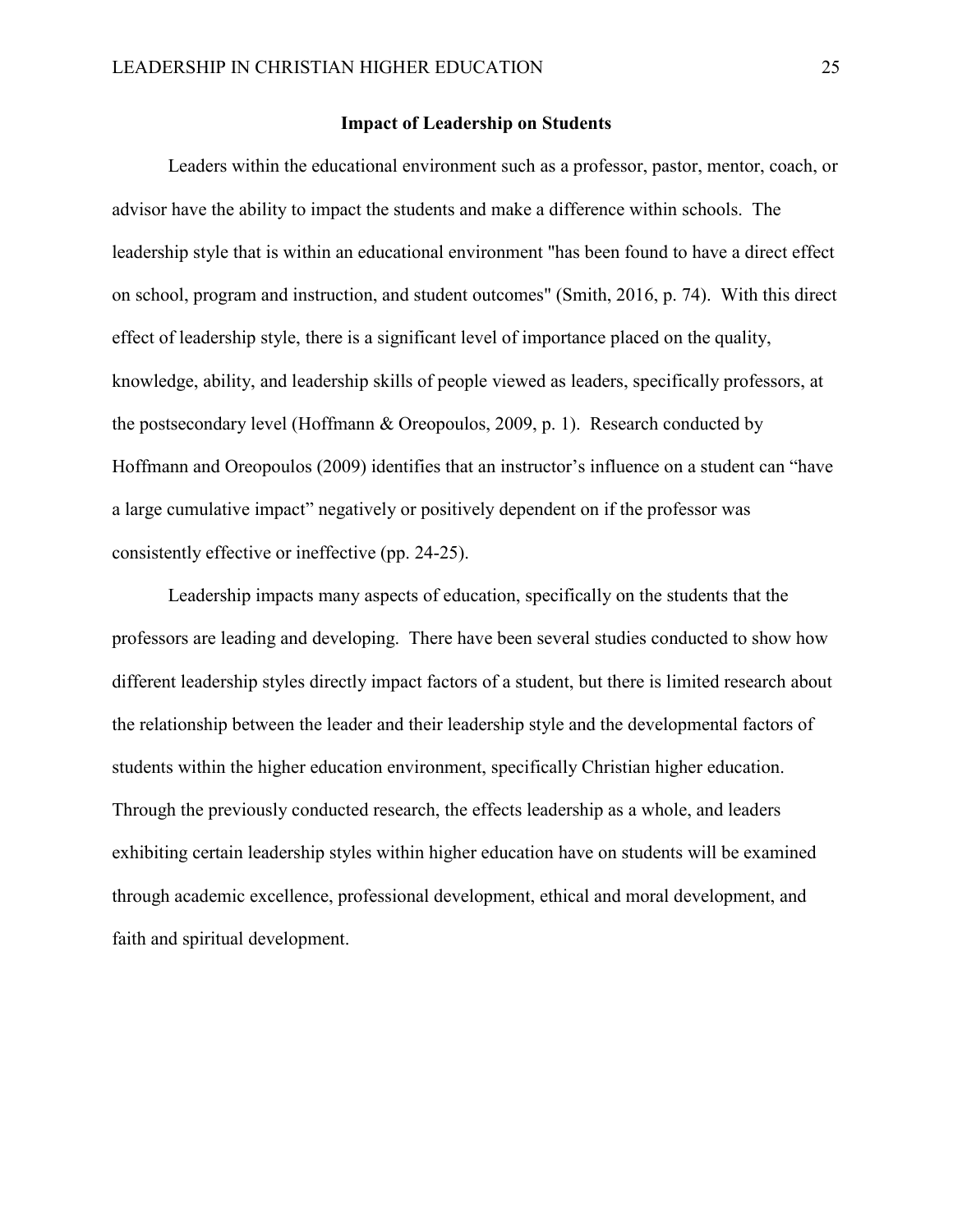#### <span id="page-32-0"></span>**Academic Excellence**

Achieving academic success is shown to increase the likelihood of employment and have stable employment, have higher self-esteem, lower levels of depression and anxiety, and develop essential critical thinking skills (Regier, 2011, p. 1). Academic excellence is "the demonstrated ability to perform, achieve, and/or excel in scholastic activities," and it is often associated with "high grades and superior performance" (California State University, n.d., para. 2). CCCU institution's programming is based on the foundational characteristic of academic success (CCCU, 2018, p. 2). These institutions also employee professors who "pursue academic excellence because they are committed to God as the author of truth, and that truth has implications for every academic discipline" (CCCU, 2018, p. 1).

A study conducted by LeBlanc and Slaughter (2012) identified that the education of private Christian high schools effectively prepared college students for academic achievement, as well as "taking college classes seriously, helping others, defending beliefs, sharing their faith, appreciation for other cultures, taking responsibility for actions, ability to receive constructive feedback, and being honest with oneself" (p. 2). Academic success can be measured through cumulative grade point average of students, mastery, and succession of academics (Jooste & Frantz, 2017). Jooste and Frantz (2017) conducted a study to research academics' experiences of their self-leadership traits. This study resulting in the identification of personal mastery, purpose mastery, change mastery, interpersonal mastery, being mastery, balance mastery, and action mastery (Jooste  $&$  Frantz, 2017). The overall common theme between each type of mastery is that the person has a clear vision, purpose, belief, and knowing oneself (Jooste & Frantz, 2017, p. 201).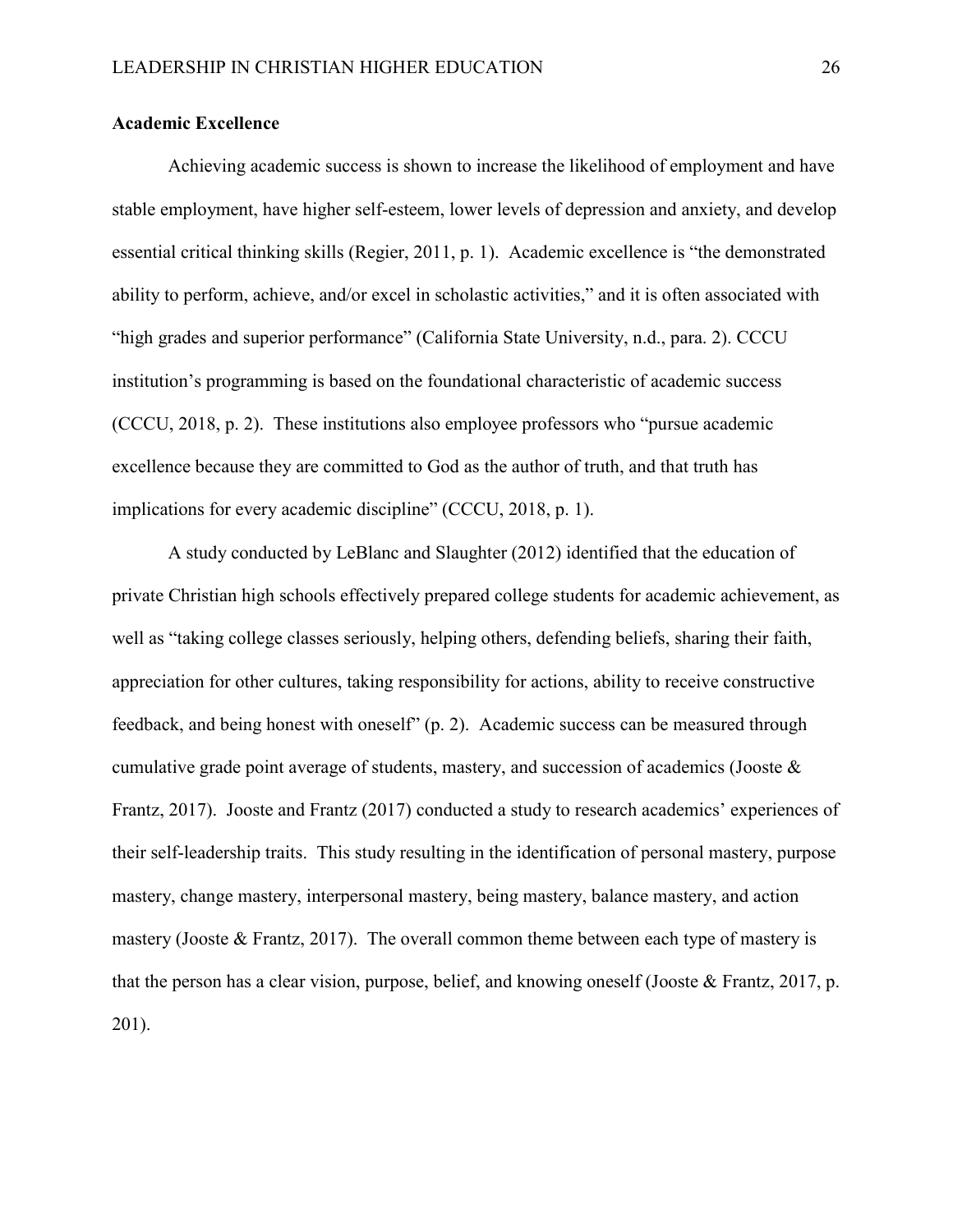**Servant leadership.** The purpose of a study conducted by Black (2010) was to determine the relationship between servant leaders and the perception of the school climate (p. 437). Previous research shows that a positive school climate can influence and increase student achievement through effective leaders serving the needs of the schools (Black, 2010, pp. 437, 461). This study was randomly conducted by a survey of 231 teachers and 15 principles in Ontario, and the survey asked questions that evaluated the levels of these characteristics of servant leadership: values people, develops people, builds community, displays authenticity, provides leadership, and shares leadership (Black, 2010, p. 448). The results of this survey shows that there is a "a significant positive correlation between servant leadership and school climate," which ultimately shows that the use of servant leadership within a faith-based academic environment will provide a climate that fosters "children's intellectual, physical, emotional, social, moral, and spiritual growth" (Black, 2010, pp. 461-462).

**Transformational leadership.** Transformational leadership can also influence the intellectual stimulation within a classroom through cognitive and affective learning (Bolkan & Goodboy, 2010). Bolkan and Goodboy (2010) conducted a study to develop and validate a measure of intellectual stimulation in the college classroom. The results of this study did validate the Student Intellectual Stimulation Scale and identified that transformational leadership is positively associated with cognitive and affective learning (Bolkan & Goodboy, 2010). The study shows that leadership can impact a person in many ways and can lead to academic and personal success. Yanfei, Yangliu, and Yu (2018) also conducted a similar study to Webb (2009) in Guangzhou, China. The main conclusion that Yanfei et al. (2018) met also showed that transformational leadership encourages follower to perform above expectations, which as mentioned earlier is what Webb (2009) discovered. So, in both the education and work setting,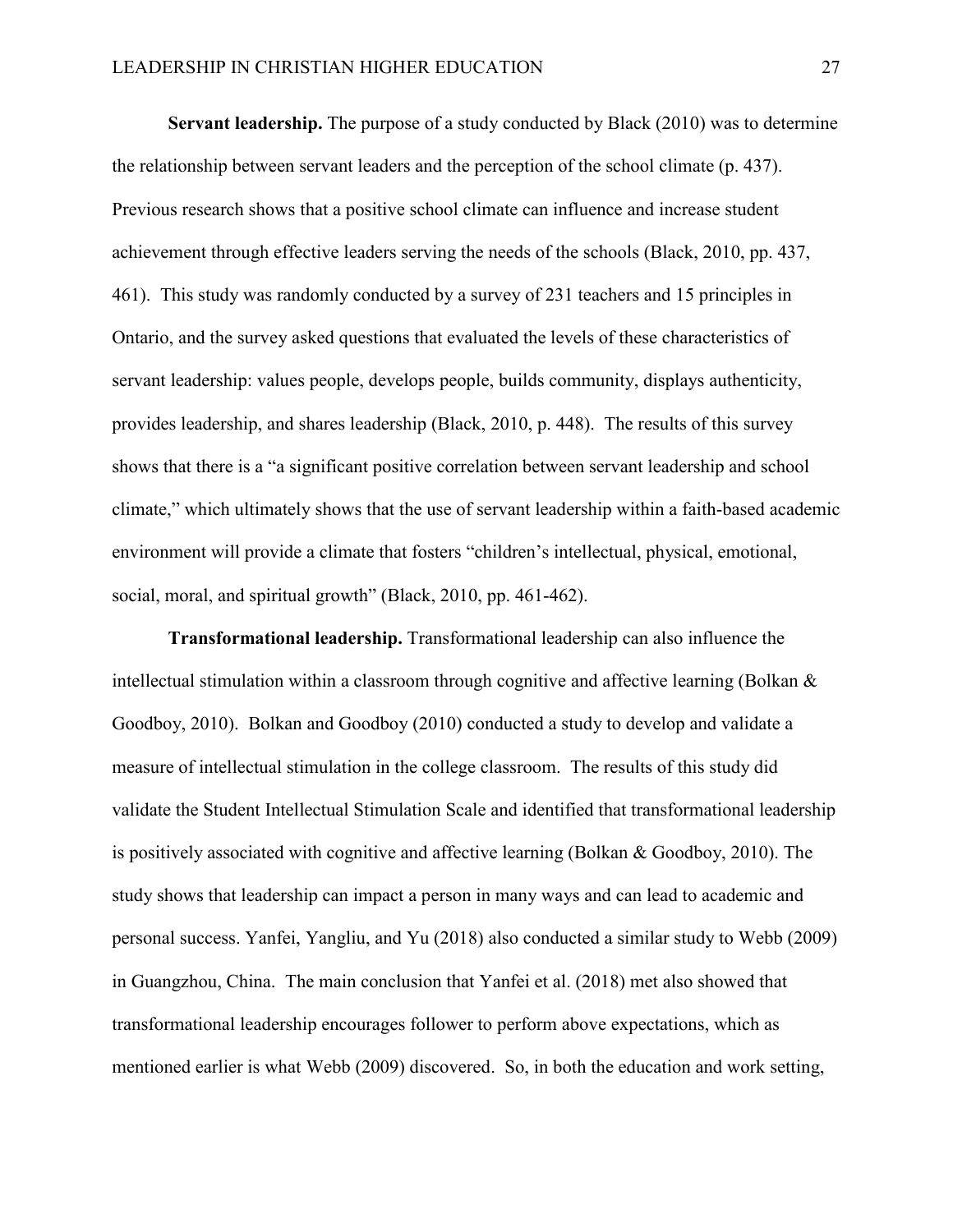transformational leadership has the effect of pushing followers to go above and beyond expectations to achieve any goals.

A similar study conducted by Islam, Aamir, Ahmed, and Muhammad (2012) looked at university students and the relationship between transactional and transformational leadership styles on motivation and academic performance. The researchers state that "if the leader's performance is high then the performance of the groups will also be high" (Islam, et al., 2012, p. 238). The purpose of this study was to identify the relationship between transactional leadership and student's motivation and academic performance (Islam, et al., 2012, p. 237). The conducted this study within Punjab universities, and they receive responses from 400 students (Islam, et al., 2012, p. 241). The results of this study showed that there was a significantly positive relationship between transformational leadership and the academic performance of the students, and then once motivational factors were measured then the student's performance outcomes increased substantially (Islam, et al., 2012, p. 241).

Through the results of Islam, Aamir, Ahmen, and Muhammad (2012), Bolkan and Goodboy (2010), and Yanfei, Yangliu, and Yu (2018), it can be observed that transformational leadership is effective within the educational environment and it specifically increases the likelihood of a student achieving academic excellence. Transformational leaders exhibit the characteristics of being charismatic, which includes qualities of being "dominant, having a strong desire to influence others, being self-confident, and having a strong sense of one's own moral values" (Northouse, 2016, p. 164). This research provides support to the point of being that if leaders are equipped with the right characteristics and the drive to influence others, then they can ultimately impact them to achieve academic goals. The same leadership characteristics can also be applied to the organizational environment, in a sense that if a leader exhibits the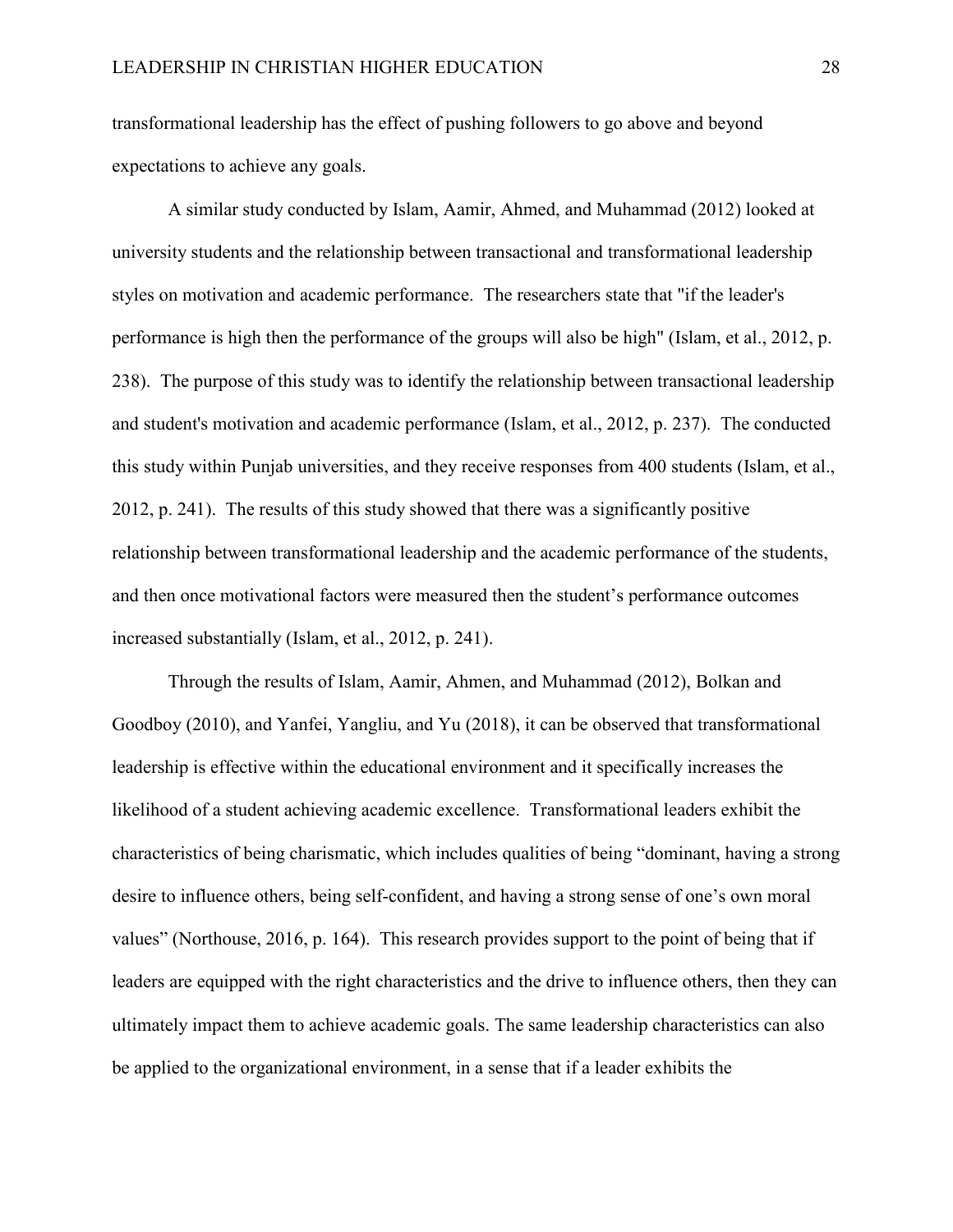characteristics of transformational leadership, then they can motivate employees to achieve organizational goals.

**Transactional leadership.** Looking at the same study conducted by Islam, Aamir, Ahmed, and Muhammad (2012), the impact of transactional leadership on the student's motivation and academic performance was also found to be positively correlated (Islam, et al., 2012, p. 241). The motivational level of students under transactional leadership was not as high as the ones under transformational leadership, but transactional leadership still positively impacted the academic performance of students (Islam, et al., 2012, p. 241).

**Passive-avoidant leadership.** Even though the studies above did not directly test the impact of leadership style on students' academic excellence, it can be deduced that passiveavoidant leadership would not increase the student's ability to achieve academic excellence. Northouse (2016) states that laissez-faire leadership has been found to be negatively related to organizational outcomes such as effectiveness and satisfaction (p. 188). Subsequently, the passive-avoidant leadership style can be seen to have the same impact within the academic setting, and it could negatively reflect the output of the students due to the leader's attitude and it not producing outcomes that are effective or satisfying for the students, leading to a lack of motivation.

**Achievement Goals.** Also, in a study conducted by Hamstra, Van Yperen, Wisse, and Sassenberg (2014) they study the relationship between transformational and transactional leadership and followers' achievement goals. The results showed that their transformational leadership was positively related to the individuals' endorsement of mastery goals, which is a goal that improves one's self; transactional leadership was positively related to the individuals' endorsement of performance goals, which is a goal that focuses on demonstrating a skill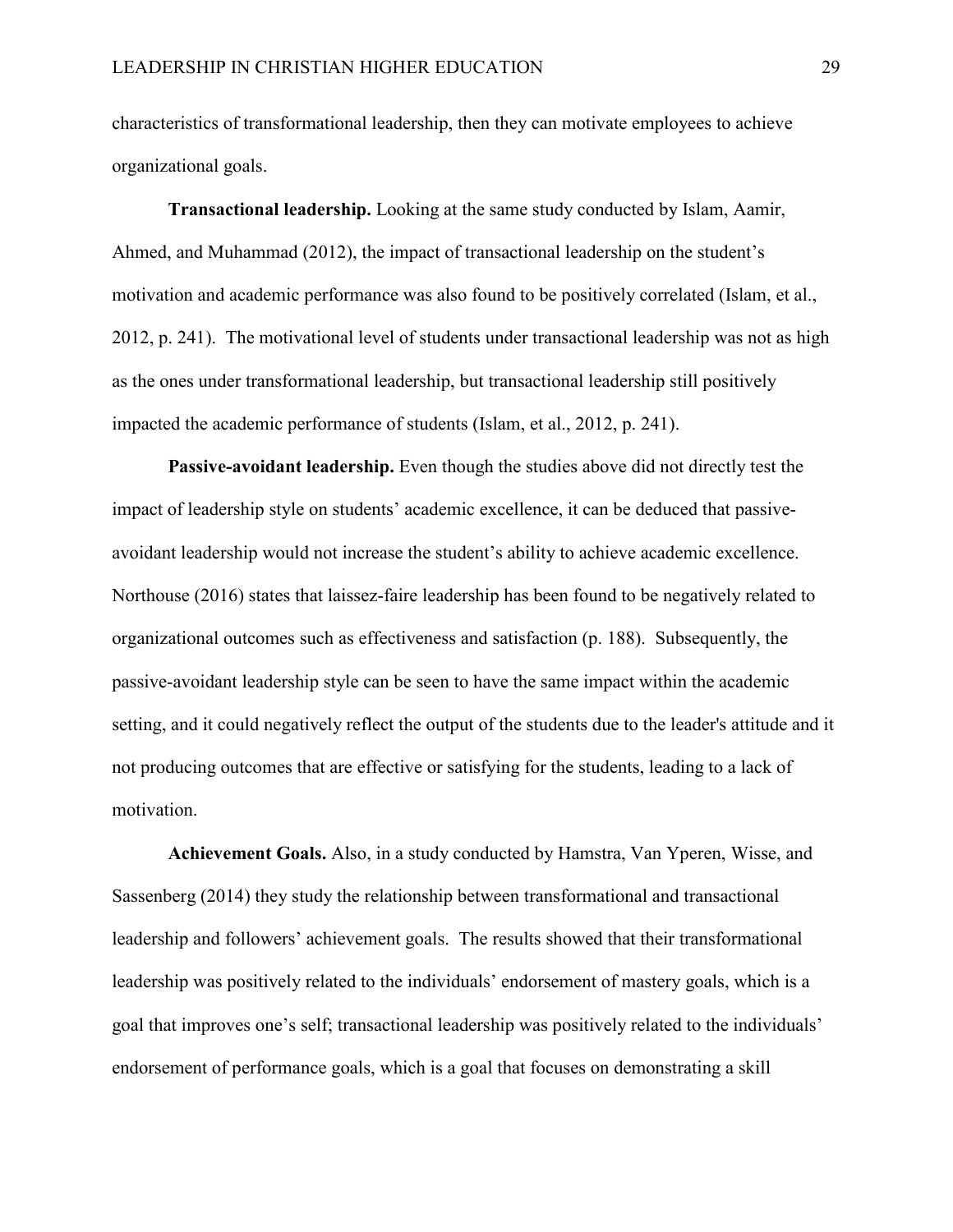(Hamstra et al., 2014). Overall, transformational and transactional leadership have an impact on pushing a follower to go above and beyond expectations to achieve a person's goal through both mastery and performance goals (Hamstra et al., 2014; Yanfei et al., 2018; Webb, 2009).

#### <span id="page-36-0"></span>**Professional Development**

Higher education institutions are preparing students for their future career, and CCCU institutions are "committed to graduating students who make a difference for the common good as redemption voices in the world" (CCCU, 2018, p. 1). CCCU institutions prepare their students for the workforce, and 75% of seniors stated that "they acquired job- or work-related knowledge and skills 'quite a bit' or 'very much,'" and this is 5% higher than the national average (CCCU, 2018, p. 13). In order for students to succeed professionally, colleges should provide students with the opportunity to enhance their skills that can be helpful within their profession. However, according to a college student survey conducted by Strada-Gallup in 2017, only a third of students "believe they will graduate with the skills and knowledge to be successful in the job market and in the workplace," and "just half believe their major will lead to a good job" (Gallup, 2017). So, the results of this survey place a higher level of importance on the need for higher education institutions to employee leaders that can effectively develop these students with the right skills and knowledge that is necessary for them to get a job and succeed within their future career.

**Servant leadership.** There is a lack of research in the realm of servant leadership within education, specifically Christian higher education. However, according to Spears and Lawrence (2002), one of the qualities of servant leadership is the "commitment to the growth of people" (p. 7). So, it can be inferred that a servant leader within the educational environment will effectively help students grow within specific areas that can be beneficial to their future career.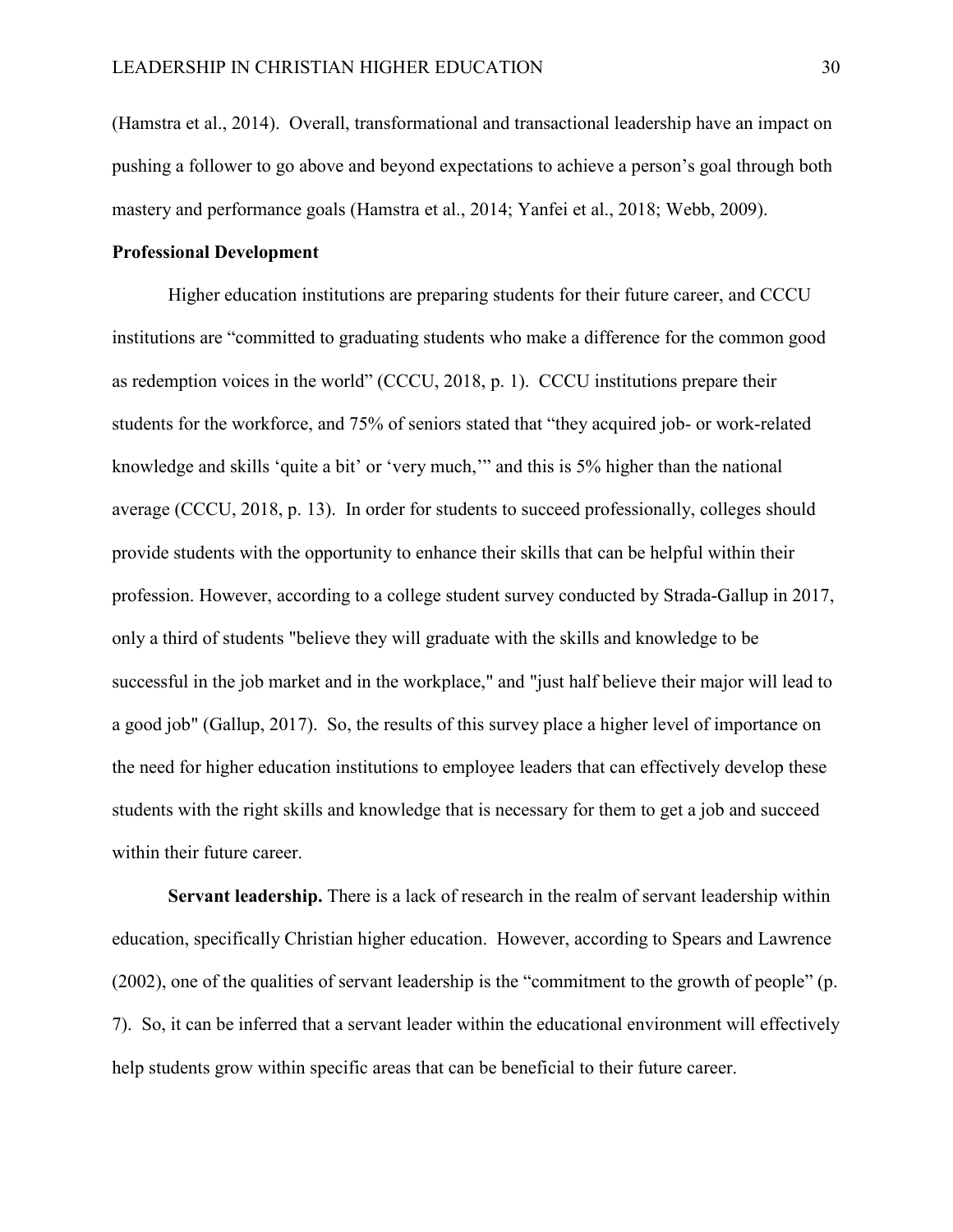**Transformational leadership.** Within education and organizations, people will work with very diverse teams, and transformational leadership impacts effective team diversity and team-learning behavior (Moonjoo, 2017). Moonjoo (2017) conducted a study among 133 teams within South Korean companies to examine the effects of team diversity and how transformational leadership can have moderating effects. The results of this study showed that transformational leadership would moderate the negative effects of team diversity and negative team-learning behaviors are minimized (Moonjoo, 2017, p. 1255). So, within CCCU institution's that are become more and more diverse it is important to have leaders in place that can moderate the adverse effects of team diversity and enable the possibility for discussion of moral and ethical issues and topics.

**Creativity.** Research has identified creativity as being a characteristic that is essential for a student within higher education, and ultimately their future careers. Adobe surveyed 1000 fulltime workers with at least a four-year college degree on the topic of creativity and creative thinking being of importance or not. The results of this survey showed that 96% believe that creativity is required for economic growth, and it is valuable to society (Adobe, 2012). Zacher and Johnson (2015) conducted a study examining the relationship between the student's leaders and the students' level of work-related creativity. The study consisted of surveying 71 professor and student dyads in four different universities in Australia, and they were questioned on leadership and creativity in the university context (Zacher & Johnson, 2015, p. 1215). The questions that were sent to the professors examined the students' level of work-related creativity, and the questionnaire sent to the students examined the professors' leadership attributes concerning transformational, transactional, and passive-avoidance leadership (Zacher & Johnson,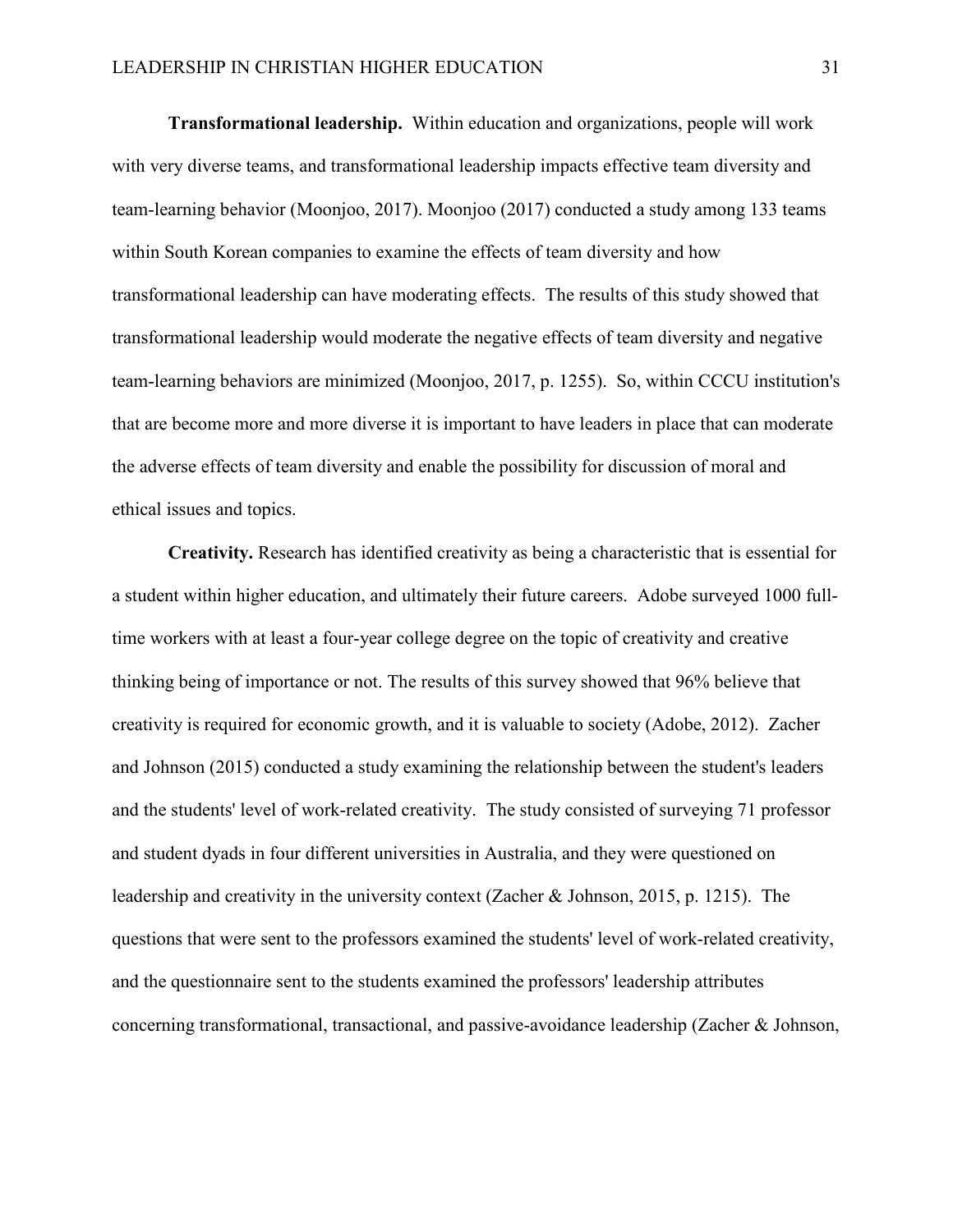2015, p. 1216). The results from this study will be discussed further within categories of the results separated by leadership style.

*Servant leadership.* The study conducted by Zacherr and Johnson (2015) does not directly test the relationship between creativity and servant leadership. However, a study conducted by Yoshida, Sendjaya, Hirst, and Cooper (2014) examines how servant leadership can affect an employee's level of creativity and team innovation. This study looked at 154 teams in Asia that has leaders who enable servant leader characteristics. The results of this study show that servant leadership "promotes individual relational identification and collective prototypicality with the leader which, in turn, fosters employee creativity and team innovation" (Yoshida, et al., 2014). Servant leaders have the characteristic of conceptualization, which can be seen as a component of creativity due to this perspective requiring one to "think beyond day to day realities" (Spears & Lawrence, 2002, p. 6). Servant leaders can encourage followers by the utilizing the characteristics of listening and empathy which can enable the follower to be empowered more to become more creative (Spears & Lawrence, 2002, p. 5).

*Transformational leadership.* As mentioned earlier, Zacher and Johnson (2015) conducted a study to determine the relationship between leadership styles and level of creativity. The results of this study showed that the student's perception of transformational leadership positively predicated the professor's rating of the student's level of creativity; the results for transformational leadership were higher than both transactional and passive-avoidant leadership (Zacher & Johnson, 2015). Transformational leaders have the capability to be "attentive to the needs and motives of followers and tries to help followers reach their fullest potential" (Northouse, 2016, p. 162). Therefore, obtaining leaders that exhibit the characteristics of transformational leadership within Christian colleges and universities will provide the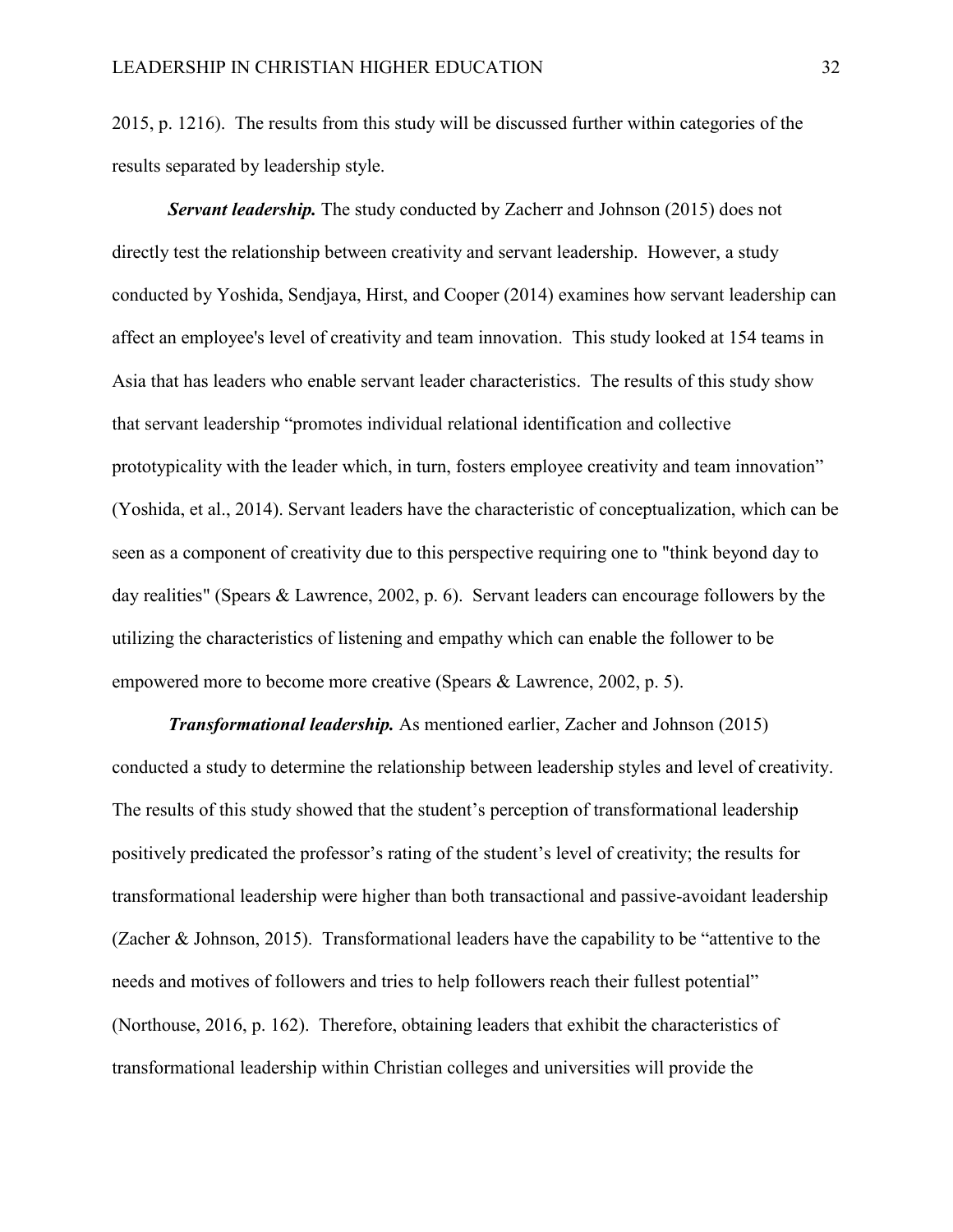opportunity for increased levels of creativity among the students, which will then prepare them to be equipped with a skill that is "required for economic growth, and it is valuable to society" (Adobe, 2012).

*Transactional leadership.* Zacher and Johnson (2015) hypothesized that the leaders that utilize a transactional leadership style would be positively related to the students' creativity. The results of this study showed that transactional leadership in relation to a students' creativity were "positively and significantly inter-correlated," however the results were not as positive as the impact of transformational leadership. Transactional leadership is often seen as a step towards transformational leadership, so these leaders have the potential to move towards making the same level of impact as transformational leaders make on students.

*Passive-avoidant leadership.* The results of Zacher and Johnson's (2015) study showed that there was a very low, but somewhat positive correlation between the student's perception of the professor's passive-avoidant and the professors rating of the student's level of creativity (Zacher & Johnson, 2015). Through this study, it can be inferred that the leadership style of passive-avoidant will not be beneficial to the student's level of creativity which could ultimately impact the level of professional development. Subsequently, it would not be beneficial for leaders within Christian institutions to display characteristics of passive-avoidant leadership because these leaders "abdicates responsibility, delays decisions, gives no feedback, and makes little effort to help followers satisfy their needs," which will ultimately not enable the students to grow (Northouse, 2016, p. 172).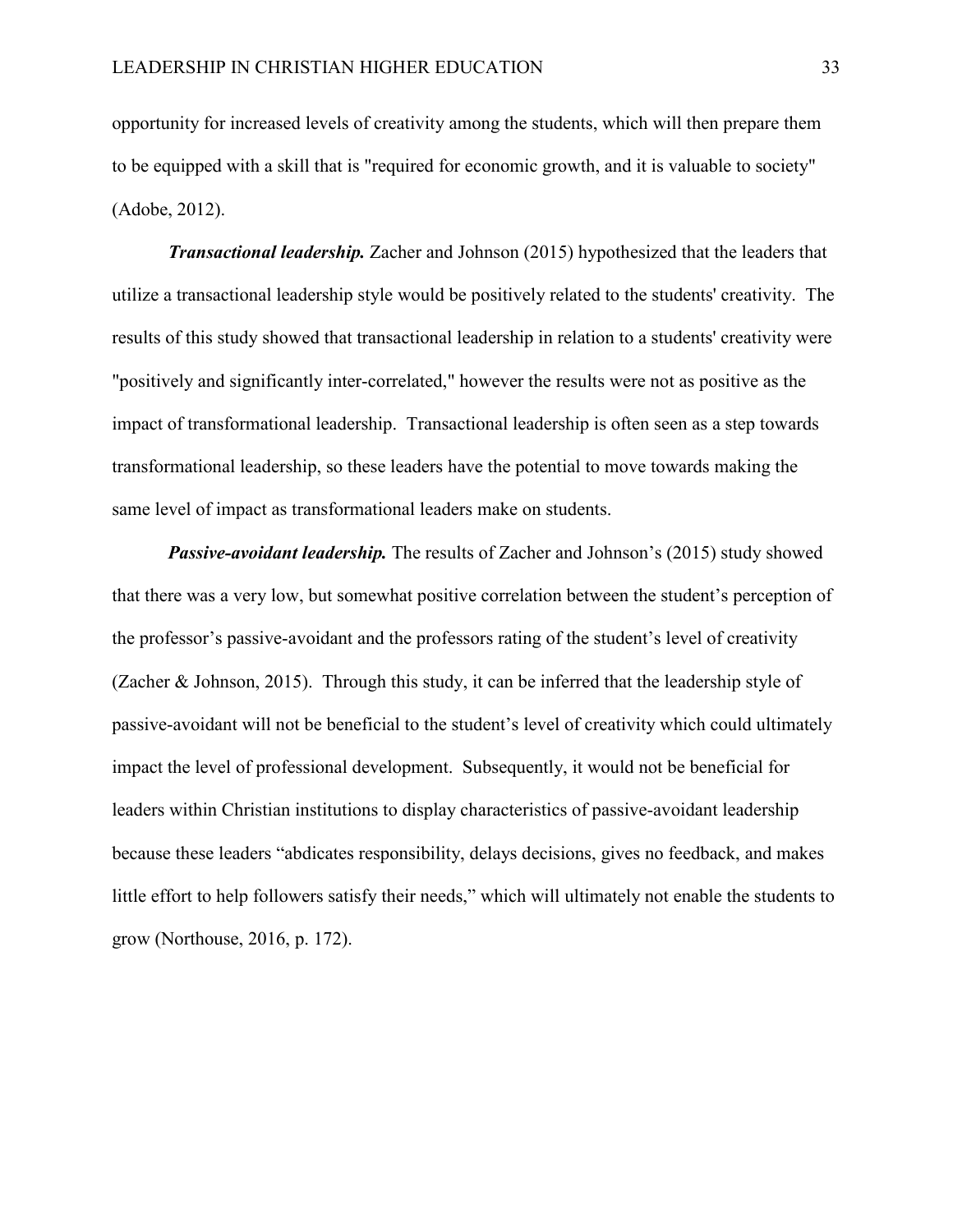#### <span id="page-40-0"></span>**Ethical and Moral Development**

Moral development refers to "changes in moral beliefs as a person grows older and gains maturity," and ethical development refers to process of moving one "from a basic individual concern to a recognition of their behavior on others" (Seifert & Sutton, 2009, p. 56; Bellisario, n.d., para. 5). The development of both students' ethics and morality ultimately will affect how they will make decisions, integrate equality, and exhibit honesty. Research shows that the development of morality and ethics is an important characteristic that can determine how employee's moral and ethical development can affect the climate of the organization and the attitudes of those employees (Ambrose, Arnaud, & Schminke, 2007, p. 323).

The importance of both ethical and moral development is apparent through research, and CCCU institutions value and initiate diverse views and critical thinking; they emphasize ethical development within discussions and assignments (CCCU, 2018, p. 12). 67% of seniors at CCCU institutions state that "course discussions and assignments included diverse perspectives (political, religious, racial-ethnic, gender, etc.) 'often' or 'very often,'" and this is 11% higher than the national average of institutions (CCCU, 2018, p. 12). CCCU institutions also place emphasis on developing the ethical view of students, and 57% of seniors at these institutions state that "the institution emphasized encouraging contact among students from different backgrounds (social, racial/ethnic, religious, etc.) 'quite a bit' or 'very much,' and this is higher than the national average of 52% (CCCU, 2018, p. 12). These institutions strive to increase the morality of students by having the purpose of forming students "of moral commitment who live out Christian virtues such as love, courage, and humility" (CCCU, 2018, p. 1).

Crippen (2010) states that "it is vital that students learn to think reflectively, function at high stages of moral reasoning, and be autonomous decision makers" (p. 27). Thus, leaders,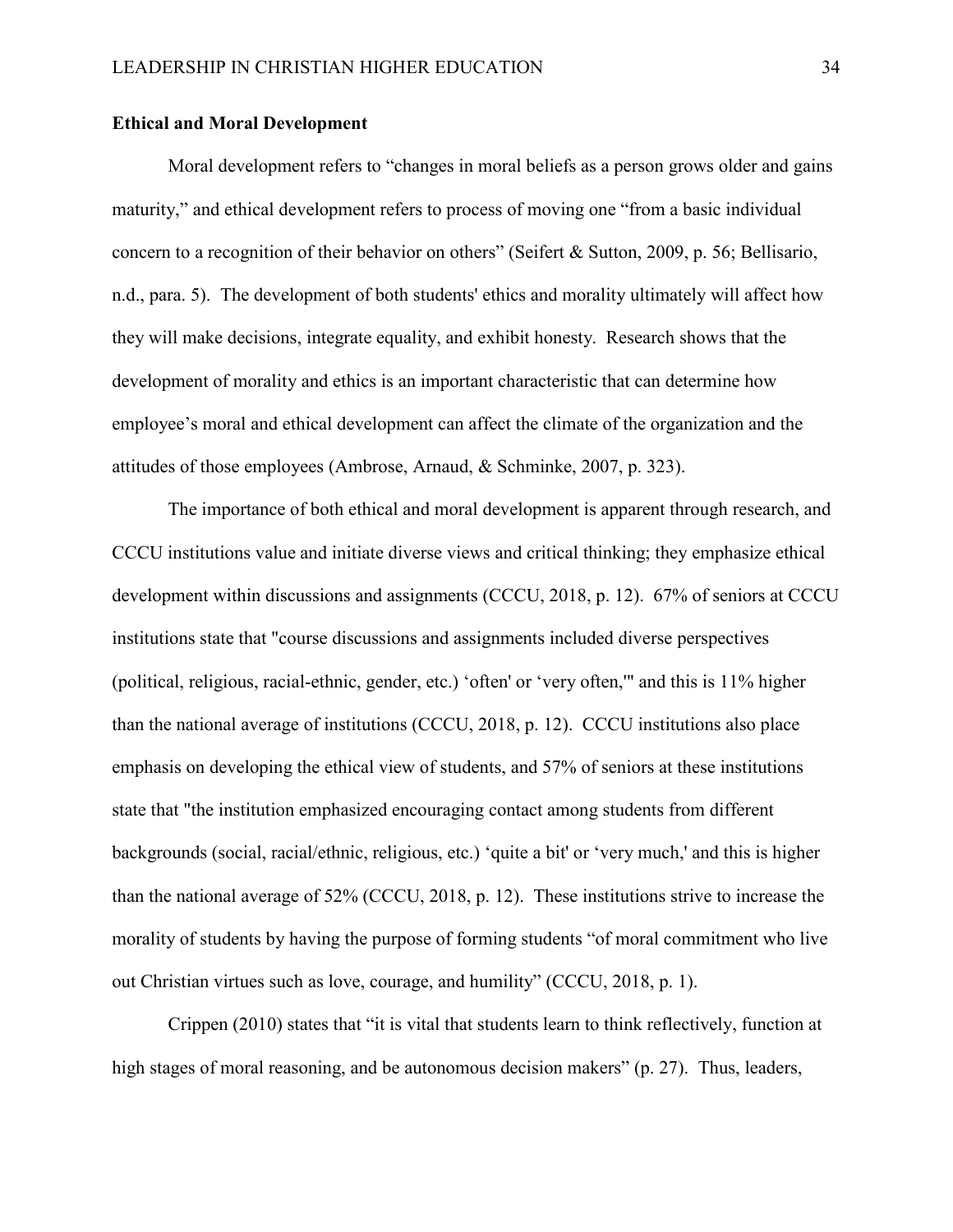specifically professors, have the ability to enhance these characteristics of morality and ethnic development through their leadership style. Research has not been identified that shows the relationship between specific leadership styles and the ethnic and moral development of students. However, Abebe and Davis (2004) conducted a study to show that leaders, specifically teachers, can model morality by their actions. This can be done "in such seemingly small ways such as presenting well-planned, enthusiastically taught classes, showing consideration for others, or going the extra mile for a struggling student;" leaders can show this morality through principles of justice, rationality, equality, and responsibility (Abebe & Davis, 2004, p. 2). According to Kouzes and Posner (2007) a practice of an exemplary leader is to model the way, so in order for any leader and their leadership style to be effective they must first model the way; "leading means you have to be a good example, and live what you say" (p. 15).

#### <span id="page-41-0"></span>**Faith and Spiritual Development**

Many Christian higher education institutions have the same common goal and vision: to enhance the student's relationship with God. The relationship between faith and moral development of the student can be a result of leadership. An example of a Christian higher education institution that provides an environment to enhance the level of faith among students is Southeastern University. Southeastern University strives to create "an atmosphere where it's simply natural to fall even more love with Jesus. Everything from academics to athletics to campus events are centered around Christ" (Southeastern University, n.d.-a). CCCU institutions have an experience that is infused with faith which "transforms students and produces additional personal and societal benefit" (CCCU, 2018, p. 8). These institutions also strive to integrate faith into all aspects of school because "the classroom and the laboratory are just as much arenas of Christian integration as the college chapel (CCCU, 2018, p. 1). Leaders within the institution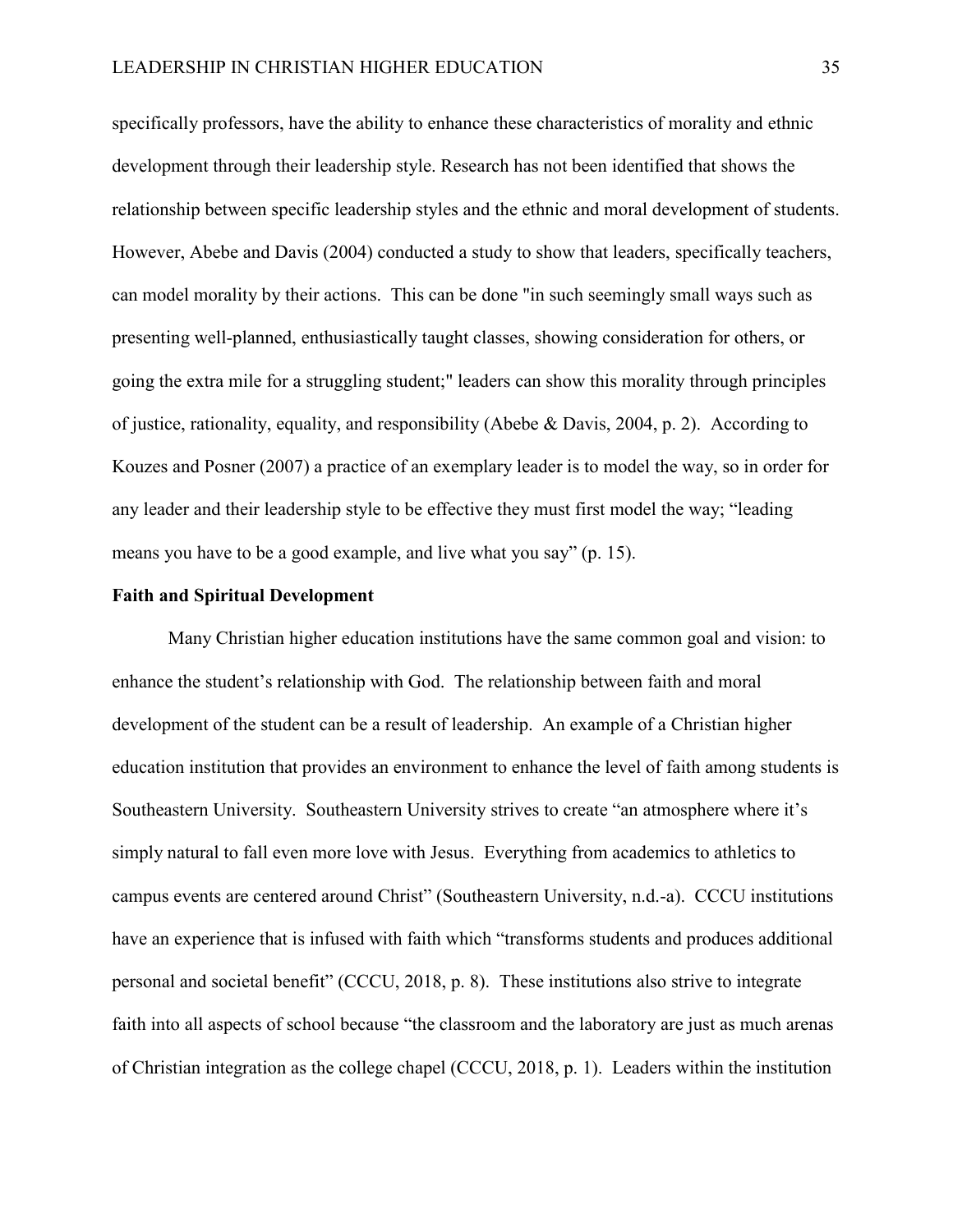have the ability to create an environment that enhances the faith and moral development of students, including the students' Christian worldview and spirituality.

**Christian Worldview.** Within Christian higher education, McMaster (2013) identified four themes relevant to the influence of Christian education on leadership development: the importance of worldview, biblical foundations, and biblical integration in education. McMaster (2013) conducted a study to determine if Christian education brings about change in people and influence their direction in life, specifically within the leadership. The results of this study show the importance of Christian education through the shaping influence on leadership development, Christian education teaches ethical and moral characteristics, and Christian education plays an essential role in the shaping of leaders within the church and our nation (McMaster, 2013).

**Servant leadership.** There have been no studies identified that explore the relationship between servant leadership and student's faith and moral development. However, servant leaders to have the capability of causing those whom they lead to "more likely themselves to become servants" (Spears & Lawrence, 2002, p. 1). So, the characteristics of servant leaders can increase the leadership development of students which would satisfy the results of McMaster's (2013) study and enable leaders to influence the direction of students' lives. Additionally, a study conducted by S. M. Hosseini, S. S. Hosseini, and Maher (2016) examine the relationship between servant leadership and spirituality among nurses. The participants of this study consist of 306 nurses within the Kermanshah University of Medical Sciences (Hosseini, Hosseni, & Maher, 2016, p. 94). Results show that servant leadership positively and significantly impact the spirituality, within the workplace as well as organizational trust and empowerment (Hosseini, Hosseni, & Maher, 2016, p. 98). However, it can be inferred that the characteristics of a servant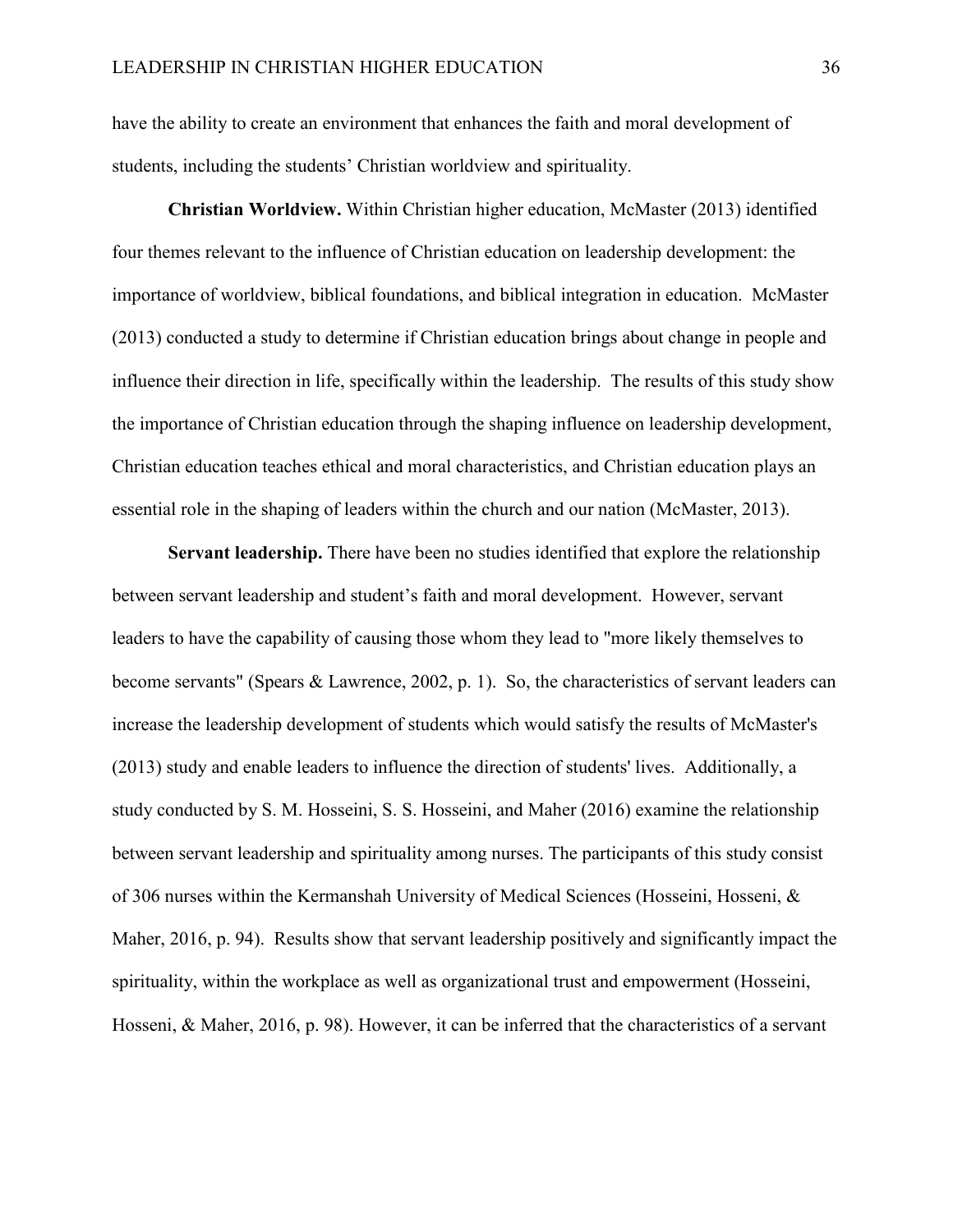leader would impact the level of faith and moral development of students that are within Christian higher education institutions.

**Transformational leadership.** Dreyer and Hermans (2014) conducted a study in the South African educational system, and their objective was to explore the relationship between spiritual character traits and leadership styles. This study was conducted throughout 33 private primary and secondary schools, and they collected data through a web-based survey. The results of this study showed that transformational leadership is the most influential leadership style within private and religious-affiliated schools (Dreyer & Hermans, 2014, p. 6). The results of this study also showed that transformational leadership focuses on the self-transcendence and self-directedness which is characterized by responsibility and purposefulness of followers (McMaster, 2014). Transformational leadership was observed to have a positive impact on the student's strength of belief in God (Dreyer & Hermans, 2014, p. 6). Therefore, transformational leaders within this study can be observed to the most favorable and impactful of the students both academically and spiritually.

**Transactional leadership.** The study conducted by Dreyer and Hermans (2014) also tested the relationship of transactional leadership, also within this study referred to as transactional leadership, and spiritual character traits. This study resulted in transactional leadership was correlated to the spiritual characteristic of obeying rules of the church (Dreyer & Hermans, 2014, p. 6). The respondents of this survey say that they "disagree" with the components of transactional leadership (Dreyer & Hermans, 2014, p. 7). It can be inferred that the results of this survey show that transactional leadership does increase the behavior of rulefollowing; however, it does not improve any components concerning the spirituality characteristics of students.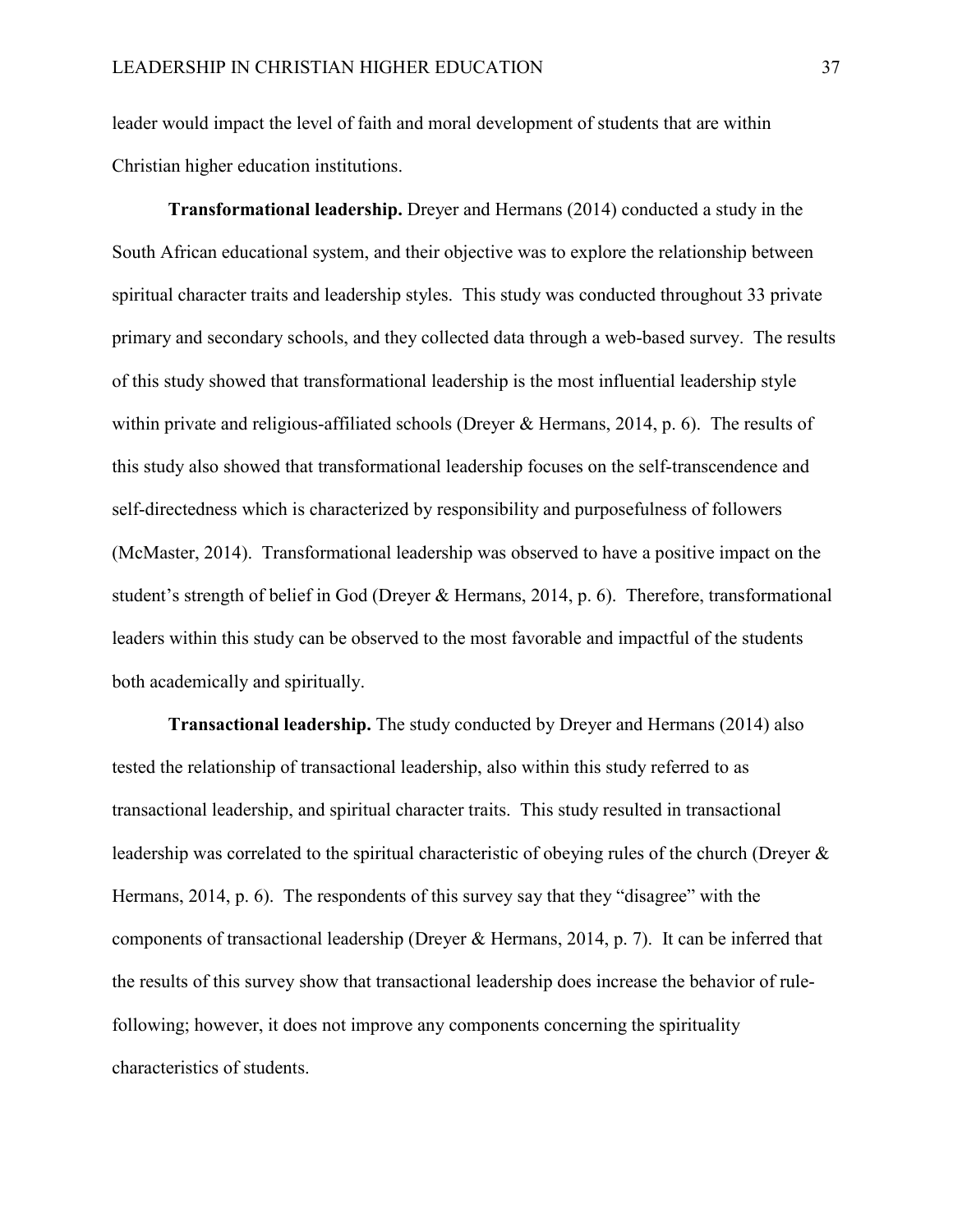**Passive-avoidant leadership.** There has been no research found that identifies a positive correlation between passive-avoidant leadership and the development of faith and spirituality. The study conducted by Dreyer and Hermans (2014) concluded that participants were "less inclined to opt for a passive-avoidant leadership style," and it was also concluded that "the more they pray, the less they favor a passive-avoidant leadership style" (Dreyer & Hermans, 2014, p. 6). Passive-avoidant leadership was also stated to be "strongly disagreed" with by the school leaders (Dreyer & Hermans, 2014, p. 7). Passive-avoidant leadership negatively impacted the students because it caused them to be more inclined to not pray outside services and caused them to become less self-directed (Dreyer & Hermans, 2014, p. 7). Subsequently, the results of Dreyer and Hermans' (2014) study show that passive-avoidant leadership is not a leadership style that should be used within Christian colleges and universities because it negatively impacts the spiritual characteristics of students.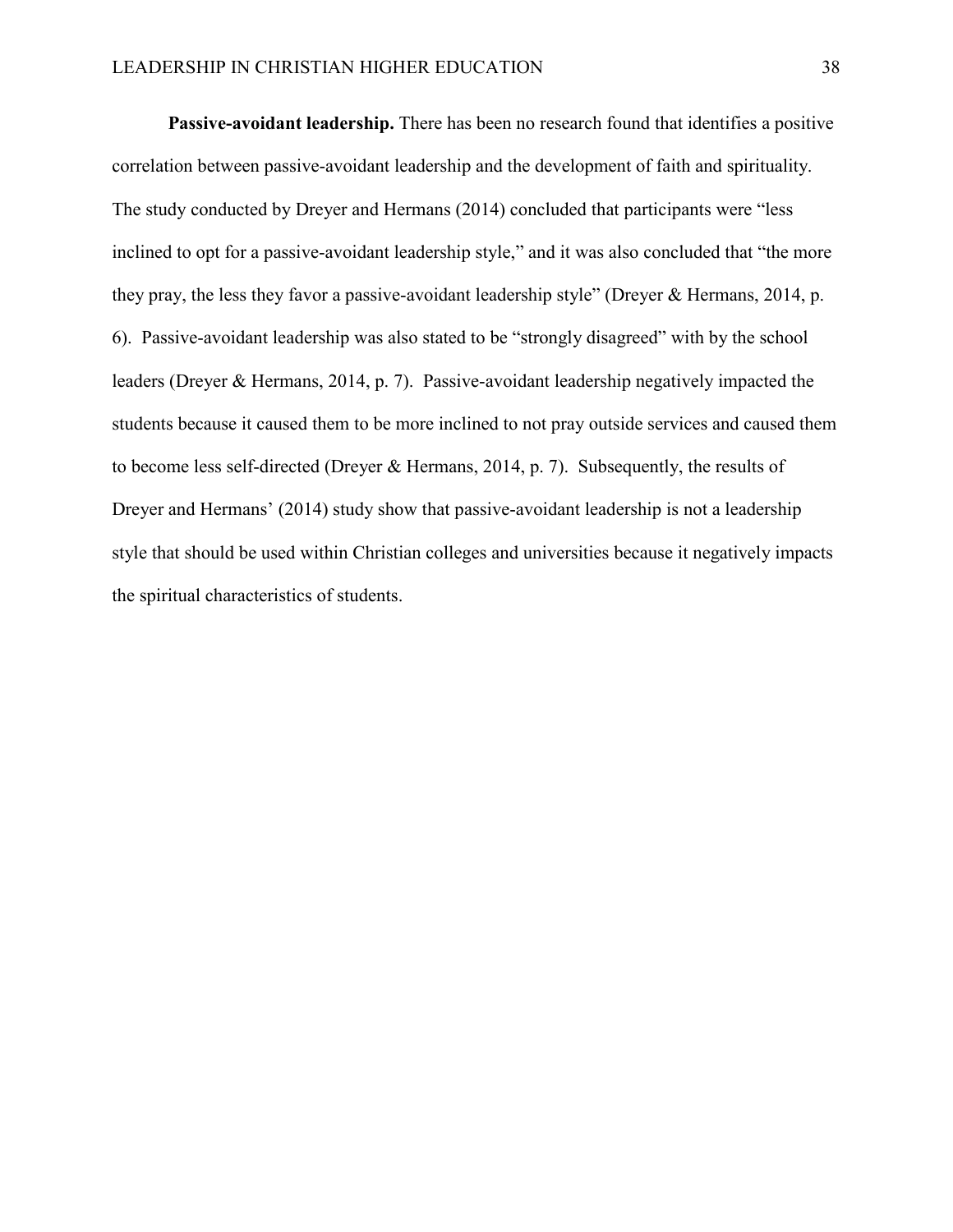#### **Conclusion**

<span id="page-45-0"></span>Colleges and universities that are associated with the Council for Christian Colleges and Universities (CCCU) are built upon five characteristics: public advocacy, professional development, experiential education, academic excellence, and Christian Mission (CCCU, 2018, p. 2). Students can observe these five pillars through the development of academic excellence, professional development, ethical and moral development, & faith and spiritual development. Leaders within an educational environment provide support to both the success of the school and student and have the ability to impact these developmental factors of the students. Leaders that are within these CCCU institutions can impact and grow these five characteristics of the students if they are equipped with the right characteristics of leadership, ability, skills, and desire to impact and develop students. Christian higher education is known to make a difference in people's lives; however, there is a lack of research conducted in the area of leadership, the impact of leadership, and the relationship between leadership style and the impact of students, specifically within Christian higher education.

Research previously conducted shows that servant leadership, transformational leadership, transactional leadership, and passive-avoidant leadership are all styles that are commonly found within the educational environment (Smith, 2016; Hoffmann & Oreopoulos, 2009). The knowledge of leadership in Christian higher education institutions is slowly beginning to expand, but it is still a relatively new topic of examination. There was a lack of research in regard to the direct relationship between the impact that leaders and their leadership styles have on students, however, there was research found that shows leaders can effectively impact students (Al-Husseini & Elbeltagi, 2016; Black, 2010; CCCU, 2018; Crippen, 2005a; Crippen, 2010b; Dreyer & Hermans, 2014; Hannigan, 2008; Hays, 2008; Hempsall, 2014;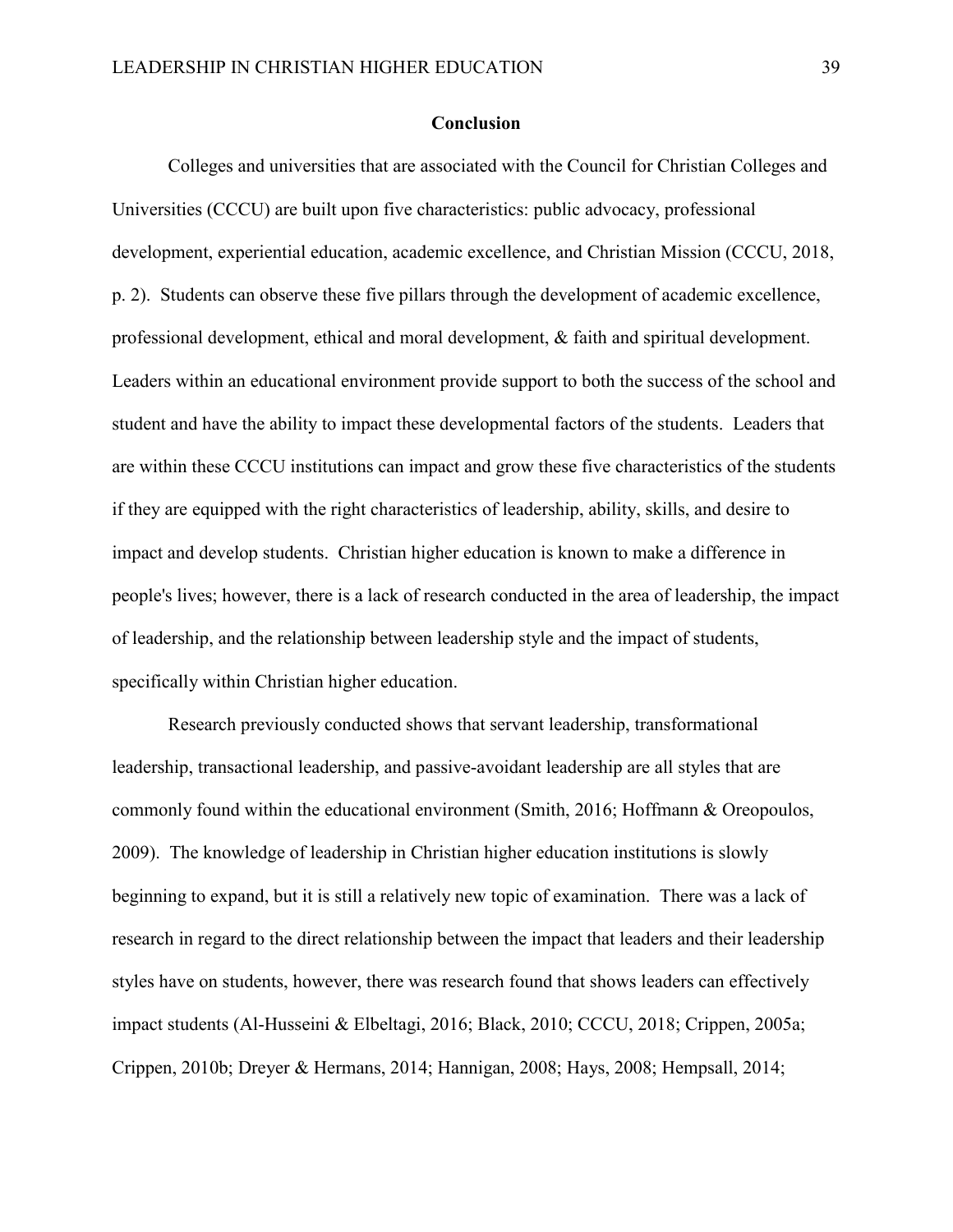McMaster, 2013). Through the duration of the expanded literature review, the research identified transformational leadership to be the leadership style that was most impactful on these developmental factors of students' level of academic excellence, professional development, ethnic and moral development, and faith and spiritual development (Chaudry & Javed, 2012; Hamstra, et al., 2014; Islam, et al., 2012; Kuuhnert & Lewis, 1987; Leithwood & Jantzi, 2006; Moonjoo, 2017; Sosik & Baivin, 2012; Weichun, et al., 2012; Yanfei, Yangliu, & Yu, 2018; Zacher & Johnson, 2015). All of the studies that examined the effects of passive-avoidant leadership resulted in very low or no impact on the student and some studies even stated that passive-avoidant leadership negatively impacted the students (Dreyer & Hermans, 2014; Northouse, 2016; Zacher & Johnson, 2015).

Through this expanded literature review, research shows that transformational leadership has been observed to impact significantly characteristics of organizations and students, and the specific impact the developmental factors of academic excellence, professional development, ethical and moral development, faith and spiritual development (Bolkan & Goodboy, 2010; Yanfei, Yangliu, & Yu, 2018; Islam, et al., 2012; Moonjoo, 2017; Zacher & Johnson, 2015; Dreyer & Hermans, 2014). It can also be inferred that servant leadership has the capacity to make the same impact, if not higher, however not much research has been conducted in regard to servant leadership in education, so there is no significant data supporting this conclusion (Sendjaya & Sarros, 2002; Northouse, 2016; Greenleaf, 1977; Zentner, 2015; Heskett, 2013; Ruschman, 2002; Hunter, et al., 2012; Hays, 2008; Crippen, 2005a; Hannigan, 2008; Drury, 2005; Crippen, 2010b). It can then be inferred that if transformational and servant leadership incorporated together within higher education institutions, specifically CCCU institutions, then it should allow leaders to build on the characteristics of public advocacy, professional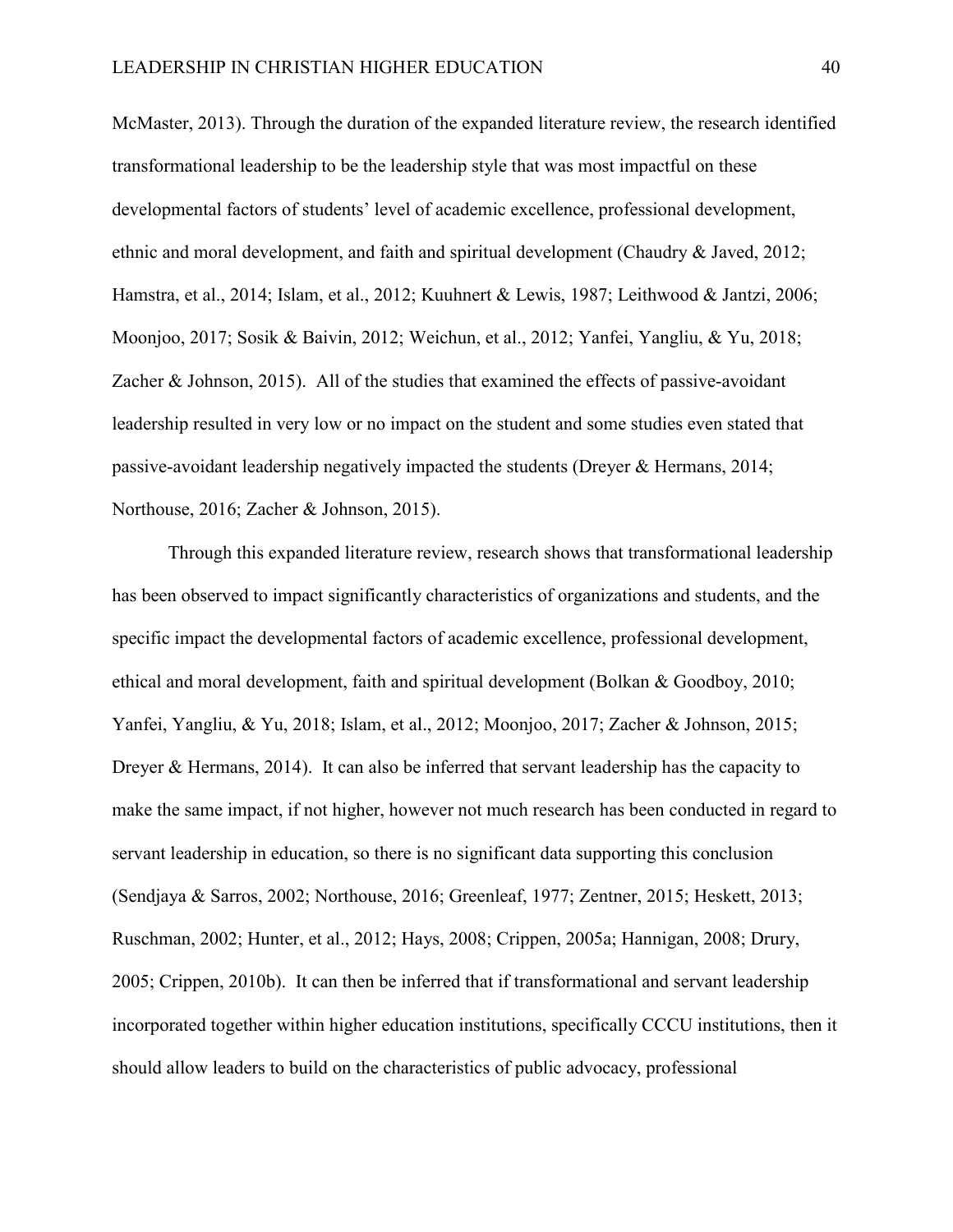development, experiential education, academic excellence, and Christian mission (CCCU, 2018, p. 2). Christian higher education institutions can equip students with the skills necessary to achieve levels of high success, and leaders can impact, and potentially influence, the student's likelihood of developing certain factors to degrees of success.

#### <span id="page-47-0"></span>**Limitations**

Several extensive limitations limited the findings of this study, as well as forming an accurate conclusion supported by quantitative data. A limitation includes the lack of a survey which resulted in the absence of quantitative data that directly showed the impact of leaders and their leadership style on student's developmental factors. Another limitation within this study includes the limited research that has been conducted on leadership specifically within Christian higher education. Only a small portion of the current collection of articles address the relationship between a student's level of faith and the leader's leadership style, so the location of more of these types of articles will allow the research to draw proper correlations between the leader and the student's faith and moral development. This literature review does add to the analysis of leadership in Christian higher education, and also offers insight for future research to expand on.

#### <span id="page-47-1"></span>**Applications**

This research could lead to insights on why Christian higher education institutions should have specific types of leaders within their school to maximize the development of students and influence on students, as well as why Christian higher education institutions may be more beneficial than other institutions. Through the analysis of previously conducted research, it can be inferred that servant leadership and transformational leadership in Christian higher education institutions have the ability to impact students and allow them to reach levels of success.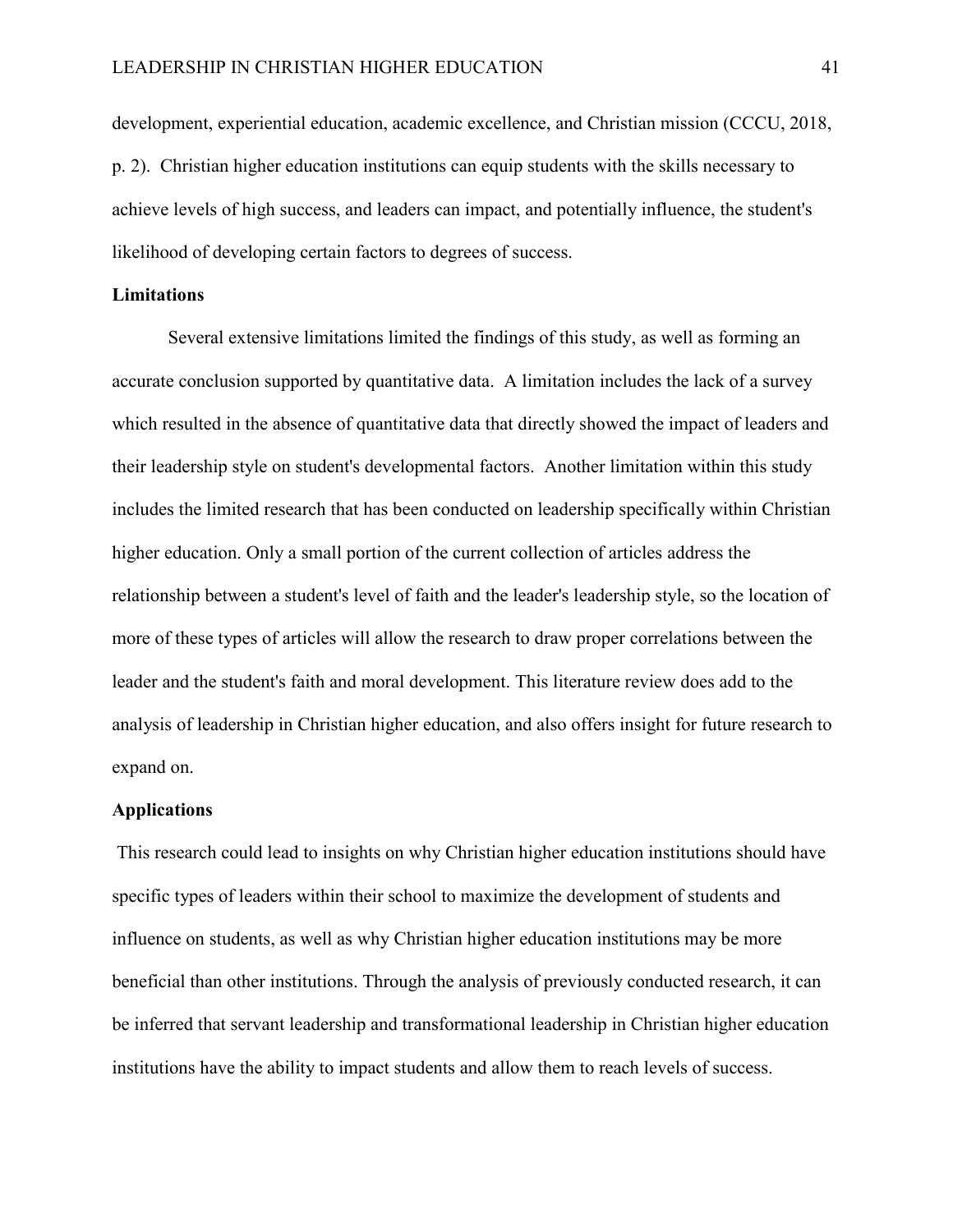#### <span id="page-48-0"></span>**Future Research**

Future research opportunities include the possibility of conducting a qualitative study that involves a survey which could be explicitly conducted within a Christian higher education environment and could identify the direct impact leaders have on students. The survey will enable the researcher to identify the different leadership styles found in a Christian higher education environment, and it would also allow the research to correlate a leadership style with the highest level of impact. A survey would support this study with quantitative data and would enable the researcher to get a better understanding of how exactly a leadership style impacts a student with statistical evidence.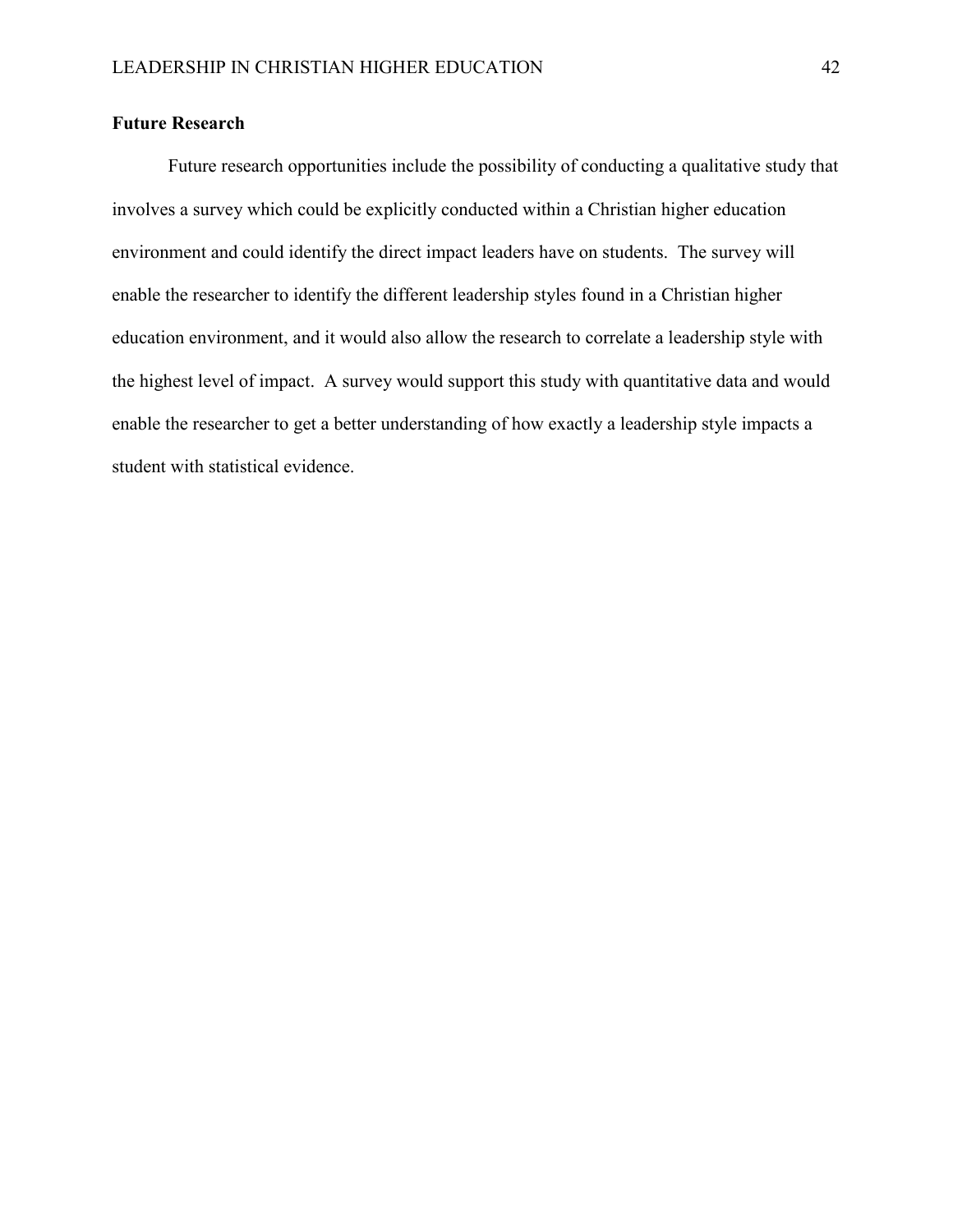#### References

- <span id="page-49-0"></span>Abebe, S. & Davis, W. (2004). Transcendence in public schools: The teacher as moral model. *Journal of College and Character, 5*(6). https://doi.org/10.2202/1940-1639.1389
- Adobe. (2012). Study: Creativity Should be Taught as a Course. Retrieved from https://www.adobe.com/aboutadobe/pressroom/pressreleases/201211/110712AdobeEduc ationCreativityStudy.html
- Al-Husseini, S., & Elbeltagi, I. (2016). Transformational leadership and innovation: A comparison study between Iraq's public and private higher education. *Studies in Higher Education*, *41*(1), 159-181. doi:10.1080/03075079.2014.927848
- Ambrose, M. L., Arnaud, A., & Schminke, M. (2007). Individual moral development and ethical climate: The influence of person-organization fit on job attitudes. *Journal of Business Ethics, 77*(3), 323-333. https://doi.org/10.1007/s10551-007-9352-1
- Bass, B., & Avolio, B. (1993). Transformational leadership and organizational culture. *Public Administration Quarterly, 17*(1), 112-121. Retrieved from http://www.jstor.org/stable/40862298
- Bass, B. & Stogdill, R. M. (1974). *Bass & Stogdill's Handbook of Leadership: Theory, Research, and Managerial Applications.* New York, NY: The Free Press.
- Bellisario, D. P. (n.d.) Ethical Development. Retrieved from https://pagecentertraining.psu.edu/public-relations-ethics/core-ethical-principles/lesson-2 sample-title/ethical-development/
- Black, G. L. (2010). Correlational analysis of servant leadership and school climate. *Journal of Catholic Education. 13*(4), 437-466. http://dx.doi.org/10.15365/joce.1304032013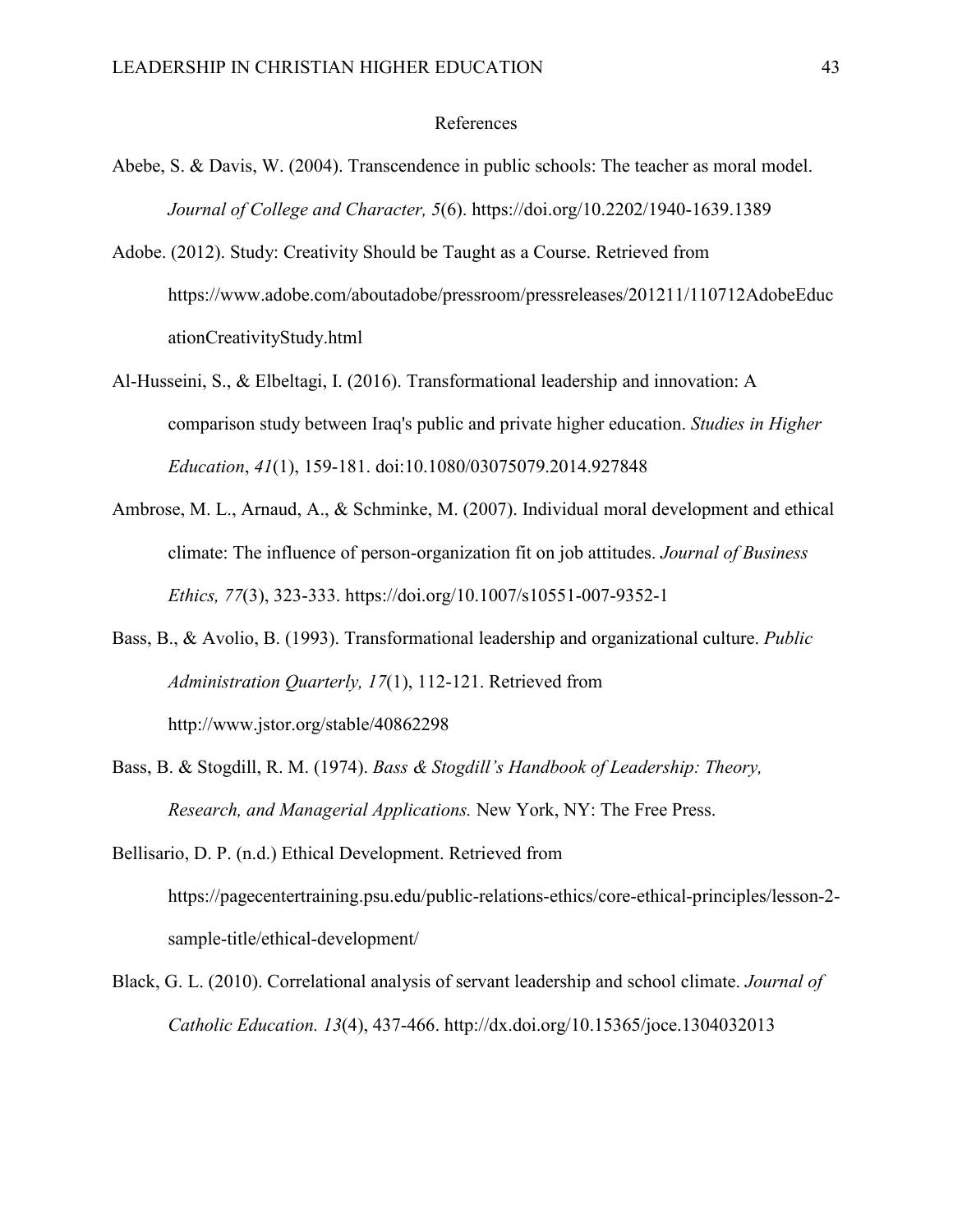- Bolkan, S., & Goodboy, A. K. (2010). Transformational leadership in the classroom: The development and validation of the student intellectual stimulation scale. *Communication Reports*, *23*(2), 91-105. doi:10.1080/08934215.2010.511399
- California State University (n.d.) Academic Excellence. Retrieved from http://www.csufresno.edu/honorsocieties/phi\_kappa\_phi/Academic\_Excellence.htm
- CCCU. (2018). Council for Christian Colleges & Universities: The Case for Christian Higher Education. Retrieved from https://www.cccu.org/wp-content/uploads/2018/08/2018- Case-for-CHE\_WEB\_pages.pdf
- Chaudhry, A. Q., & Javed, H. (2012). Impact of transactional and laissez faire leadership style on motivation. *International Journal of Business and Social Science, 3*(7), 258-264. Retrieved from https://ijbssnet.com/journals/Vol\_3\_No\_7\_April\_2012/28.pdf
- Crippen, C. (2005a). The democratic school: First to serve, then to lead. *Canadian Journal of Educational Administration and Policy, 47*. https://files.eric.ed.gov/fulltext/EJ846732.pdf
- Crippen, C. (2010b). Serve, teach, and lead: It's all about relationships. *A Journal of Scholarly Teaching, 5,* 27-36. https://files.eric.ed.gov/fulltext/EJ902861.pdf
- Daft, R. L. (2008). *The leadership experience.* Mason, OH: Thomson Learning, Inc.
- Dreyer, J. S., & Hermans, C. M. (2014). Spiritual character traits and leadership in the school workplace: An exploration of the relationship between spirituality and school leadership in some private and religiously affiliated schools in South Africa. *Koers: Bulletin for Christian Scholarship, 79*(2), 1-9. doi:10.4102/koers.v79i2.2136
- Drury, S. (2005). Teacher as servant leader: A faculty model for effectiveness with students. *Servant Leadership Research Roundtable,* Indiana Wesleyan University, Indiana.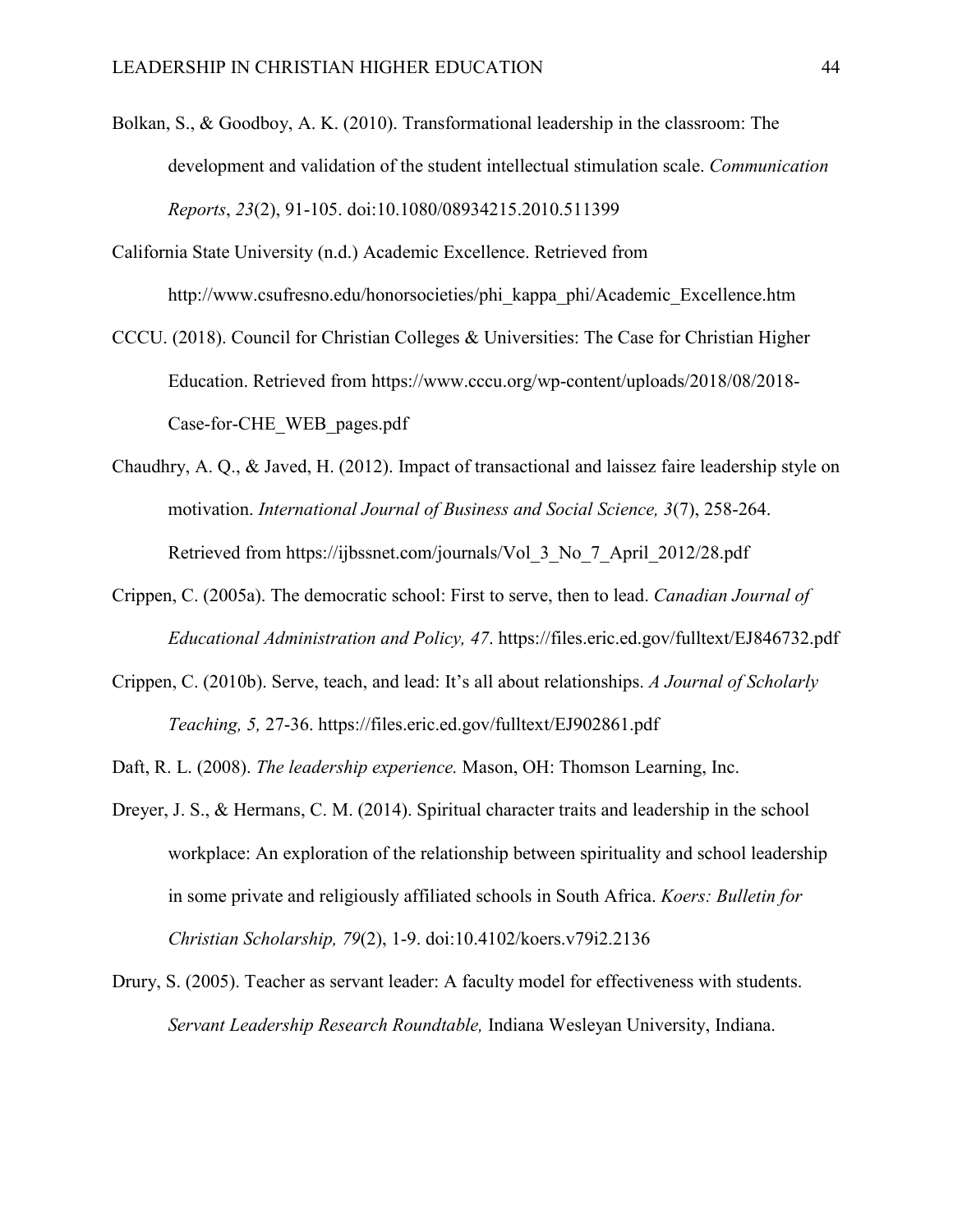- Gallup. (2017). Strada-Gallup 2017 College Student Survey. Retrieved from https://news.gallup.com/reports/225161/2017-strada-gallup-college-student-survey.aspx
- Hamstra, M., Van Yperen, N., Wisse, B., & Sassenberg, K. (2014). Transformational and transactional leadership and followers' achievement goals. *Journal of Business & Psychology*, *29*(3), 413-425. doi:10.1007/s10869-013-9322-9
- Hannigan, J. (2008) *Leadership in Higher Education: An Investigation of Servant Leadership as a Predictor of College Performance,* Ph.D. Dissertation, Capella University, Indiana.
- Hays, J. M. (2008). Teacher As Servant Applications of Greenleaf's Servant Leadership in Higher Education. *Journal of Global Business Issues*, *2*(1), 113–134. Retrieved from https://seu.idm.oclc.org/login?url=https://search.ebscohost.com/login.aspx?direct=true&d b=bth&AN=31381051&site=ehost-live&scope=site
- Hempsall, K. (2014). Developing leadership in higher education: Perspectives from the USA, the UK and Australia. *Journal of Higher Education Policy & Management, 36*(4), 383-394. doi:10.1080/1360080X.2014.916468
- Heskett, J. (2013). Why isn't servant leadership more prevalent? Retrieved from https://hbswk.hbs.edu/item/why-isnt-servant-leadership-more-prevalent
- Hoffmann, F. & Oreopoulos, P., (2009). Professor qualities and student achievement. *Review of Economics and Statistics, 91*(1), 83-92. https://doi.org/10.1162/rest.91.1.83
- How do we set up our leaders for true long-term success?. (n.d.) Retrieved from https://www.newconversationforchange.com/services/leadershipcommunication/situational-leadership/
- Hunter, E. M., Neubert, M. J., Perry, S. J., Witt, L.A., Penney, L. M., & Weinberger, E. (2012). Servant leaders inspire servant followers: Antecedents and outcomes for employees and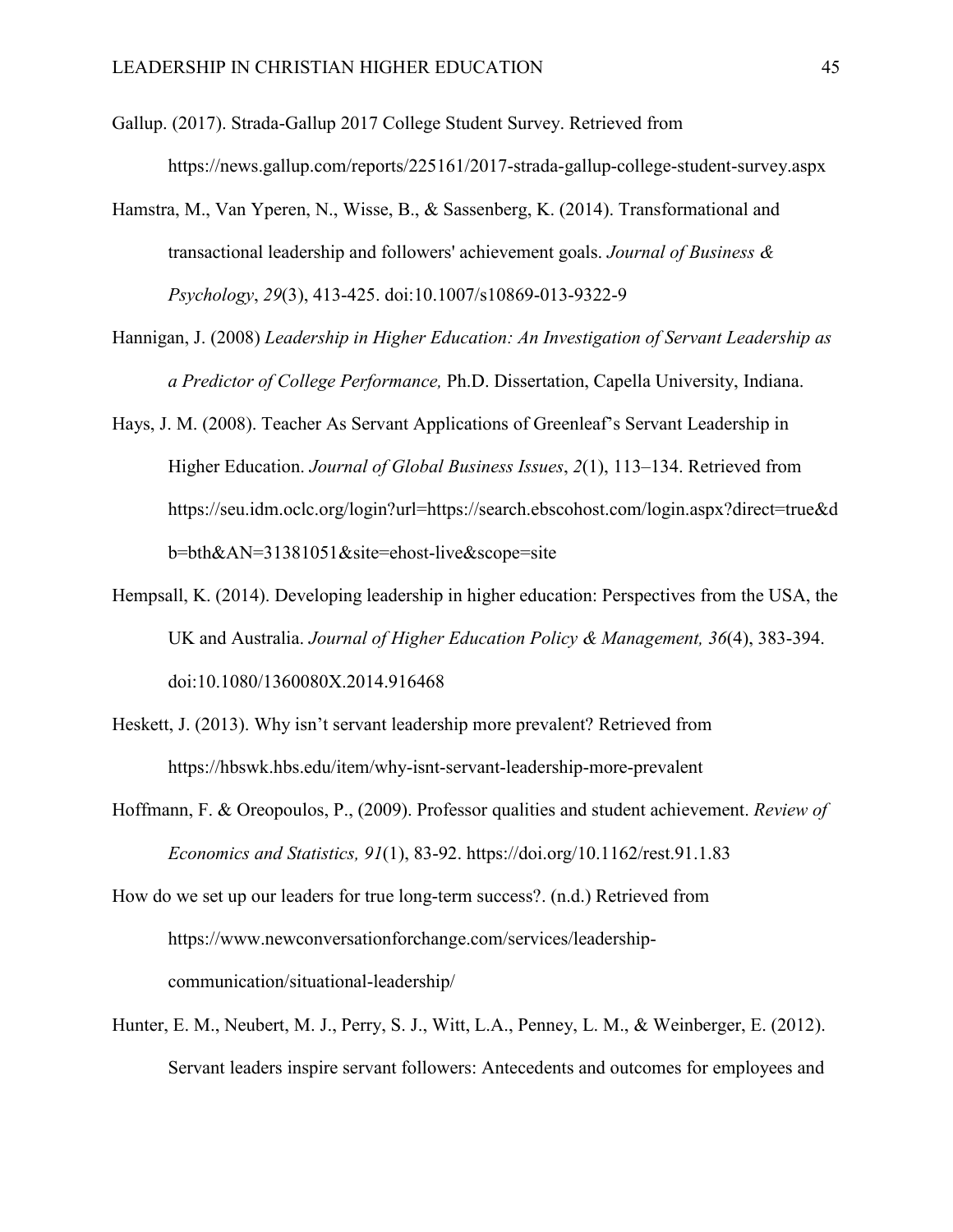the organization. *The Leadership Quarterly, 24*(2), 316-331. https://doi.org/10.1016/j.leaqua.2012.12.001

- Igbaekemen, & Odivwri (2015). Impact of leadership style on organization performance: A critical literature review. *Arabian J Bus Manag Review, 5*(142), 1-7. doi:10.4172/2223- 5833.1000142
- Islam, T., Aamir, M., Ahmed, I., & Muhammad, S. K. (2012) The impact of transformational and transactional leadership styles on the motivation and academic performance of students at university level. *Journal of Education and Social Research, 2*(2), 237-244. doi:10.5901/jesr.2012.v2n2.237
- Influence. (n.d.) In *English oxford living dictionaries*. Retrieved from https://en.oxforddictionaries.com/definition/influence
- Jankowski, N. A. (2017). *Unpacking Relationships: Instruction and Student Outcomes* [PDF file]. Washington, DC: American Council on Education. Retrieved from https://www.acenet.edu/news-room/Documents/Unpacking-Relationships-Instructionand-Student-Outcomes.pdf
- Jooste, K., & Frantz, J. (2017). Self-leadership traits of academics to conform to a changing higher-education environment. *African Journal of Health Professions Education, 9*(4), 199-202. doi:10.7196/AJHPE.2017.v9i4.823
- Kouzes, J. M. & Posner, B. Z. (2007). *The Leadership Challenge.* San Francisco, CA: John Wiley & Sons, Inc.
- Kuhnert, K. W., & Lewis, P. (1987). Transactional and transformational leadership: A constructive/developmental analysis. *Academy of Management Review, 12*(4), 648–657. doi:10.2307/258070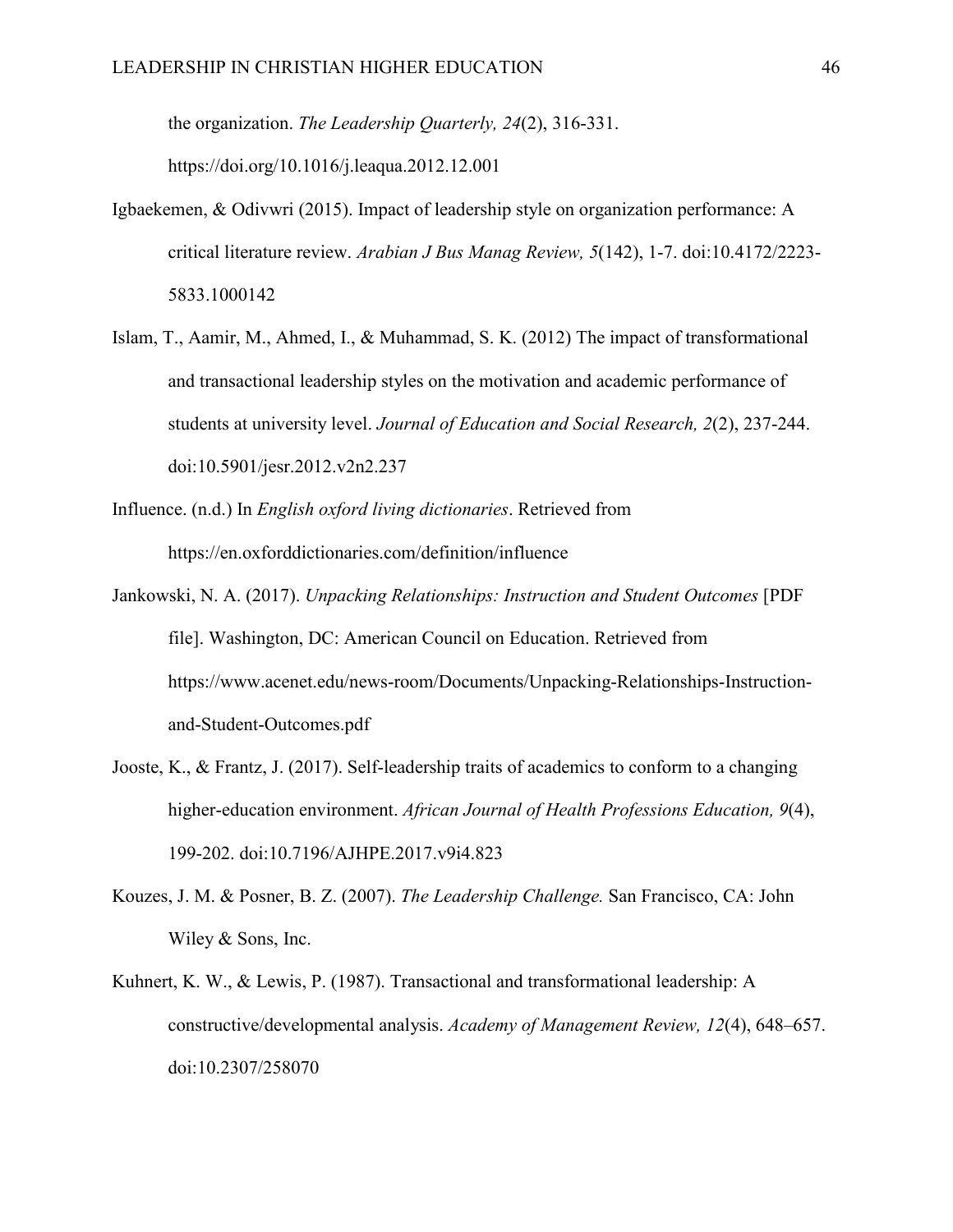- LeBlanc, P. B. & Slaughter, P. (2012). A Study of the Influence of Public and Private Christian High School Education on Academic Achievement and Spiritual Formation of College Students. Proceedings of the 2012 Meeting of the American Educational Research Association, Vancouver, Canada, April 2012. Retrieved from https://firescholars.seu.edu/cgi/viewcontent.cgi?article=1001&context=conference\_proce edings
- Leithwood, K., & Jantzi, D. (2006). Transformational school leadership for large-scale reform: Effects on students, teachers, and their classroom practices. *School Effectiveness & School Improvement*, *17*(2), 201-227. doi:10.1080/09243450600565829

Maxwell, J. C. (1995a). *Developing the leaders around you.* Nashville, TN: Thomas Nelson, Inc.

- Maxwell, J. C. (2007b). *The 21 irrefutable laws of leadership: Follow them and people will follow you.* Nashville, TN: Maxwell Motivation, Inc.
- McClellan, J., Levitt, K., & DiClementi, G. (2017). Emotional intelligence and positive organizational leadership: A conceptual model for positive emotional influence. *Journal of Behavioral & Applied Management, 17*(3), 197-212. Retrieved from https://web-bebscohost-com.seu.idm.oclc.org/ehost/pdfviewer/pdfviewer?vid=5&sid=7944021b-150b-4c3c-96d8-5f23ca51f322%40pdc-v-sessmgr05

McMaster, J. S. (2013). The influence of Christian education on leadership development. *The Journal of Applied Christian Leadership*, *7*(1), 68-84. https://seu.idm.oclc.org/login?url=https://search.ebscohost.com/login.aspx?direct=true&d b=a9h&AN=116953759&site=ehost-live&scope=site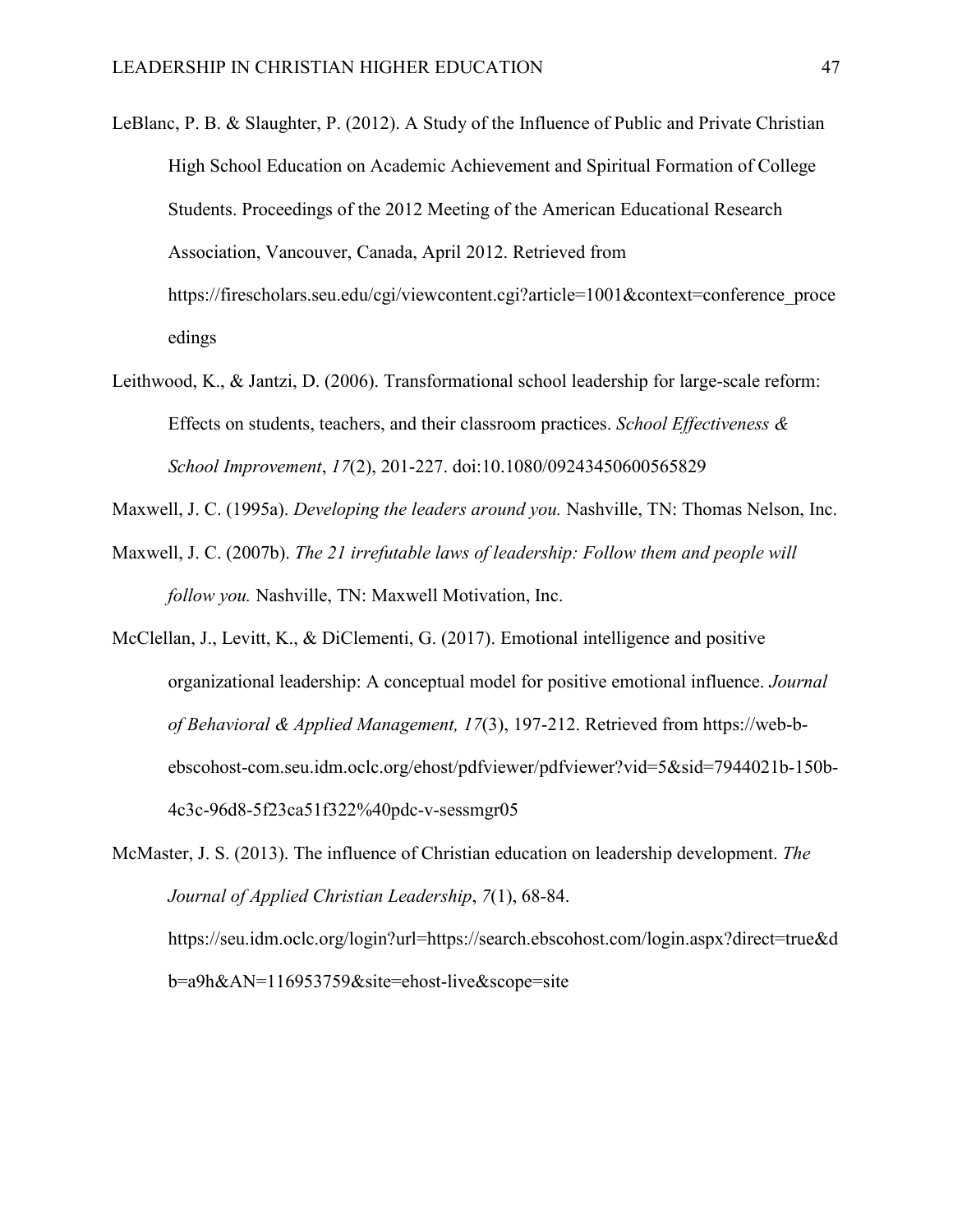Moonjoo, K. (2017). Effects of team diversity, transformational leadership, and perceived organizational support on team-learning behavior. *Social Behavior & Personality: An International Journal, 45*(8), 1255-1270. doi:10.2224/sbp.6325

NCES. (n.d.). U.S. college enrollment statistics for public and private colleges from 1965 to 2016 and projections up to 2027 (in millions). In *Statista - The Statistics Portal*. Retrieved March 22, 2019, from https://www-statistacom.seu.idm.oclc.org/statistics/183995/us-college-enrollment-and-projections-in-publicand-private-institutions/.

- Northouse, P. G. (2016). *Leadership: Theory and practice.* Los Angeles, CA: Sage Publications, Inc.
- Parrish, D. R. (2015). The relevance of emotional intelligence for leadership in a higher education context. *Studies in Higher Education*, *40*(5), 821-837. doi:10.1080/03075079.2013.842225
- Rana, S. S., Malik, N. I., & Hussain, R. Y. (2016). Leadership styles as predictors of job involvement in teachers. *Pakistan Journal of Psychological Research, 31*(1), 161-182. https://seu.idm.oclc.org/login?url=https://search.ebscohost.com/login.aspx?direct=true&d b=a9h&AN=118694611&site=ehost-live&scope=site
- Regier, J. (2011). Why is Academic Success Important? [PDF file]. Retrieved from https://saskschoolboards.ca/wp-content/uploads/2015/08/2011SIAST.pdf
- Ruschman, N. L. (2002). 'Servant-leadership and the best companies to work for in America', in L.C. Spears and M. Lawrence (eds.), *Focus of leadership: Servant-leadership for the 21st century.* New York: Wile, 123-40.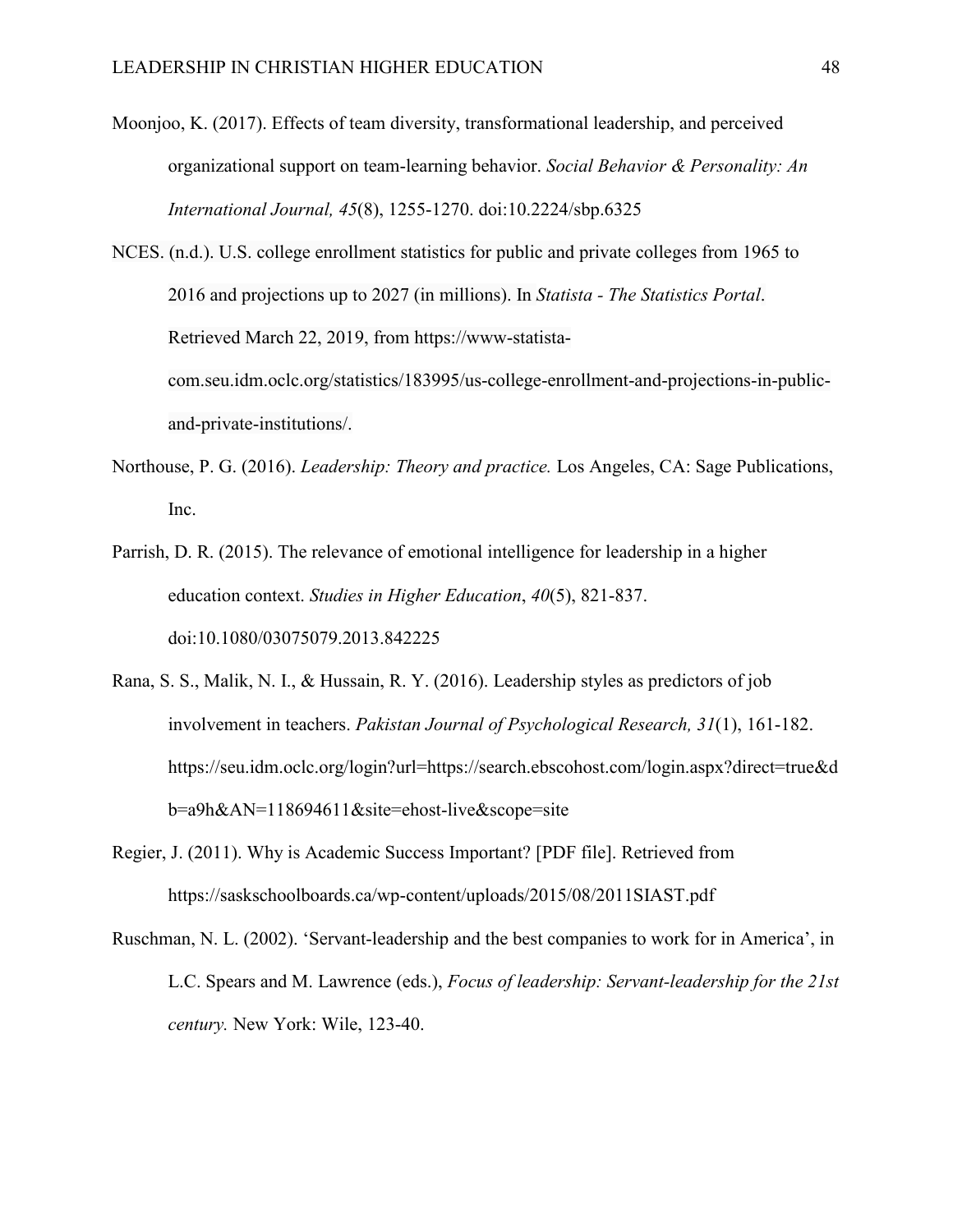- Seifert, K., & Sutton, R. (2009) *Educational Psychology.* University of Georgia: Global Textbook Project.
- Sendjaya, S., & Sarros, J. C. (2002). Servant Leadership: Its Origin, Development, and Application in Organizations. *Journal of Leadership & Organizational Studies*, *9*(2), 57– 64. https://doi.org/10.1177/107179190200900205
- Smith, B. S. (2016). The role of leadership style in creating a great school. *Saskatchewan Educational Leadership Unit Research Review Journal, 1*(1), 65-78. Retrieved from https://selu.usask.ca/documents/research-and-publications/srrj/SRRJ-1-1-Smith.pdf
- Southeastern University (n.d.-a). Own Your Faith. Retrieved from https://www.seu.edu/ownyourfaith-vb/
- Southeastern University (n.d.-b). What We Believe. Retrieved from https://www.seu.edu/aboutsoutheastern-university/what-we-believe/
- Tannenbaum, R., Weshchler, I. R., & Massarik, F. (2013). *Leadership and organization: A behavioral science approach.* New York, NY: Routledge.
- Thompson, B. (2018). Presidential spotlight: Reflection and advocacy—creating and addressing elements central to leadership and higher education. *Communication Studies*, 69(5), 453- 460. doi:10.1080/10510974.2018.1502674

Webb, K. S. (2009). Creating satisfied employees in Christian higher education: Research on leadership competencies. *Christian Higher Education*, *8*(1), 18-31. doi:10.1080/15363750802171073